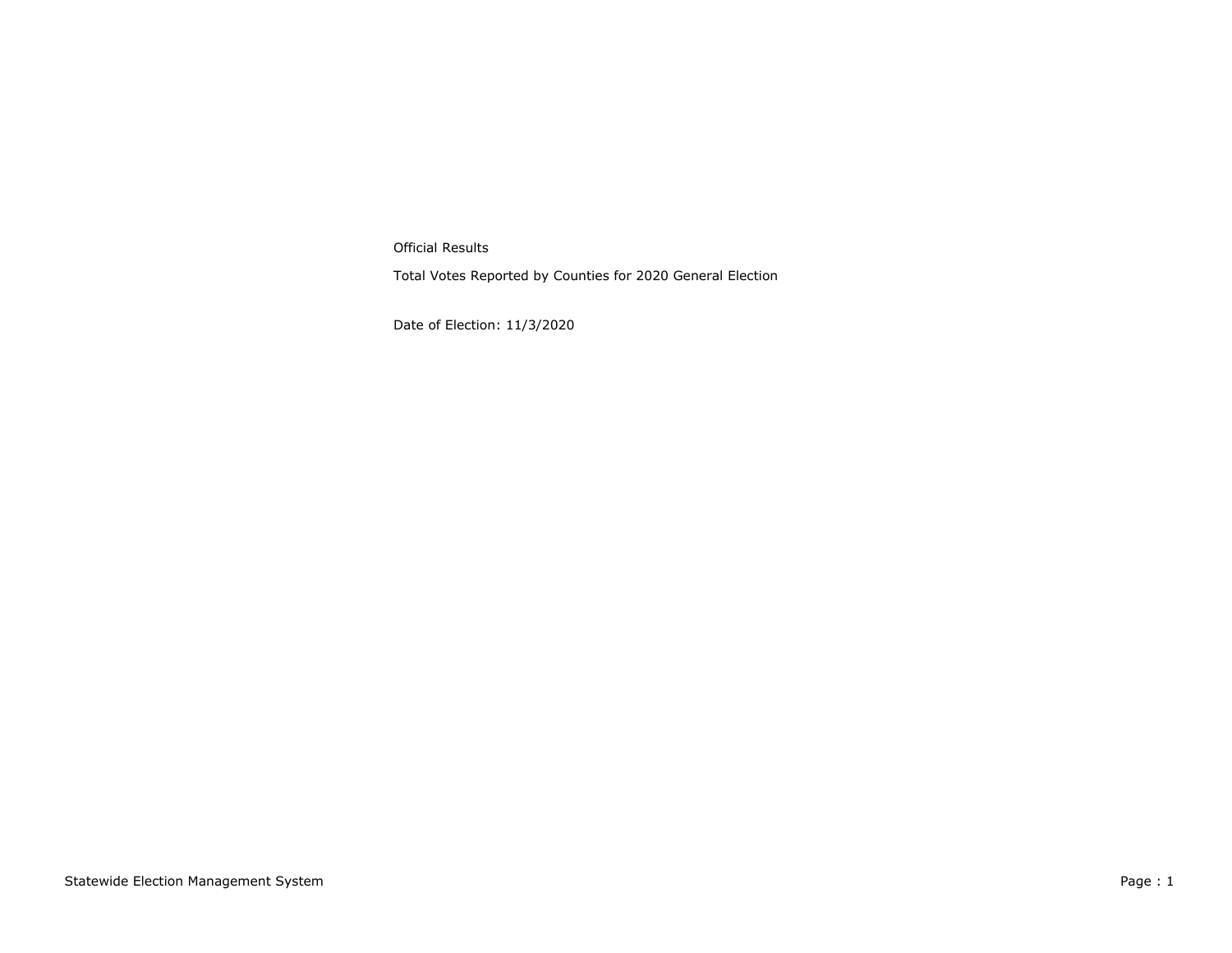| <b>Official Recapitulation</b><br><b>2020 General Election</b>                                                       |                                |                   |                |                |        |                 |                         |                |                |                |                 |                |
|----------------------------------------------------------------------------------------------------------------------|--------------------------------|-------------------|----------------|----------------|--------|-----------------|-------------------------|----------------|----------------|----------------|-----------------|----------------|
|                                                                                                                      |                                | Names of Counties |                |                |        |                 |                         |                |                |                |                 |                |
| Votes cast in the State of Mississippi on the 3rd<br>day of November 2020                                            |                                |                   |                |                |        |                 |                         |                |                |                |                 |                |
|                                                                                                                      |                                | Adams             | Alcorn         | Amite          | Attala | Benton          | Bolivar                 | Calhoun        | Carroll        | Chickasaw      | Choctaw         | Claiborne      |
|                                                                                                                      | <b>United States-President</b> |                   |                |                |        |                 |                         |                |                |                |                 |                |
| Presidential Electors for Joseph R. Biden<br>Jr. for President and Kamala D. Harris<br>for Vice President            | Democratl                      | 7917              | 2782           | 2620           | 3542   | 1679            | 8904                    | 1902           | 1729           | 3810           | 1185            | 3772           |
| Presidential Electors for Donald J.<br>Trump for President and Michael R.<br>Pence for Vice President                | Republican                     | 5696              | 12818          | 4503           | 5178   | 2570            | 4671                    | 4625           | 3924           | 4175           | 3001            | 603            |
| Presidential Electors for Don<br>Blankenship for President and William<br>Mohr for Vice President                    | American<br>Constitution       | $\overline{7}$    | 11             | 5              | 15     | $\overline{3}$  | $\overline{7}$          | 9              | 8 <sup>1</sup> | 11             | $\mathsf{S}$    | $\overline{7}$ |
| Presidential Electors for Brian Carroll for<br>President and Amar Patel for Vice<br>President                        | Americanl<br>Solidarity        | 8 <sup>1</sup>    | $\overline{7}$ | 10             | 8      | $6 \overline{}$ | 20                      | $\overline{2}$ | 2 <sup>1</sup> | 8              | $\overline{3}$  | 10             |
| Presidential Electors for Phil Collins for<br>President and Bill Parker for Vice<br><sup>l</sup> President           | Independent                    | 17                | 12             | $\overline{7}$ | 7      | 5 <sup>1</sup>  | 10 <sup>1</sup>         | 10             | $\overline{3}$ | 14             | $\vert 4 \vert$ | $\overline{7}$ |
| Presidential Electors for Howie Hawkins<br>for President and Angela Nicole Walker<br><sup>I</sup> for Vice President | Green                          | 10                | $\overline{9}$ | 10             | 11     | 5               | 19                      | 4              | $\overline{7}$ | 9              | $\overline{2}$  | 10             |
| Presidential Electors for Jo Jorgensen<br>for President and Jeremy 'Spike' Cohen<br>for Vice President               | Libertarian                    | 48                | 118            | 21             | 36     | 12              | 48                      | 15             | 14             | 75             | 16              | 11             |
| Presidential Electors for Brock Pierce for<br>President and Karla Ballard for Vice<br>President                      | Independent                    | $\overline{2}$    | 4              | 3              | 4      | 3               | $\overline{\mathsf{3}}$ | 6              | $\overline{2}$ | $\overline{2}$ | 1               | 6              |
| Presidential Electors for Kanye West for<br>President and Michelle Tidball for Vice<br>President                     | Independent                    | 54                | 32             | 17             | 22     | $6 \overline{}$ | 62                      | 17             | 12             | 37             | $6\vert$        | 23             |
|                                                                                                                      | <b>United States-Senate</b>    |                   |                |                |        |                 |                         |                |                |                |                 |                |
| Mike Espy                                                                                                            | Democrat                       | 8190              | 3641           | 2750           | 3824   | 1868            | 9330                    | 2138           | 1923           | 4134           | 1320            | 3907           |
| Cindy Hyde-Smith                                                                                                     | Republican                     | 5416              | 11616          | 4347           | 4888   | 2320            | 4317                    | 4341           | 3716           | 3913           | 2811            | 555            |
| Jimmy L. Edwards                                                                                                     | Libertarian                    | 152               | 378            | 74             | 108    | 92              | 102                     | 112            | 84             | 112            | 78              | 26             |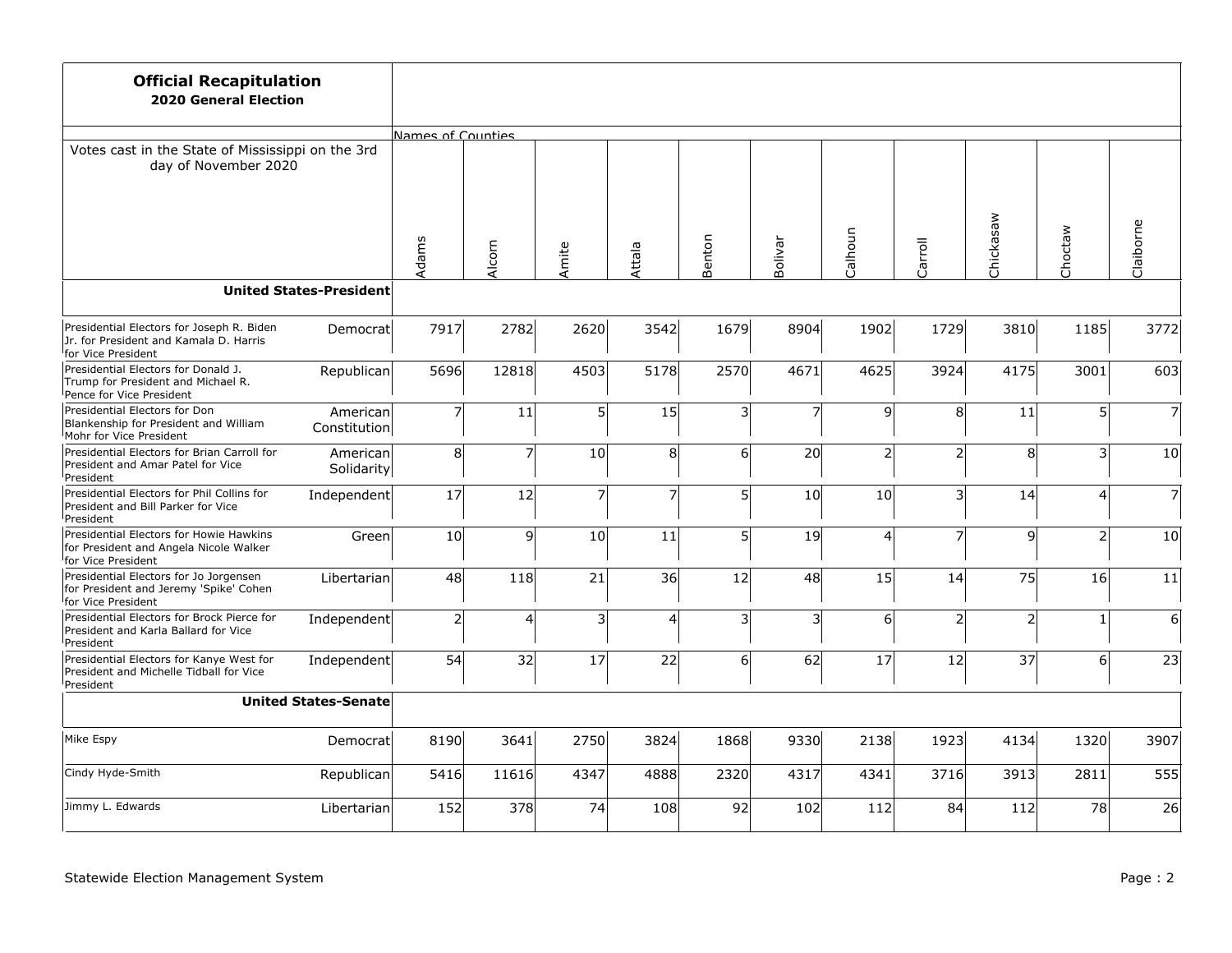| <b>Official Recapitulation</b><br><b>2020 General Election</b>                                                         |                                |                   |                |                |                         |                         |        |         |                 |        |                 |                 |
|------------------------------------------------------------------------------------------------------------------------|--------------------------------|-------------------|----------------|----------------|-------------------------|-------------------------|--------|---------|-----------------|--------|-----------------|-----------------|
|                                                                                                                        |                                | Names of Counties |                |                |                         |                         |        |         |                 |        |                 |                 |
| Votes cast in the State of Mississippi on the 3rd<br>day of November 2020                                              |                                |                   |                |                |                         |                         |        |         |                 |        |                 |                 |
|                                                                                                                        |                                | Clarke            | Clay           | Coahoma        | Copiah                  | Covington               | DeSoto | Forrest | Franklin        | George | Greene          | Grenada         |
|                                                                                                                        | <b>United States-President</b> |                   |                |                |                         |                         |        |         |                 |        |                 |                 |
| Presidential Electors for Joseph R. Biden<br>Jr. for President and Kamala D. Harris<br><sup>I</sup> for Vice President | Democrat                       | 2838              | 5844           | 6020           | 6470                    | 3416                    | 28265  | 13755   | 1480            | 1218   | 966             | 4734            |
| Presidential Electors for Donald J.<br>Trump for President and Michael R.<br>Pence for Vice President                  | Republican                     | 5417              | 4181           | 2375           | 6250                    | 5854                    | 46462  | 17290   | 2923            | 9713   | 4794            | 6081            |
| Presidential Electors for Don<br>Blankenship for President and William<br>Mohr for Vice President                      | American<br>Constitution       | $\overline{7}$    | 27             | 11             | 15                      | 13                      | 67     | 31      | 6 <sup>1</sup>  | 10     | 8 <sup>1</sup>  | $\Delta$        |
| Presidential Electors for Brian Carroll for<br>President and Amar Patel for Vice<br>President                          | American<br>Solidarity         | 5 <sup>1</sup>    | 17             | 14             | 15                      | 5 <sup>1</sup>          | 80     | 33      | 6 <sup>1</sup>  | 6      | 2 <sup>1</sup>  | 9               |
| Presidential Electors for Phil Collins for<br>President and Bill Parker for Vice<br>President                          | Independent                    | 6                 | 17             | 6              | 20                      | $\overline{7}$          | 94     | 29      | $\vert 4 \vert$ | 12     | $\overline{4}$  | 13              |
| Presidential Electors for Howie Hawkins<br>for President and Angela Nicole Walker<br>for Vice President                | Green                          | 14                | 12             | 14             | 11                      | $\overline{\mathbf{3}}$ | 96     | 54      | $\overline{3}$  | 10     | 4               | 8               |
| Presidential Electors for Jo Jorgensen<br>for President and Jeremy 'Spike' Cohen<br><sup>I</sup> for Vice President    | Libertarian                    | 28                | 48             | 20             | 58                      | 33                      | 722    | 329     | 21              | 54     | 20 <sup>1</sup> | 38              |
| Presidential Electors for Brock Pierce for<br>President and Karla Ballard for Vice<br>President                        | Independent                    | 3                 | 8 <sup>1</sup> | $\overline{2}$ | $\overline{\mathbf{A}}$ | $\overline{2}$          | 119    | 14      | $\vert 4 \vert$ | 5      | 4               | $6 \overline{}$ |
| Presidential Electors for Kanye West for<br>President and Michelle Tidball for Vice<br>President                       | Independent                    | 20                | 35             | 39             | 40                      | 27                      | 219    | 119     | 14              | 21     | 10 <sup>1</sup> | 18              |
|                                                                                                                        | <b>United States-Senate</b>    |                   |                |                |                         |                         |        |         |                 |        |                 |                 |
| Mike Espy                                                                                                              | Democrat                       | 3053              | 6171           | 6337           | 6730                    | 3637                    | 31115  | 14871   | 1570            | 1844   | 1196            | 5120            |
| Cindy Hyde-Smith                                                                                                       | Republican                     | 5169              | 4006           | 2133           | 6062                    | 5604                    | 43171  | 16079   | 2833            | 8811   | 4395            | 5654            |
| Jimmy L. Edwards                                                                                                       | Libertarian                    | <b>125</b>        | 109            | 46             | 118                     | 131                     | 1768   | 695     | 54              | 260    | 129             | 157             |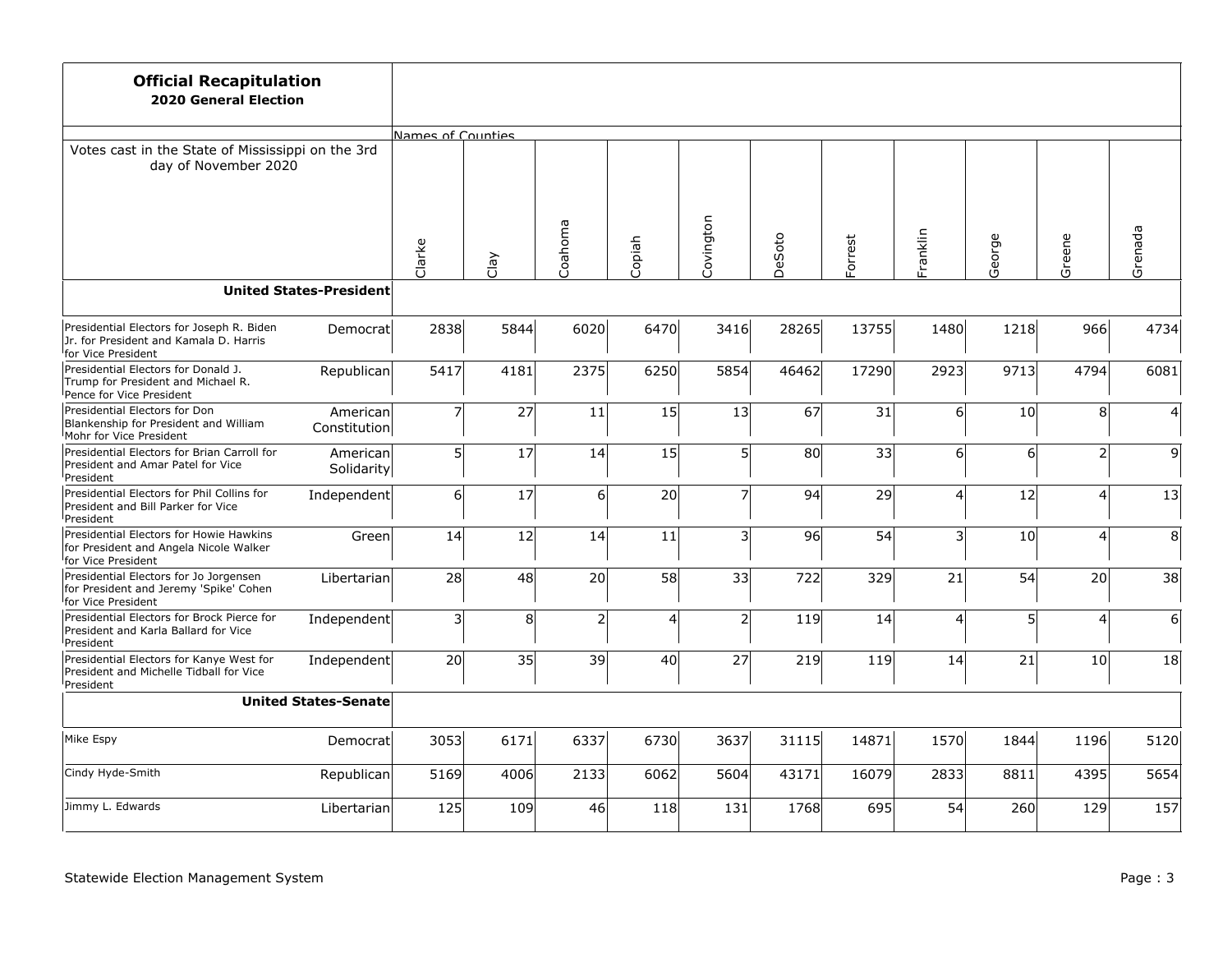| <b>Official Recapitulation</b><br><b>2020 General Election</b>                                                         |                                |                   |          |            |        |                |                |                |         |                 |                |              |
|------------------------------------------------------------------------------------------------------------------------|--------------------------------|-------------------|----------|------------|--------|----------------|----------------|----------------|---------|-----------------|----------------|--------------|
|                                                                                                                        |                                | Names of Counties |          |            |        |                |                |                |         |                 |                |              |
| Votes cast in the State of Mississippi on the 3rd<br>day of November 2020                                              |                                |                   |          |            |        |                |                |                |         |                 |                |              |
|                                                                                                                        |                                | Hancock           | Harrison | Hinds      | Holmes | Humphreys      | Issaquena      | Itawamba       | Jackson | Jasper          | Davis<br>Jeff  | Jefferson    |
|                                                                                                                        | <b>United States-President</b> |                   |          |            |        |                |                |                |         |                 |                |              |
| Presidential Electors for Joseph R. Biden<br>Jr. for President and Kamala D. Harris<br><sup>I</sup> for Vice President | Democrat                       | 4504              | 27728    | 73550      | 6588   | 3016           | 355            | 1249           | 17375   | 4341            | 3599           | 3327         |
| Presidential Electors for Donald J.<br>Trump for President and Michael R.<br>Pence for Vice President                  | Republican                     | 16132             | 46822    | 25141      | 1369   | 1118           | 308            | 9438           | 36295   | 4302            | 2534           | 531          |
| Presidential Electors for Don<br>Blankenship for President and William<br>Mohr for Vice President                      | American<br>Constitution       | 25                | 57       | 86         | 18     | $\overline{7}$ | 5 <sup>1</sup> | 7              | 63      | 13              | 8 <sup>1</sup> | 6            |
| Presidential Electors for Brian Carroll for<br>President and Amar Patel for Vice<br>President                          | American<br>Solidarity         | 20                | 40       | <b>116</b> | 26     | $\overline{7}$ | 1 <sup>1</sup> | $\overline{2}$ | 49      | $\overline{7}$  | $\epsilon$     | 4            |
| Presidential Electors for Phil Collins for<br>President and Bill Parker for Vice<br>President                          | Independent                    | 16                | 82       | 114        | 13     | 3              | 1 <sup>1</sup> | 11             | 49      | 10              | 11             | $\mathbf{1}$ |
| Presidential Electors for Howie Hawkins<br>for President and Angela Nicole Walker<br>for Vice President                | Green                          | 23                | 101      | 110        | 15     | $\overline{4}$ | $\Omega$       | 15             | 76      | 6               | $\mathsf{S}$   | 6            |
| Presidential Electors for Jo Jorgensen<br>for President and Jeremy 'Spike' Cohen<br><sup>I</sup> for Vice President    | Libertarian                    | 183               | 726      | 396        | 26     | 10             | 5 <sup>1</sup> | 79             | 474     | 30 <sup>2</sup> | 16             | 14           |
| Presidential Electors for Brock Pierce for<br>President and Karla Ballard for Vice<br>President                        | Independent                    | 11                | 30       | 60         | 14     | $\overline{4}$ | $\Omega$       | 3              | 37      | $\mathsf{S}$    | $\mathsf{S}$   | $\mathbf{1}$ |
| Presidential Electors for Kanye West for<br>President and Michelle Tidball for Vice<br>President                       | Independent                    | 43                | 182      | 422        | 46     | 20             | 1 <sup>1</sup> | 15             | 125     | 22              | 29             | 18           |
|                                                                                                                        | <b>United States-Senate</b>    |                   |          |            |        |                |                |                |         |                 |                |              |
| Mike Espy                                                                                                              | Democrat                       | 5651              | 30367    | 75467      | 6798   | 3135           | 367            | 1680           | 19334   | 4556            | 3758           | 3428         |
| Cindy Hyde-Smith                                                                                                       | Republican                     | 14537             | 43180    | 23661      | 1230   | 1023           | 309            | 8818           | 33608   | 4102            | 2400           | 476          |
| Jimmy L. Edwards                                                                                                       | Libertarian                    | 573               | 2152     | 910        | 36     | 29             | 5 <sup>1</sup> | 251            | 1325    | 92              | 44             | 12           |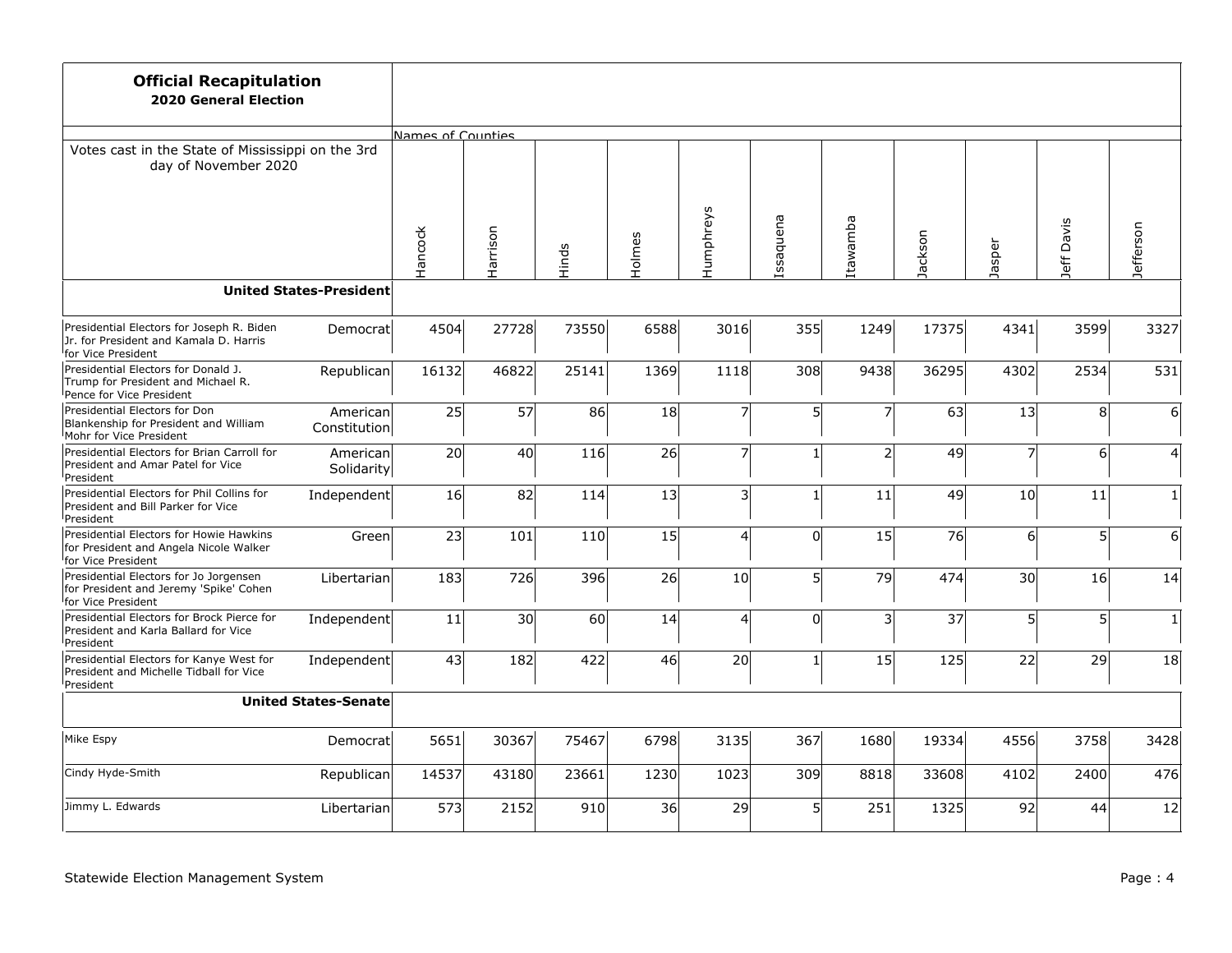| <b>Official Recapitulation</b><br><b>2020 General Election</b>                                                         |                                |                   |        |          |       |           |                |                |       |        |                 |         |
|------------------------------------------------------------------------------------------------------------------------|--------------------------------|-------------------|--------|----------|-------|-----------|----------------|----------------|-------|--------|-----------------|---------|
|                                                                                                                        |                                | Names of Counties |        |          |       |           |                |                |       |        |                 |         |
| Votes cast in the State of Mississippi on the 3rd<br>day of November 2020                                              |                                |                   |        |          |       |           |                |                |       |        |                 |         |
|                                                                                                                        |                                | Jones             | Kemper | afayette | Lamar | auderdale | Lawrence       | eake           | Lee   | eflore | Lincoln         | Lowndes |
|                                                                                                                        | <b>United States-President</b> |                   |        |          |       |           |                |                |       |        |                 |         |
| Presidential Electors for Joseph R. Biden<br>Jr. for President and Kamala D. Harris<br><sup>I</sup> for Vice President | Democrat                       | 8517              | 2887   | 10070    | 7340  | 12960     | 2260           | 3897           | 12189 | 7648   | 5040            | 13087   |
| Presidential Electors for Donald J.<br>Trump for President and Michael R.<br>Pence for Vice President                  | Republican                     | 21226             | 1787   | 12949    | 20704 | 17967     | 4285           | 5228           | 24207 | 3129   | 11596           | 13800   |
| Presidential Electors for Don<br>Blankenship for President and William<br>Mohr for Vice President                      | American<br>Constitution       | 30                | 9      | 16       | 21    | 25        | 11             | 14             | 30    | 13     | 18 <sup>°</sup> | 20      |
| Presidential Electors for Brian Carroll for<br>President and Amar Patel for Vice<br>President                          | American<br>Solidarity         | 21                | 6      | 29       | 29    | 16        | 5 <sup>1</sup> | 4              | 32    | 9      | 15              | 19      |
| Presidential Electors for Phil Collins for<br>President and Bill Parker for Vice<br>President                          | Independent                    | 26                | 9      | 14       | 19    | 24        | 5 <sup>1</sup> | 8 <sup>1</sup> | 32    | 9      | 11              | 21      |
| Presidential Electors for Howie Hawkins<br>for President and Angela Nicole Walker<br>for Vice President                | Green                          | 24                | 9      | 40       | 32    | 25        | 8 <sup>1</sup> | 6              | 44    | 9      | 19              | 32      |
| Presidential Electors for Jo Jorgensen<br>for President and Jeremy 'Spike' Cohen<br><sup>I</sup> for Vice President    | Libertarian                    | 169               | 10     | 242      | 264   | 149       | 19             | 19             | 292   | 31     | 64              | 182     |
| Presidential Electors for Brock Pierce for<br>President and Karla Ballard for Vice<br>President                        | Independent                    | 9                 | 5      | 8        | 10    | 14        | 1 <sup>1</sup> | $\mathbf{1}$   | 12    | 6      | $\overline{7}$  | 9       |
| Presidential Electors for Kanye West for<br>President and Michelle Tidball for Vice<br>President                       | Independent                    | 69                | 9      | 55       | 66    | 67        | 19             | 23             | 116   | 39     | 31              | 71      |
|                                                                                                                        | <b>United States-Senate</b>    |                   |        |          |       |           |                |                |       |        |                 |         |
| Mike Espy                                                                                                              | Democrat                       | 9422              | 2965   | 10806    | 8157  | 13537     | 2318           | 4123           | 13372 | 7936   | 5256            | 13843   |
| Cindy Hyde-Smith                                                                                                       | Republican                     | 19917             | 1720   | 12127    | 19588 | 17082     | 4222           | 4991           | 22739 | 2914   | 11378           | 13010   |
| Jimmy L. Edwards                                                                                                       | Libertarian                    | 641               | 40     | 432      | 693   | 501       | 57             | 92             | 745   | 57     | 168             | 369     |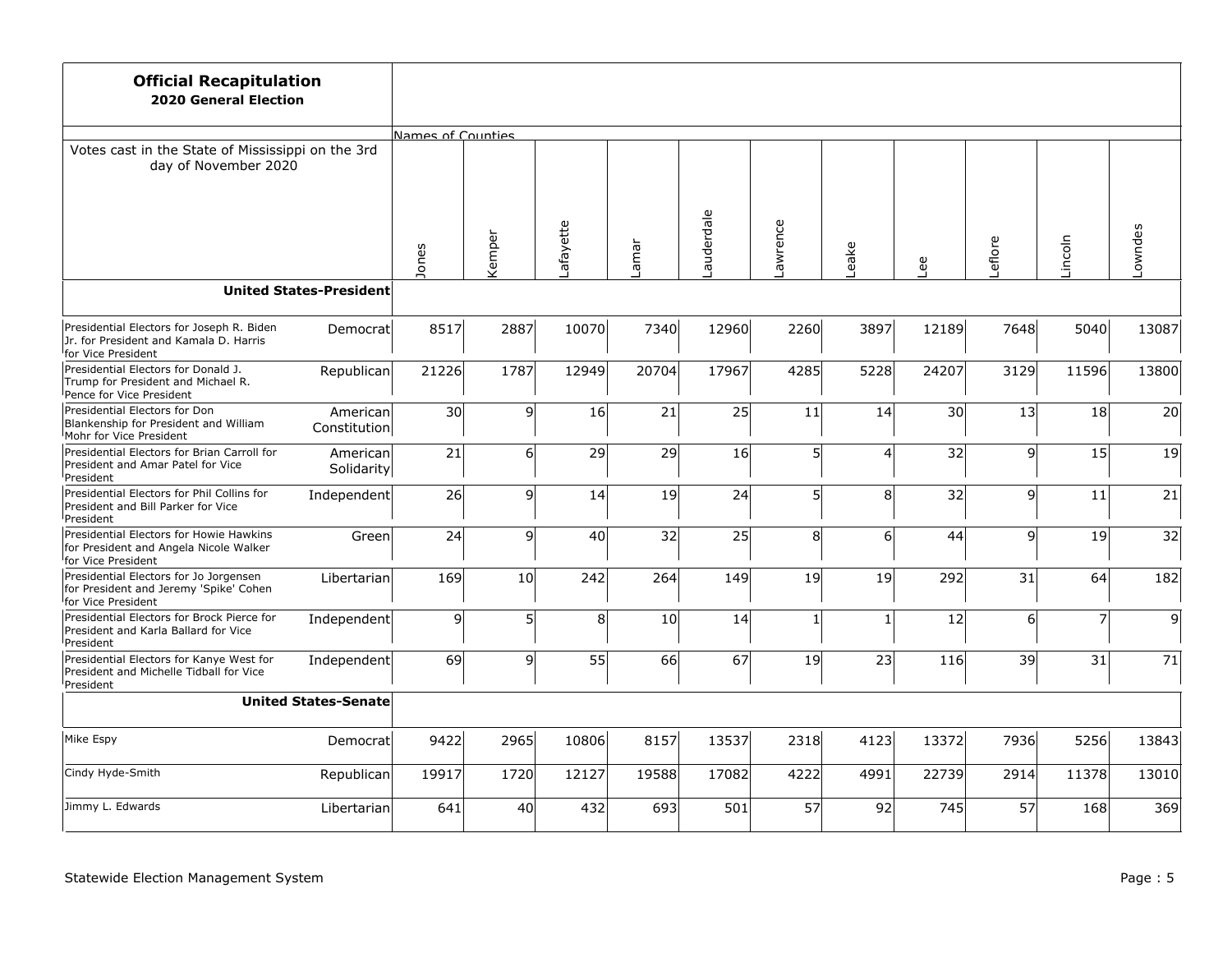| <b>Official Recapitulation</b><br><b>2020 General Election</b>                                                         |                                |                   |        |                 |        |                 |                |                |                |           |                |             |
|------------------------------------------------------------------------------------------------------------------------|--------------------------------|-------------------|--------|-----------------|--------|-----------------|----------------|----------------|----------------|-----------|----------------|-------------|
|                                                                                                                        |                                | Names of Counties |        |                 |        |                 |                |                |                |           |                |             |
| Votes cast in the State of Mississippi on the 3rd<br>day of November 2020                                              |                                |                   |        |                 |        |                 |                |                |                |           |                |             |
|                                                                                                                        |                                | Madison           | Marion | Marshall        | Monroe | Montgomery      | Neshoba        | Newton         | Noxubee        | Oktibbeha | Panola         | Pearl River |
|                                                                                                                        | <b>United States-President</b> |                   |        |                 |        |                 |                |                |                |           |                |             |
| Presidential Electors for Joseph R. Biden<br>Jr. for President and Kamala D. Harris<br><sup>I</sup> for Vice President | Democrat                       | 24440             | 3787   | 8057            | 5874   | 2121            | 3260           | 3075           | 4040           | 10299     | 7403           | 4148        |
| Presidential Electors for Donald J.<br>Trump for President and Michael R.<br>Pence for Vice President                  | Republican                     | 31091             | 8273   | 7566            | 11177  | 2917            | 8320           | 6997           | 1240           | 9004      | 8060           | 19595       |
| Presidential Electors for Don<br>Blankenship for President and William<br>Mohr for Vice President                      | American<br>Constitution       | 37                | 12     | 23              | 20     | $5\overline{)}$ | 15             | 7              | 10             | 17        | 19             | 18          |
| Presidential Electors for Brian Carroll for<br>President and Amar Patel for Vice<br>President                          | American<br>Solidarity         | 45                | 5      | 11              | 13     | $\overline{4}$  | 8 <sup>1</sup> | 6              | 5 <sup>1</sup> | 28        | $\overline{z}$ | 14          |
| Presidential Electors for Phil Collins for<br>President and Bill Parker for Vice<br>President                          | Independent                    | 53                | 11     | 23              | 22     | $\overline{4}$  | 12             | 9              | 6 <sup>1</sup> | 28        | 19             | 12          |
| Presidential Electors for Howie Hawkins<br>for President and Angela Nicole Walker<br>for Vice President                | Green                          | 41                | 11     | 27              | 17     | $\mathsf{S}$    | $6 \mid$       | 8 <sup>1</sup> | 6 <sup>1</sup> | 51        | 11             | 31          |
| Presidential Electors for Jo Jorgensen<br>for President and Jeremy 'Spike' Cohen<br><sup>I</sup> for Vice President    | Libertarian                    | 351               | 44     | 48              | 93     | 9               | 46             | 47             | 13             | 255       | 48             | 160         |
| Presidential Electors for Brock Pierce for<br>President and Karla Ballard for Vice<br>President                        | Independent                    | 14                | 5      | 11              | 4      | $\mathbf{1}$    | $\mathsf{2}$   | 6              | $\vert$        | 14        | 11             | 13          |
| Presidential Electors for Kanye West for<br>President and Michelle Tidball for Vice<br>President                       | Independent                    | 140               | 29     | $\overline{51}$ | 39     | 11              | 34             | 28             | 15             | 61        | 49             | 42          |
|                                                                                                                        | <b>United States-Senate</b>    |                   |        |                 |        |                 |                |                |                |           |                |             |
| Mike Espy                                                                                                              | Democrat                       | 25374             | 4177   | 8590            | 6441   | 2264            | 3602           | 3290           | 4138           | 10870     | 7953           | 5053        |
| Cindy Hyde-Smith                                                                                                       | Republican                     | 30038             | 7821   | 6904            | 10516  | 2738            | 7797           | 6659           | 1178           | 8592      | 7425           | 17814       |
| Jimmy L. Edwards                                                                                                       | Libertarian                    | 823               | 187    | 212             | 314    | 86              | 234            | 176            | 21             | 313       | 220            | 780         |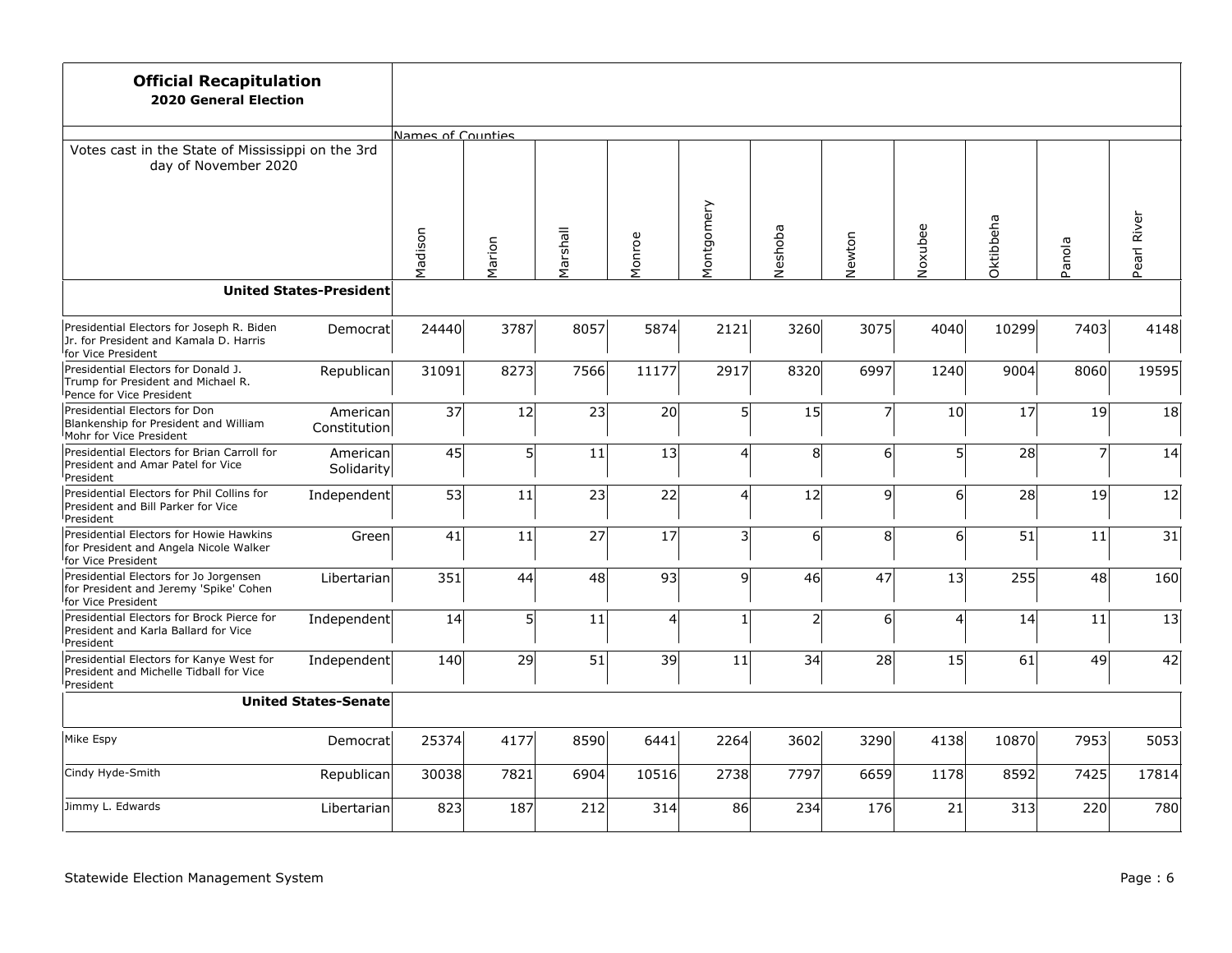| <b>Official Recapitulation</b><br><b>2020 General Election</b>                                                         |                                |                   |      |                |                |                         |        |          |                |         |                         |                |
|------------------------------------------------------------------------------------------------------------------------|--------------------------------|-------------------|------|----------------|----------------|-------------------------|--------|----------|----------------|---------|-------------------------|----------------|
|                                                                                                                        |                                | Names of Counties |      |                |                |                         |        |          |                |         |                         |                |
| Votes cast in the State of Mississippi on the 3rd<br>day of November 2020                                              |                                |                   |      |                |                |                         |        |          |                |         |                         |                |
|                                                                                                                        |                                | Perry             | Pike | Pontotoc       | Prentiss       | Quitman                 | Rankin | Scott    | Sharkey        | Simpson | Smith                   | Stone          |
|                                                                                                                        | <b>United States-President</b> |                   |      |                |                |                         |        |          |                |         |                         |                |
| Presidential Electors for Joseph R. Biden<br>Jr. for President and Kamala D. Harris<br><sup>I</sup> for Vice President | Democrat                       | 1362              | 8646 | 2614           | 2153           | 2150                    | 18847  | 4330     | 1465           | 4037    | 1791                    | 1802           |
| Presidential Electors for Donald J.<br>Trump for President and Michael R.<br>Pence for Vice President                  | Republican                     | 4500              | 8479 | 11550          | 8370           | 1026                    | 50895  | 6285     | 688            | 7635    | 6458                    | 5964           |
| Presidential Electors for Don<br>Blankenship for President and William<br>Mohr for Vice President                      | American<br>Constitution       | 6                 | 21   | 16             | 10             | 7                       | 42     | $6 \mid$ |                | 14      | 9                       | 13             |
| Presidential Electors for Brian Carroll for<br>President and Amar Patel for Vice<br>President                          | American<br>Solidarity         | 3 <sup>1</sup>    | 18   | 11             | $\overline{3}$ | 8                       | 50     | 11       | 5 <sup>1</sup> | 9       | $\overline{\mathbf{A}}$ | 6              |
| Presidential Electors for Phil Collins for<br>President and Bill Parker for Vice<br>President                          | Independent                    | $\vert 4 \vert$   | 22   | 16             | 9l             | $\overline{\mathbf{3}}$ | 57     | 13       |                | 14      | 11                      | 14             |
| Presidential Electors for Howie Hawkins<br>for President and Angela Nicole Walker<br>for Vice President                | Green                          | $\overline{z}$    | 18   | 17             | 6              | 5 <sup>1</sup>          | 62     | 22       | 6 <sup>1</sup> | 23      | 6 <sup>1</sup>          | 8              |
| Presidential Electors for Jo Jorgensen<br>for President and Jeremy 'Spike' Cohen<br><sup>I</sup> for Vice President    | Libertarian                    | 21                | 91   | 103            | 70             | 12                      | 555    | 38       | 9l             | 49      | 33                      | 57             |
| Presidential Electors for Brock Pierce for<br>President and Karla Ballard for Vice<br>President                        | Independent                    | $\vert 4 \vert$   | 4    | $\overline{4}$ | 3              | $\overline{\mathbf{3}}$ | 12     | 4        | $\Omega$       | 4       | $\overline{2}$          | $\overline{2}$ |
| Presidential Electors for Kanye West for<br>President and Michelle Tidball for Vice<br>President                       | Independent                    | 9                 | 43   | 30             | 20             | 12                      | 135    | 24       | 8 <sup>1</sup> | 30      | 13                      | 12             |
|                                                                                                                        | <b>United States-Senate</b>    |                   |      |                |                |                         |        |          |                |         |                         |                |
| Mike Espy                                                                                                              | Democrat                       | 1555              | 9048 | 3164           | 2714           | 2307                    | 20315  | 4649     | 1511           | 4303    | 1977                    | 2051           |
| Cindy Hyde-Smith                                                                                                       | Republican                     | 4204              | 8044 | 10803          | 7651           | 883                     | 48502  | 5933     | 663            | 7381    | 6202                    | 5609           |
| Jimmy L. Edwards                                                                                                       | Libertarian                    | 142               | 257  | 337            | 229            | 48                      | 1664   | 151      |                | 138     | 130                     | 198            |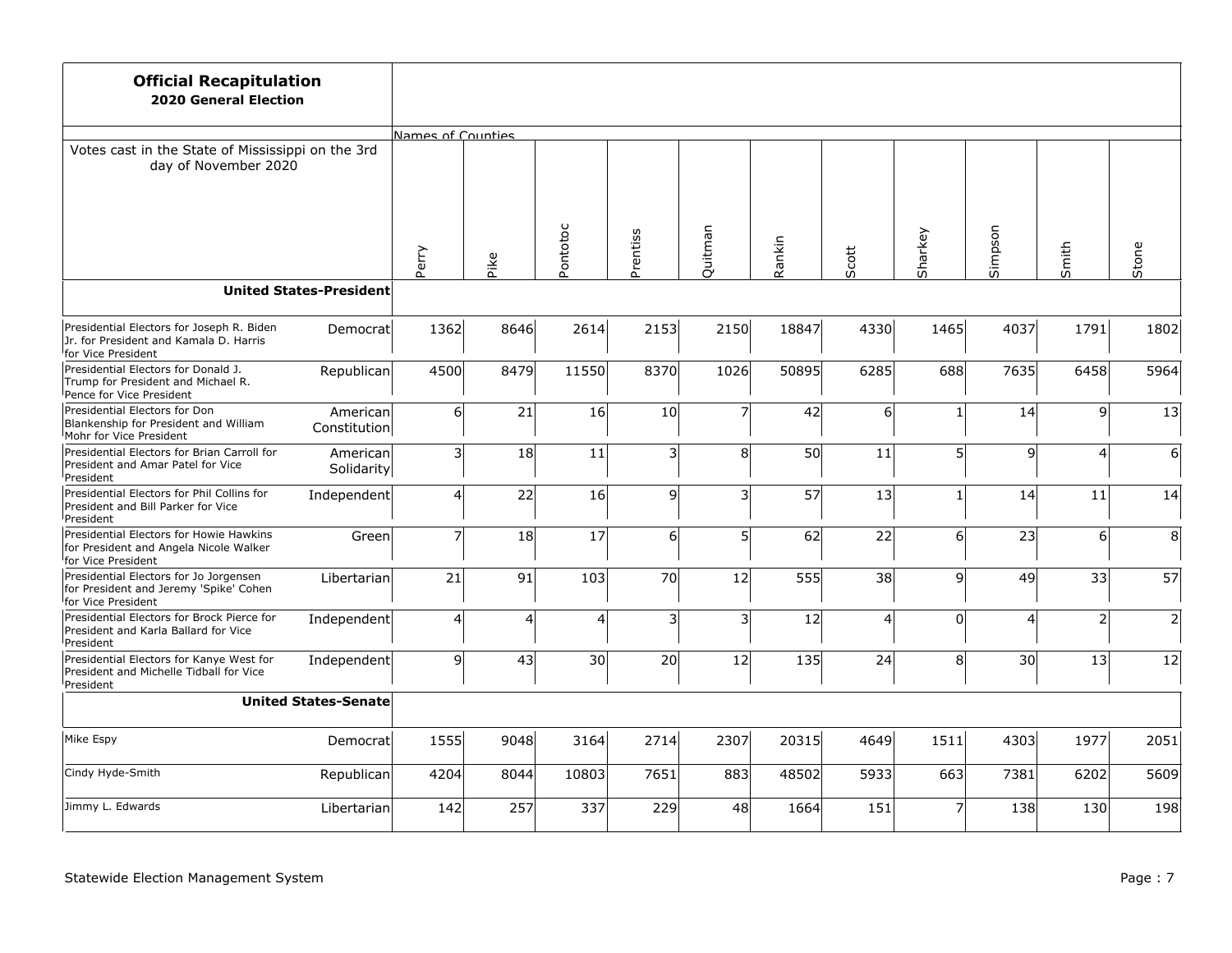| <b>Official Recapitulation</b><br><b>2020 General Election</b>                                                         |                                |                         |                     |      |                  |                 |                         |       |                |        |            |                |
|------------------------------------------------------------------------------------------------------------------------|--------------------------------|-------------------------|---------------------|------|------------------|-----------------|-------------------------|-------|----------------|--------|------------|----------------|
|                                                                                                                        |                                | Names of Counties       |                     |      |                  |                 |                         |       |                |        |            |                |
| Votes cast in the State of Mississippi on the 3rd<br>day of November 2020                                              |                                |                         |                     |      |                  |                 |                         |       |                |        |            |                |
|                                                                                                                        |                                | Sunflower               | <b>Tallahatchie</b> | Tate | Tippah           | Tishomingo      | Tunica                  | Union | Malthall       | Warren | Washington | Wayne          |
|                                                                                                                        | <b>United States-President</b> |                         |                     |      |                  |                 |                         |       |                |        |            |                |
| Presidential Electors for Joseph R. Biden<br>Jr. for President and Kamala D. Harris<br><sup>I</sup> for Vice President | Democratl                      | 6781                    | 3105                | 4183 | 1937             | 1059            | 2580                    | 2160  | 2835           | 10442  | 12503      | 3624           |
| Presidential Electors for Donald J.<br>Trump for President and Michael R.<br>Pence for Vice President                  | Republican                     | 2799                    | 2488                | 8707 | 8054             | 7933            | 926                     | 10373 | 4220           | 10365  | 5300       | 6307           |
| Presidential Electors for Don<br>Blankenship for President and William<br>Mohr for Vice President                      | Americanl<br>Constitution      | 13                      | 11                  | 12   | 11               | 10 <sup>1</sup> | $\mathsf{2}$            | 9     | 6 <sup>1</sup> | 24     | 12         | 14             |
| Presidential Electors for Brian Carroll for<br>President and Amar Patel for Vice<br><sup>I</sup> President             | Americanl<br>Solidarity        | 8                       | 14                  | 16   | $6 \overline{6}$ | 5 <sup>1</sup>  | $\overline{\mathsf{3}}$ | 6     | 5 <sup>1</sup> | 25     | 21         | 8              |
| Presidential Electors for Phil Collins for<br>President and Bill Parker for Vice<br><sup>l</sup> President             | Independent                    | 8 <sup>1</sup>          | $\mathsf{g}$        | 12   | 14               | 11              | $\overline{7}$          | 10    | 6 <sup>1</sup> | 25     | 19         | $\overline{4}$ |
| Presidential Electors for Howie Hawkins<br>for President and Angela Nicole Walker<br><sup>I</sup> for Vice President   | Green                          | 14                      | 15                  | 16   | $\overline{9}$   | 7               | $\overline{7}$          | 13    | 6 <sup>1</sup> | 25     | 19         | 11             |
| Presidential Electors for Jo Jorgensen<br>for President and Jeremy 'Spike' Cohen<br>for Vice President                 | Libertarian                    | 18                      | 20                  | 84   | 43               | 97              | $\mathsf{q}$            | 81    | 19             | 93     | 53         | 45             |
| Presidential Electors for Brock Pierce for<br>President and Karla Ballard for Vice<br><sup>I</sup> President           | Independent                    | $\overline{\mathbf{3}}$ | 1                   | 7    | 3                | $\mathbf{1}$    | 1                       | 3     | 6 <sup>1</sup> | 8      | 10         | $6 \mid$       |
| Presidential Electors for Kanye West for<br>President and Michelle Tidball for Vice<br>President                       | Independent                    | 37                      | 22                  | 56   | 25               | 15              | 27                      | 28    | 16             | 46     | 71         | 37             |
|                                                                                                                        | <b>United States-Senate</b>    |                         |                     |      |                  |                 |                         |       |                |        |            |                |
| Mike Espy                                                                                                              | Democratl                      | 7020                    | 3316                | 4694 | 2432             | 1594            | 2717                    | 2660  | 2993           | 10853  | 13155      | 3954           |
| Cindy Hyde-Smith                                                                                                       | Republican                     | 2623                    | 2309                | 8071 | 7394             | 7216            | 814                     | 9572  | 4005           | 9912   | 4891       | 5984           |
| Jimmy L. Edwards                                                                                                       | Libertarian                    | 42                      | 64                  | 256  | 208              | 256             | 42                      | 424   | 86             | 246    | 109        | 144            |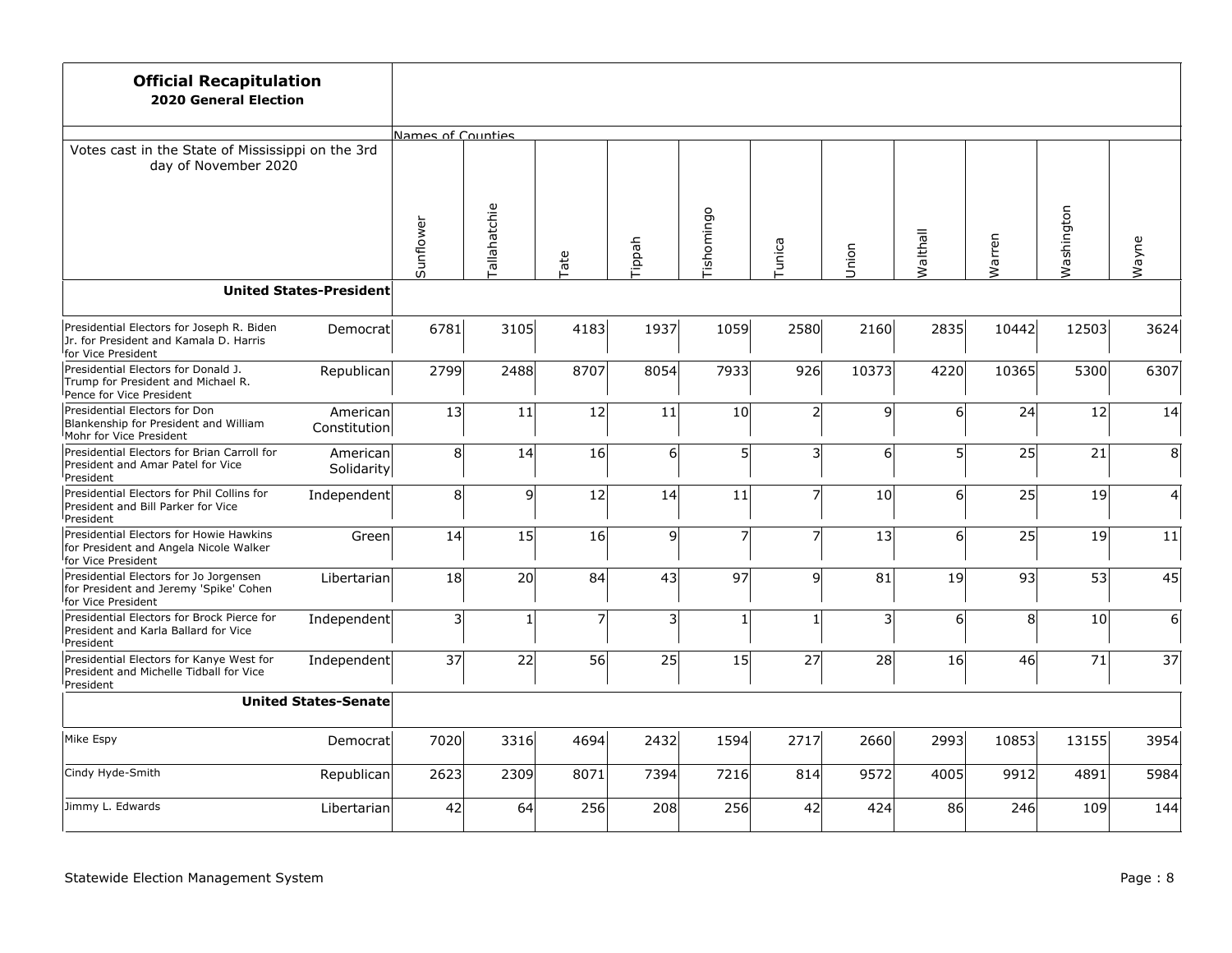| <b>Official Recapitulation</b><br><b>2020 General Election</b>                                                         |                                |                   |                |         |                  |                |        |  |  |  |
|------------------------------------------------------------------------------------------------------------------------|--------------------------------|-------------------|----------------|---------|------------------|----------------|--------|--|--|--|
|                                                                                                                        |                                | Names of Counties |                |         |                  |                |        |  |  |  |
| Votes cast in the State of Mississippi on the 3rd<br>day of November 2020                                              |                                |                   |                |         |                  |                |        |  |  |  |
|                                                                                                                        |                                | Webster           | Wilkinson      | Winston | <b>Edsudoley</b> | Yazoo          | TOTAL  |  |  |  |
|                                                                                                                        | <b>United States-President</b> |                   |                |         |                  |                |        |  |  |  |
| Presidential Electors for Joseph R. Biden<br>Jr. for President and Kamala D. Harris<br><sup>I</sup> for Vice President | Democrat                       | 1043              | 2749           | 4040    | 2785             | 5496           | 539398 |  |  |  |
| Presidential Electors for Donald J.<br>Trump for President and Michael R.<br>Pence for Vice President                  | Republican                     | 4291              | 1324           | 5112    | 3671             | 4832           | 756764 |  |  |  |
| Presidential Electors for Don<br>Blankenship for President and William<br>Mohr for Vice President                      | American<br>Constitution       | $\vert 4 \vert$   | 10             | 2       | 8                | 14             | 1279   |  |  |  |
| Presidential Electors for Brian Carroll for<br>President and Amar Patel for Vice<br>President                          | American<br>Solidarity         | 5                 | $\overline{7}$ | 2       | $6 \overline{6}$ | 11             | 1161   |  |  |  |
| Presidential Electors for Phil Collins for<br>President and Bill Parker for Vice<br>President                          | Independent                    | $\vert 4 \vert$   | $\overline{4}$ | 61      | 8                | 10             | 1317   |  |  |  |
| Presidential Electors for Howie Hawkins<br>for President and Angela Nicole Walker<br>for Vice President                | Green                          | $2\vert$          | 9              | 4       | $\overline{z}$   | 8 <sup>1</sup> | 1498   |  |  |  |
| Presidential Electors for Jo Jorgensen<br>for President and Jeremy 'Spike' Cohen<br><sup>I</sup> for Vice President    | Libertarian                    | 27                | 12             | 41      | 26               | 21             | 8026   |  |  |  |
| Presidential Electors for Brock Pierce for<br>President and Karla Ballard for Vice<br>President                        | Independent                    | 3                 | 5              | 3       | $\overline{2}$   | 11             | 659    |  |  |  |
| Presidential Electors for Kanye West for<br>President and Michelle Tidball for Vice<br>President                       | Independent                    | 16                | 7              | 26      | 22               | 33             | 3657   |  |  |  |
|                                                                                                                        | <b>United States-Senate</b>    |                   |                |         |                  |                |        |  |  |  |
| Mike Espy                                                                                                              | Democrat                       | 1198              | 2702           | 4303    | 3005             | 5804           | 578691 |  |  |  |
| Cindy Hyde-Smith                                                                                                       | Republican                     | 4067              | 1295           | 4846    | 3415             | 4551           | 709511 |  |  |  |
| Jimmy L. Edwards                                                                                                       | Libertarian                    | 113               | 80             | 114     | 88               | 79             | 23152  |  |  |  |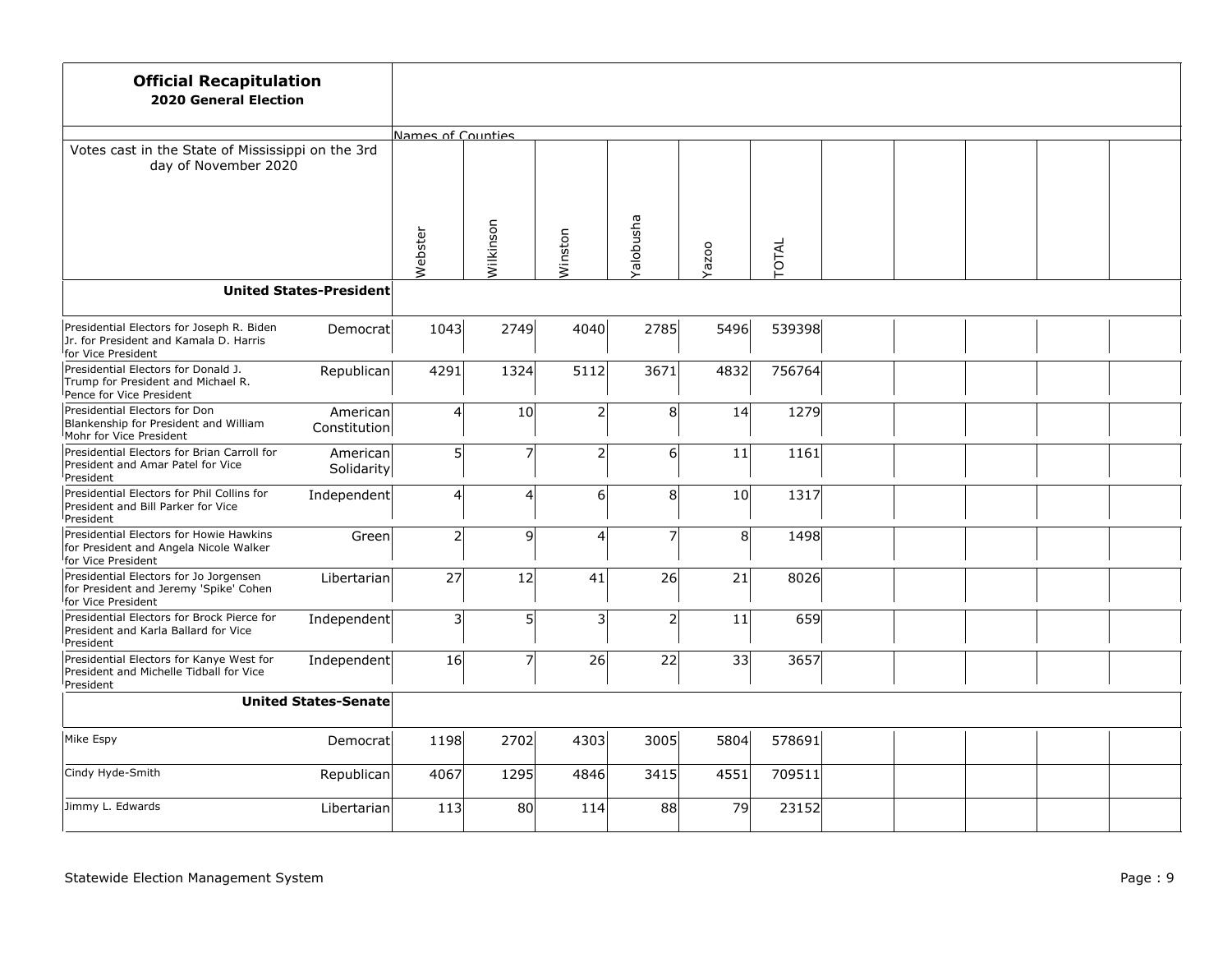| <b>Official Recapitulation</b><br><b>2020 General Election</b>            |                 |                   |              |       |                |        |         |                |         |                         |                |                 |
|---------------------------------------------------------------------------|-----------------|-------------------|--------------|-------|----------------|--------|---------|----------------|---------|-------------------------|----------------|-----------------|
|                                                                           |                 | Names of Counties |              |       |                |        |         |                |         |                         |                |                 |
| Votes cast in the State of Mississippi on the 3rd<br>day of November 2020 |                 |                   |              |       |                |        |         |                |         |                         |                |                 |
|                                                                           |                 | Adams             | Alcorn       | Amite | Attala         | Benton | Bolivar | Calhoun        | Carroll | Chickasaw               | Choctaw        | Claiborne       |
| US House Of Rep 01-1st Congressional                                      | <b>District</b> |                   |              |       |                |        |         |                |         |                         |                |                 |
| Antonia Eliason                                                           | Democrat        | x                 | 2441         | x     | X              | 1454   | x       | 1628           | x       | 3253                    | 1109           | X               |
| <b>Trent Kelly</b>                                                        | Republican      | x                 | 12780        | x     | x <sub>l</sub> | 2567   | x       | 4764           | x       | 4548                    | 3023           | x               |
| US House Of Rep 02-2nd Congressional                                      | <b>District</b> |                   |              |       |                |        |         |                |         |                         |                |                 |
| Brian Flowers                                                             | Republican      | x                 | X            | x     | 4931           | X      | 4367    | x              | 3681    | X                       | x              | 572             |
| Bennie G. Thompson                                                        | Democrat        | $\vert x \vert$   | $\mathsf{x}$ | X     | 3764           | X      | 9132    | x <sub>l</sub> | 1923    | $\mathsf{X}$            | x <sup>1</sup> | 3854            |
| US House Of Rep 03-3rd Congressional                                      | <b>District</b> |                   |              |       |                |        |         |                |         |                         |                |                 |
| Dorothy Dot Benford                                                       | Democratl       | 6990              | $\times$     | 2521  | X              | X      | X       | x              | x       | X                       | x              | $\vert X \vert$ |
| Michael Guest                                                             | Republican      | 5802              | $\mathsf{x}$ | 4417  | x <sub>l</sub> | X      | x       | x <sup>1</sup> | x       | $\overline{\mathsf{x}}$ | x <sup>1</sup> | x               |
| US House Of Rep 04-4th Congressional                                      | <b>District</b> |                   |              |       |                |        |         |                |         |                         |                |                 |
| Steven M. Palazzo                                                         | Republican      | $\vert x \vert$   | X            | x     | X              | Χ      | X       | x              | x       | X                       | x <sup>1</sup> | x               |
| <b>Central District-Supreme Court District</b><br>1(Central) Position 1   |                 |                   |              |       |                |        |         |                |         |                         |                |                 |
| Kenny Griffis                                                             | Nonpartisan     | x                 | X            | x     | X              | X      | 4619    | x <sub>l</sub> | x       | X                       | x              | 1132            |
| Latrice Westbrooks                                                        | Nonpartisan     | x                 | $\mathsf{X}$ | x     | X              | X      | 7169    | X              | X       | X                       | x <sub>l</sub> | 3055            |
| <b>Central District-Supreme Court District</b><br>1(Central) Position 2   |                 |                   |              |       |                |        |         |                |         |                         |                |                 |
| Leslie D. King                                                            | Nonpartisan     | x                 | X            | x     | X              | Χ      | 9634    | x              | x       | X                       | x              | 3753            |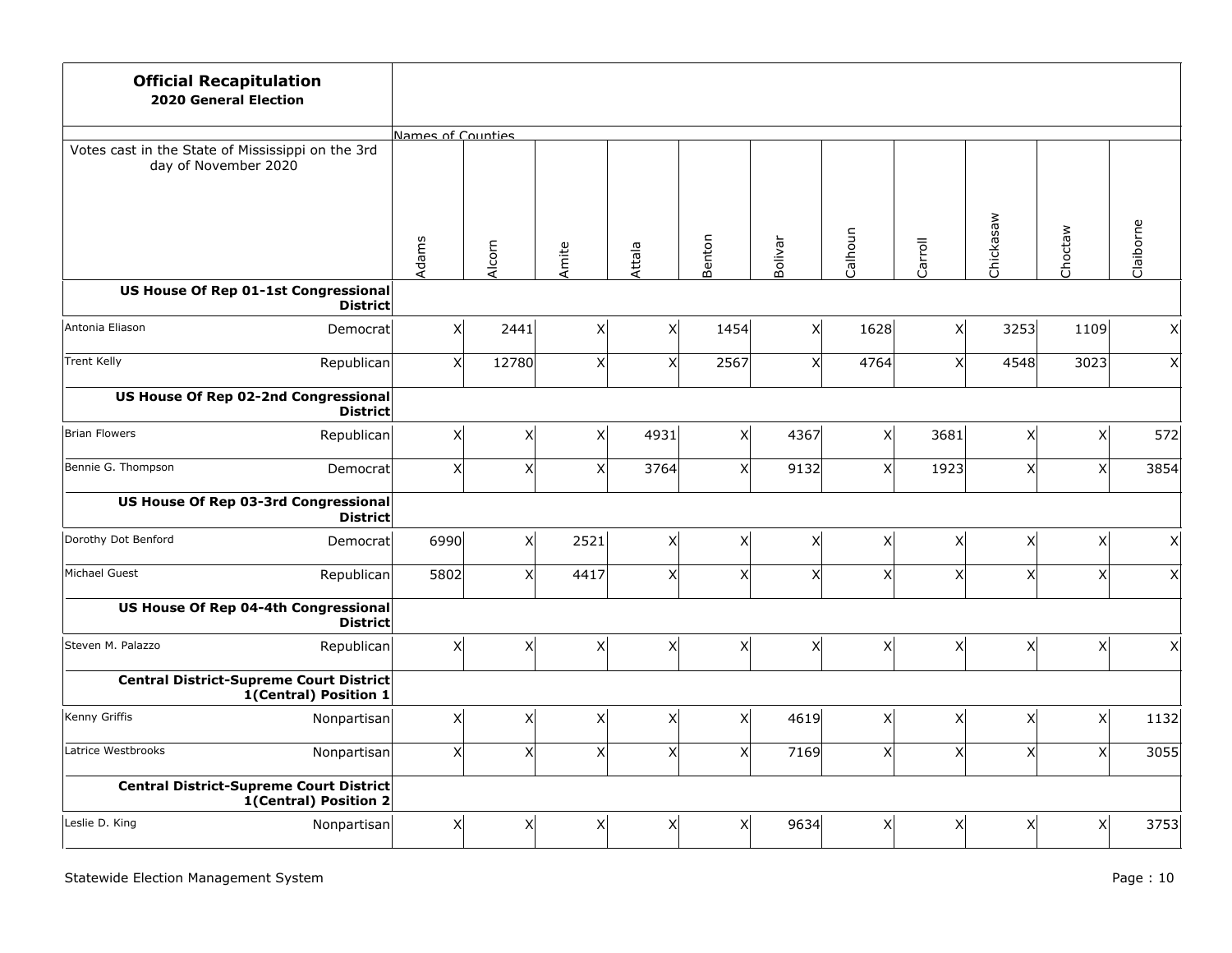| <b>Official Recapitulation</b><br><b>2020 General Election</b>            |                   |              |          |                |           |          |                           |                |                           |                |              |
|---------------------------------------------------------------------------|-------------------|--------------|----------|----------------|-----------|----------|---------------------------|----------------|---------------------------|----------------|--------------|
|                                                                           | Names of Counties |              |          |                |           |          |                           |                |                           |                |              |
| Votes cast in the State of Mississippi on the 3rd<br>day of November 2020 |                   |              |          |                |           |          |                           |                |                           |                |              |
|                                                                           | Clarke            | Clay         | Coahoma  | Copiah         | Covington | DeSoto   | Forrest                   | Franklin       | George                    | Greene         | Grenada      |
| US House Of Rep 01-1st Congressional<br><b>District</b>                   |                   |              |          |                |           |          |                           |                |                           |                |              |
| Antonia Eliason<br>Democrat                                               | x                 | 5055         | x        | X              | Χ         | 27255    | x                         | x              | X                         | x              | Χ            |
| <b>Trent Kelly</b><br>Republican                                          | $\vert x \vert$   | 4714         | x        | X              | X         | 47838    | x                         | X              | $\boldsymbol{\mathsf{X}}$ | x <sup>1</sup> | $\mathsf{X}$ |
| US House Of Rep 02-2nd Congressional<br><b>District</b>                   |                   |              |          |                |           |          |                           |                |                           |                |              |
| Brian Flowers<br>Republican                                               | x                 | $\times$     | 2167     | 5947           | Χ         | $\times$ | x                         | x              | $\boldsymbol{\mathsf{X}}$ | x <sup>1</sup> | 5597         |
| Bennie G. Thompson<br>Democrat                                            | x                 | $\mathsf{x}$ | 6127     | 6710           | X         | x        | x <sup>1</sup>            | x              | $\mathsf{x}$              | x              | 5099         |
| US House Of Rep 03-3rd Congressional<br><b>District</b>                   |                   |              |          |                |           |          |                           |                |                           |                |              |
| Dorothy Dot Benford<br>Democrat                                           | 2044              | $\mathsf{X}$ | x        | $\pmb{\times}$ | 3130      | x        | x                         | 1391           | X                         | x              | x            |
| Michael Guest<br>Republican                                               | 5033              | $\mathsf{x}$ | x        | $\mathsf{x}$   | 5836      | x        | x <sub>l</sub>            | 2876           | $\mathsf{x}$              | x <sup>1</sup> | $\mathsf{X}$ |
| US House Of Rep 04-4th Congressional<br><b>District</b>                   |                   |              |          |                |           |          |                           |                |                           |                |              |
| Steven M. Palazzo<br>Republican                                           | 831               | X            | $x\vert$ | X              | X         | x        | 23635                     | x <sup>1</sup> | 9944                      | 5036           | x            |
| <b>Central District-Supreme Court District</b><br>1(Central) Position 1   |                   |              |          |                |           |          |                           |                |                           |                |              |
| Kenny Griffis<br>Nonpartisan                                              | x                 | X            | x        | 6171           | X         | X        | x                         | x              | $\boldsymbol{\mathsf{X}}$ | x              | X            |
| Latrice Westbrooks<br>Nonpartisan                                         | x                 | $\mathsf{X}$ | X        | 5682           | X         | x        | $\boldsymbol{\mathsf{x}}$ | x              | $\mathsf{x}$              | x <sup>1</sup> | $\mathsf{X}$ |
| <b>Central District-Supreme Court District</b><br>1(Central) Position 2   |                   |              |          |                |           |          |                           |                |                           |                |              |
| Leslie D. King<br>Nonpartisan                                             | x                 | X            | x        | 10362          | Χ         | X        | x                         | x              | X                         | x <sup>1</sup> | x            |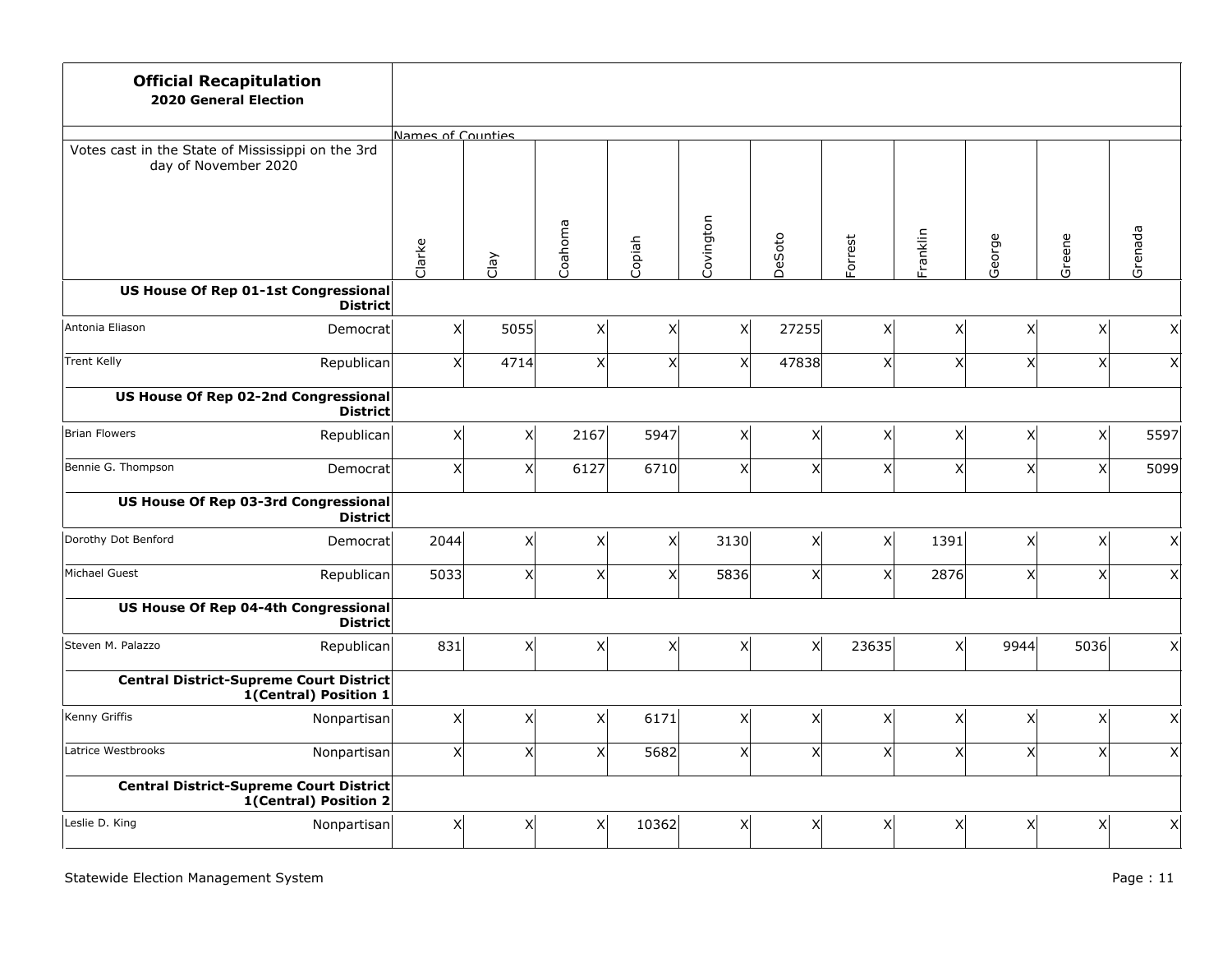| <b>Official Recapitulation</b><br><b>2020 General Election</b>            |                   |          |       |                |                         |                         |          |                 |                 |              |           |
|---------------------------------------------------------------------------|-------------------|----------|-------|----------------|-------------------------|-------------------------|----------|-----------------|-----------------|--------------|-----------|
|                                                                           | Names of Counties |          |       |                |                         |                         |          |                 |                 |              |           |
| Votes cast in the State of Mississippi on the 3rd<br>day of November 2020 |                   |          |       |                |                         |                         |          |                 |                 |              |           |
|                                                                           | Hancock           | Harrison | Hinds | Holmes         | Humphreys               | Issaquena               | Itawamba | Jackson         | Jasper          | Jeff Davis   | Jefferson |
| US House Of Rep 01-1st Congressional<br><b>District</b>                   |                   |          |       |                |                         |                         |          |                 |                 |              |           |
| Antonia Eliason<br>Democrat                                               | x                 | X        | Χ     | $\mathsf{X}$   | X                       | x                       | 1048     | x               | X               | X            | x         |
| <b>Trent Kelly</b><br>Republican                                          | X                 | X        | X     | X              | X                       | $\overline{\mathsf{x}}$ | 9514     | $\vert x \vert$ | $\mathsf{X}$    | X            | x         |
| US House Of Rep 02-2nd Congressional<br><b>District</b>                   |                   |          |       |                |                         |                         |          |                 |                 |              |           |
| Brian Flowers<br>Republican                                               | x                 | X        | 19418 | 1249           | 990                     | 295                     | x        | $\vert x \vert$ | X               | Χ            | 494       |
| Bennie G. Thompson<br>Democrat                                            | x                 | $\times$ | 66151 | 6671           | 3095                    | 368                     | x        | x               | $\mathsf{X}$    | $\mathsf{x}$ | 3368      |
| <b>US House Of Rep 03-3rd Congressional</b><br><b>District</b>            |                   |          |       |                |                         |                         |          |                 |                 |              |           |
| Dorothy Dot Benford<br>Democrat                                           | x                 | x        | 6740  | x <sup>1</sup> | $\mathsf{X}$            | x                       | x        | x               | 3984            | 3357         | x         |
| Michael Guest<br>Republican                                               | x                 | $\times$ | 7566  | x <sub>l</sub> | $\overline{\mathsf{x}}$ | x <sub>l</sub>          | x        | $\mathsf{x}$    | 4344            | 2566         | x         |
| US House Of Rep 04-4th Congressional<br><b>District</b>                   |                   |          |       |                |                         |                         |          |                 |                 |              |           |
| Steven M. Palazzo<br>Republican                                           | 17196             | 57126    | x     | x <sub>l</sub> | X                       | x                       | x        | 42158           | $\vert x \vert$ | X            | x         |
| <b>Central District-Supreme Court District</b><br>1(Central) Position 1   |                   |          |       |                |                         |                         |          |                 |                 |              |           |
| Kenny Griffis<br>Nonpartisan                                              | x                 | X        | 29611 | 1833           | 1154                    | 290                     | x        | $\vert x \vert$ | $\mathsf{X}$    | $\mathsf X$  | 944       |
| Latrice Westbrooks<br>Nonpartisan                                         | x                 | X        | 66394 | 5611           | 2707                    | 279                     | x        | x               | $\mathsf{X}$    | $\mathsf{x}$ | 2654      |
| <b>Central District-Supreme Court District</b><br>1(Central) Position 2   |                   |          |       |                |                         |                         |          |                 |                 |              |           |
| Leslie D. King<br>Nonpartisan                                             | x                 | X        | 81121 | 6093           | 3099                    | 428                     | x        | x               | $\mathsf{X}$    | X            | 3133      |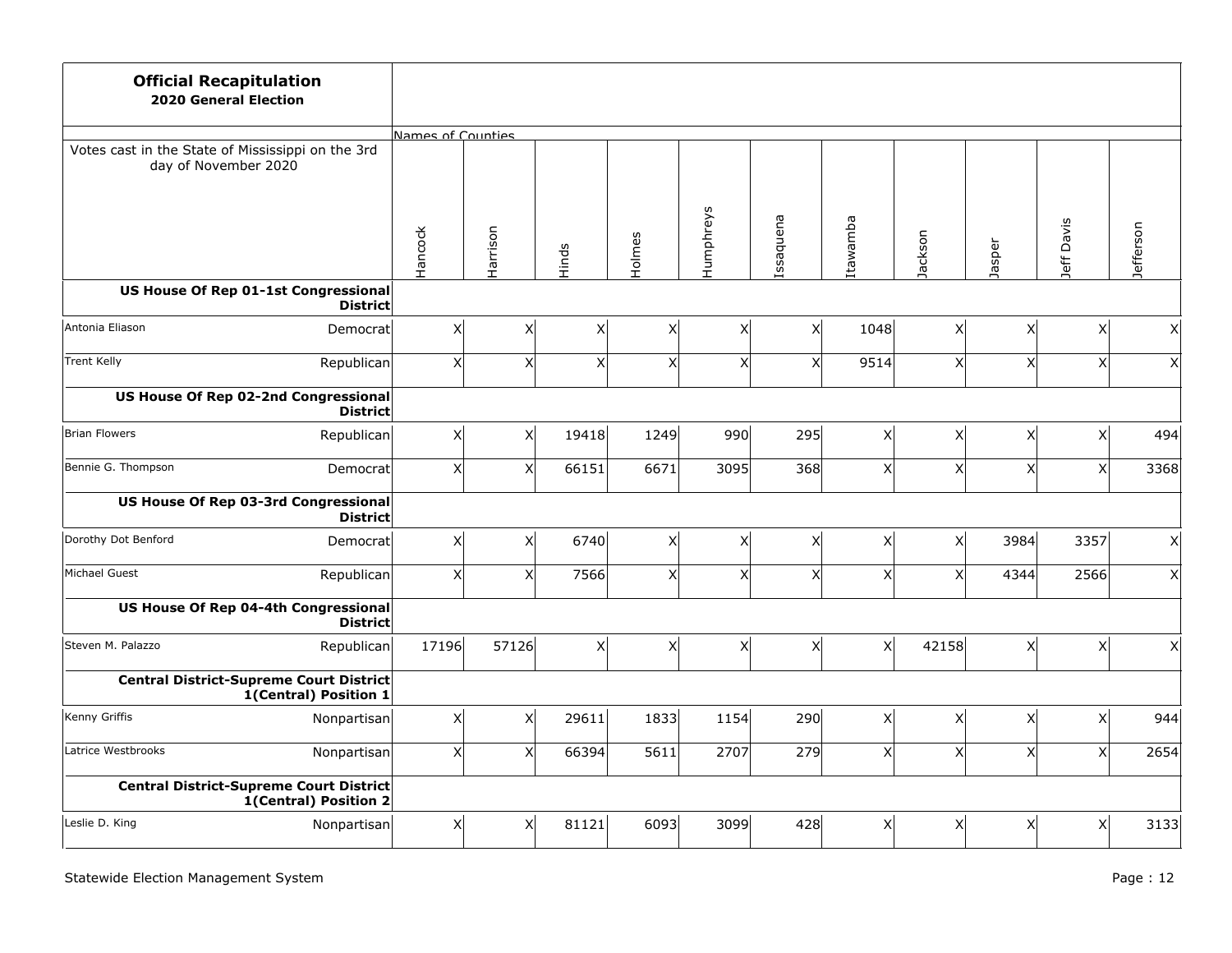| <b>Official Recapitulation</b><br><b>2020 General Election</b>            |                   |              |           |                |            |                |                |                |                           |                |                    |
|---------------------------------------------------------------------------|-------------------|--------------|-----------|----------------|------------|----------------|----------------|----------------|---------------------------|----------------|--------------------|
|                                                                           | Names of Counties |              |           |                |            |                |                |                |                           |                |                    |
| Votes cast in the State of Mississippi on the 3rd<br>day of November 2020 |                   |              |           |                |            |                |                |                |                           |                |                    |
|                                                                           | Jones             | Kemper       | Lafayette | Lamar          | Lauderdale | Lawrence       | Leake          | Lee            | eflore                    | Lincoln        | Lowndes            |
| US House Of Rep 01-1st Congressional<br><b>District</b>                   |                   |              |           |                |            |                |                |                |                           |                |                    |
| Antonia Eliason<br>Democrat                                               | x                 | X            | 9141      | X              | Χ          | X              | x <sub>l</sub> | 10620          | X                         | x              | 11562              |
| <b>Trent Kelly</b><br>Republican                                          | $\vert x \vert$   | X            | 13941     | X              | X          | X              | x <sub>l</sub> | 25028          | $\mathsf{X}$              | x <sup>1</sup> | 14576              |
| US House Of Rep 02-2nd Congressional<br><b>District</b>                   |                   |              |           |                |            |                |                |                |                           |                |                    |
| Brian Flowers<br>Republican                                               | x                 | X            | x         | X              | X          | x              | 4973           | x              | 2961                      | x              | $\vert X \vert$    |
| Bennie G. Thompson<br>Democrat                                            | x                 | $\mathsf{x}$ | x         | x <sub>l</sub> | X          | x <sup>1</sup> | 4031           | x <sup>1</sup> | 7749                      | x <sup>1</sup> | x                  |
| US House Of Rep 03-3rd Congressional<br><b>District</b>                   |                   |              |           |                |            |                |                |                |                           |                |                    |
| Dorothy Dot Benford<br>Democrat                                           | x                 | 2597         | x         | x <sub>l</sub> | 12103      | 2033           | x              | x <sup>1</sup> | $\mathsf{x}$              | 4536           | $\pmb{\mathsf{X}}$ |
| Michael Guest<br>Republican                                               | x                 | 1928         | x         | x <sup>1</sup> | 18711      | 4299           | x <sup>1</sup> | xl             | $\boldsymbol{\mathsf{X}}$ | 11751          | x                  |
| US House Of Rep 04-4th Congressional<br><b>District</b>                   |                   |              |           |                |            |                |                |                |                           |                |                    |
| Steven M. Palazzo<br>Republican                                           | 25291             | X            | x         | 24080          | X          | $\times$       | x              | x              | X                         | x              | $\vert X \vert$    |
| <b>Central District-Supreme Court District</b><br>1(Central) Position 1   |                   |              |           |                |            |                |                |                |                           |                |                    |
| Kenny Griffis<br>Nonpartisan                                              | x                 | 1960         | x         | χ              | 18641      | x <sub>l</sub> | 5158           | x              | $\boldsymbol{\mathsf{X}}$ | x              | X                  |
| Latrice Westbrooks<br>Nonpartisan                                         | x                 | 2430         | x         | x <sub>l</sub> | 10760      | x              | 3410           | x              | $\mathsf{x}$              | x <sup>1</sup> | $\mathsf{X}$       |
| <b>Central District-Supreme Court District</b><br>1(Central) Position 2   |                   |              |           |                |            |                |                |                |                           |                |                    |
| Leslie D. King<br>Nonpartisan                                             | x                 | 3554         | x         | X              | 23492      | X              | 7429           | x              | X                         | x <sup>1</sup> | x                  |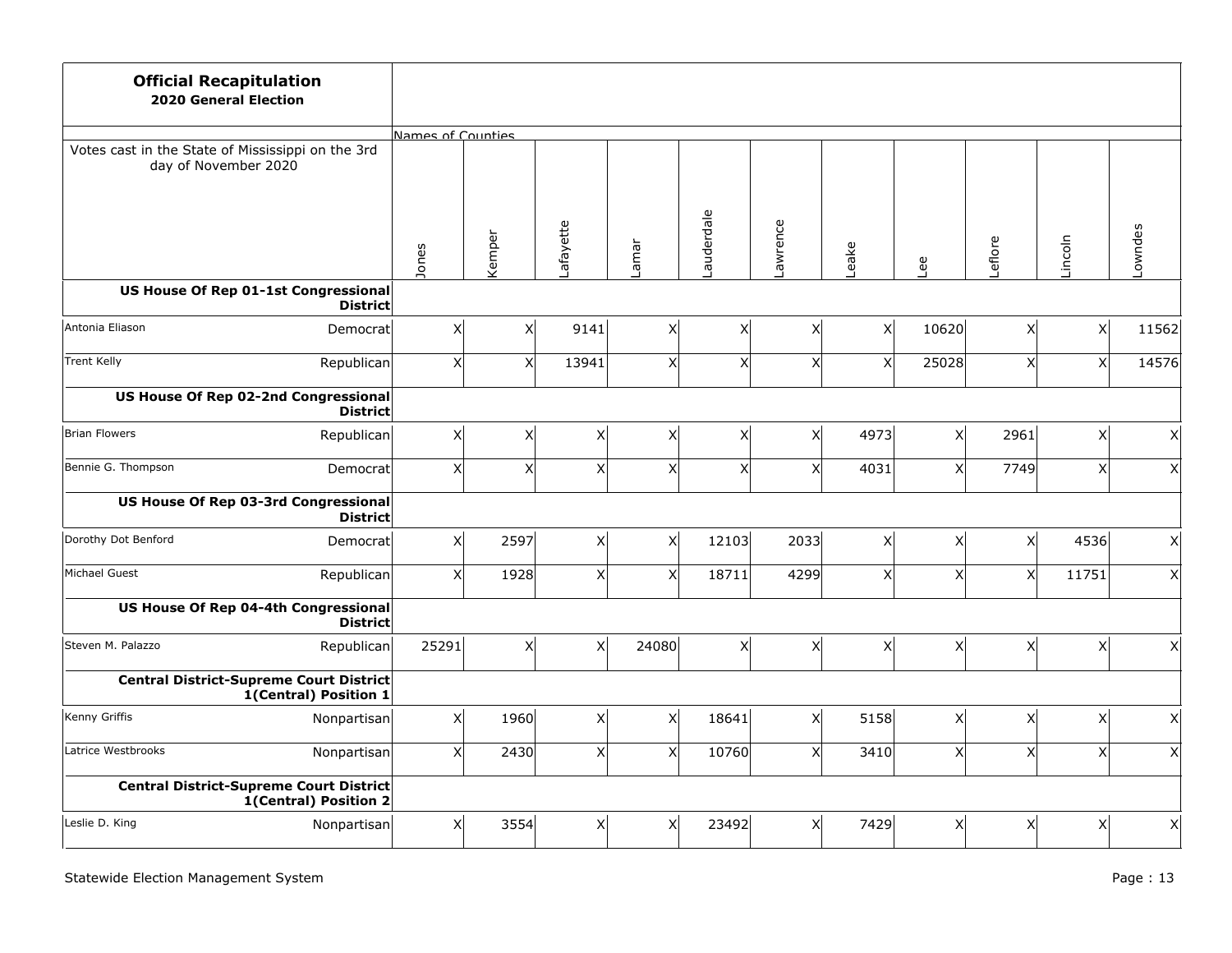| <b>Official Recapitulation</b><br><b>2020 General Election</b>            |                                                                  |                   |                |          |                    |                |                |                           |                 |                    |                    |             |
|---------------------------------------------------------------------------|------------------------------------------------------------------|-------------------|----------------|----------|--------------------|----------------|----------------|---------------------------|-----------------|--------------------|--------------------|-------------|
|                                                                           |                                                                  | Names of Counties |                |          |                    |                |                |                           |                 |                    |                    |             |
| Votes cast in the State of Mississippi on the 3rd<br>day of November 2020 |                                                                  |                   |                |          |                    |                |                |                           |                 |                    |                    |             |
|                                                                           |                                                                  | Madison           | Marion         | Marshall | Monroe             | Montgomery     | Neshoba        | Newton                    | Noxubee         | Oktibbeha          | Panola             | Pearl River |
| US House Of Rep 01-1st Congressional                                      | <b>District</b>                                                  |                   |                |          |                    |                |                |                           |                 |                    |                    |             |
| Antonia Eliason                                                           | Democratl                                                        | X                 | $\times$       | 6971     | 4970               | $\pmb{\times}$ | x              | X                         | x               | 598                | X                  | x           |
| <b>Trent Kelly</b>                                                        | Republican                                                       | X                 | x <sub>l</sub> | 7621     | 11646              | $\mathsf{X}$   | x              | $\boldsymbol{\mathsf{X}}$ | x               | 1015               | X                  | $\times$    |
| US House Of Rep 02-2nd Congressional                                      | <b>District</b>                                                  |                   |                |          |                    |                |                |                           |                 |                    |                    |             |
| Brian Flowers                                                             | Republican                                                       | 2583              | x <sub>l</sub> | x        | $\times$           | 2724           | x              | X                         | x               | x                  | 7727               | x           |
| Bennie G. Thompson                                                        | Democratl                                                        | 9477              | xl             | x        | $\times$           | 2283           | x <sup>1</sup> | x <sup>1</sup>            | x               | x <sup>1</sup>     | 7800               | $\times$    |
| US House Of Rep 03-3rd Congressional                                      | <b>District</b>                                                  |                   |                |          |                    |                |                |                           |                 |                    |                    |             |
| Dorothy Dot Benford                                                       | Democratl                                                        | 12824             | Χl             | x        | $\pmb{\mathsf{X}}$ | x              | 2995           | 2918                      | 3572            | 8293               | $\pmb{\mathsf{X}}$ | x           |
| Michael Guest                                                             | Republican                                                       | 31172             | x <sup>1</sup> | x        | X                  | $\mathsf{x}$   | 8592           | 7201                      | 1282            | 8932               | $\mathsf{x}$       | x           |
| US House Of Rep 04-4th Congressional                                      | <b>District</b>                                                  |                   |                |          |                    |                |                |                           |                 |                    |                    |             |
| Steven M. Palazzo                                                         | Republican                                                       | $\times$          | 9834           | x        | $\pmb{\mathsf{X}}$ | $\pmb{\times}$ | x              | $\boldsymbol{\mathsf{X}}$ | $\vert x \vert$ | $\pmb{\mathsf{X}}$ | $\mathsf X$        | 20863       |
| Central District-Supreme Court District                                   | 1(Central) Position 1                                            |                   |                |          |                    |                |                |                           |                 |                    |                    |             |
| Kenny Griffis                                                             | Nonpartisan                                                      | 32485             | $\times$       | x        | X                  | X              | 8441           | 6803                      | 1557            | X                  | X                  | x           |
| Latrice Westbrooks                                                        | Nonpartisan                                                      | 20916             | x <sub>l</sub> | x        | X                  | x              | 2888           | 2905                      | 2712            | $\mathsf{X}$       | $\mathsf X$        | x           |
|                                                                           | Central District-Supreme Court District<br>1(Central) Position 2 |                   |                |          |                    |                |                |                           |                 |                    |                    |             |
| Leslie D. King                                                            | Nonpartisan                                                      | 44372             | Χl             | x        | X                  | X              | 10117          | 8395                      | 3006            | X                  | X                  | $\times$    |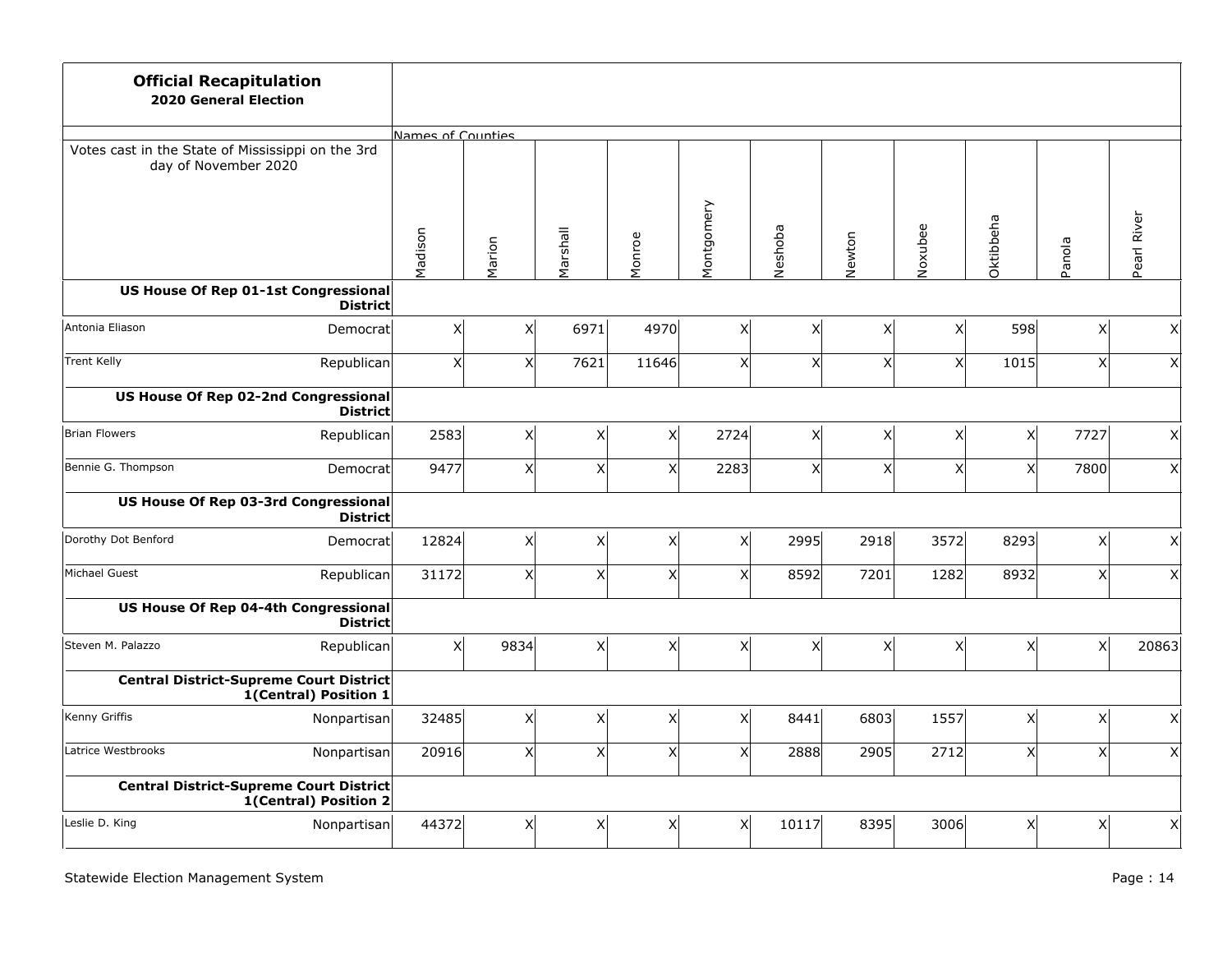| <b>Official Recapitulation</b><br><b>2020 General Election</b>            |                 |                 |                   |          |              |                           |                           |                |                |                           |                 |                 |
|---------------------------------------------------------------------------|-----------------|-----------------|-------------------|----------|--------------|---------------------------|---------------------------|----------------|----------------|---------------------------|-----------------|-----------------|
|                                                                           |                 |                 | Names of Counties |          |              |                           |                           |                |                |                           |                 |                 |
| Votes cast in the State of Mississippi on the 3rd<br>day of November 2020 |                 |                 |                   |          |              |                           |                           |                |                |                           |                 |                 |
|                                                                           | Perry           |                 | Pike              | Pontotoc | Prentiss     | Quitman                   | Rankin                    | Scott          | Sharkey        | Simpson                   | Smith           | Stone           |
| US House Of Rep 01-1st Congressional                                      | <b>District</b> |                 |                   |          |              |                           |                           |                |                |                           |                 |                 |
| Antonia Eliason                                                           | Democratl       | x               | X                 | 2206     | 1740         | X                         | X                         | $\mathsf{X}$   | x              | X                         | x               | $\times$        |
| <b>Trent Kelly</b>                                                        | Republican      | X               | X                 | 11787    | 8613         | X                         | $\overline{\mathsf{x}}$   | X              | x              | X                         | x               | $\mathsf{x}$    |
| US House Of Rep 02-2nd Congressional                                      | <b>District</b> |                 |                   |          |              |                           |                           |                |                |                           |                 |                 |
| Brian Flowers<br>Republican                                               |                 | $\vert x \vert$ | X                 | χ        | $\mathsf{x}$ | 921                       | $\mathsf{x}$              | X              | 606            | X                         | x               | $\mathsf{X}$    |
| Bennie G. Thompson                                                        | Democratl       | x               | $\times$          | xl       | $\times$     | 2215                      | $\times$                  | x <sup>1</sup> | 1513           | $\mathsf{x}$              | x <sup>1</sup>  | $\mathsf{x}$    |
| US House Of Rep 03-3rd Congressional                                      | <b>District</b> |                 |                   |          |              |                           |                           |                |                |                           |                 |                 |
| Dorothy Dot Benford                                                       | Democrat        | x               | 7964              | Χļ       | $\times$     | Χ                         | 16326                     | 4063           | x              | 3633                      | 1652            | $\mathsf{X}$    |
| Michael Guest<br>Republican                                               |                 | x               | 8674              | x        | $\times$     | X                         | 54043                     | 6341           | x <sub>l</sub> | 7798                      | 6417            | $\mathsf{x}$    |
| US House Of Rep 04-4th Congressional                                      | <b>District</b> |                 |                   |          |              |                           |                           |                |                |                           |                 |                 |
| Steven M. Palazzo                                                         | Republican      | 4954            | x                 | χ        | x            | $\boldsymbol{\mathsf{X}}$ | $\boldsymbol{\mathsf{X}}$ | x              | x              | X                         | $\vert x \vert$ | 6684            |
| <b>Central District-Supreme Court District</b><br>1(Central) Position 1   |                 |                 |                   |          |              |                           |                           |                |                |                           |                 |                 |
| Kenny Griffis<br>Nonpartisan                                              |                 | x               | X                 | x        | $\times$     | $\mathsf{x}$              | 50375                     | 6321           | 665            | X                         | x               | $\times$        |
| Latrice Westbrooks<br>Nonpartisan                                         |                 | $\vert x \vert$ | $\mathsf{x}$      | $x\vert$ | $\times$     | X                         | 16785                     | 3620           | 1272           | $\boldsymbol{\mathsf{X}}$ | x               | $\vert x \vert$ |
| <b>Central District-Supreme Court District</b><br>1(Central) Position 2   |                 |                 |                   |          |              |                           |                           |                |                |                           |                 |                 |
| Leslie D. King<br>Nonpartisan                                             |                 | x               | X                 | X        | X            | X                         | 58923                     | 8708           | 1517           | X                         | x               | $\mathsf{x}$    |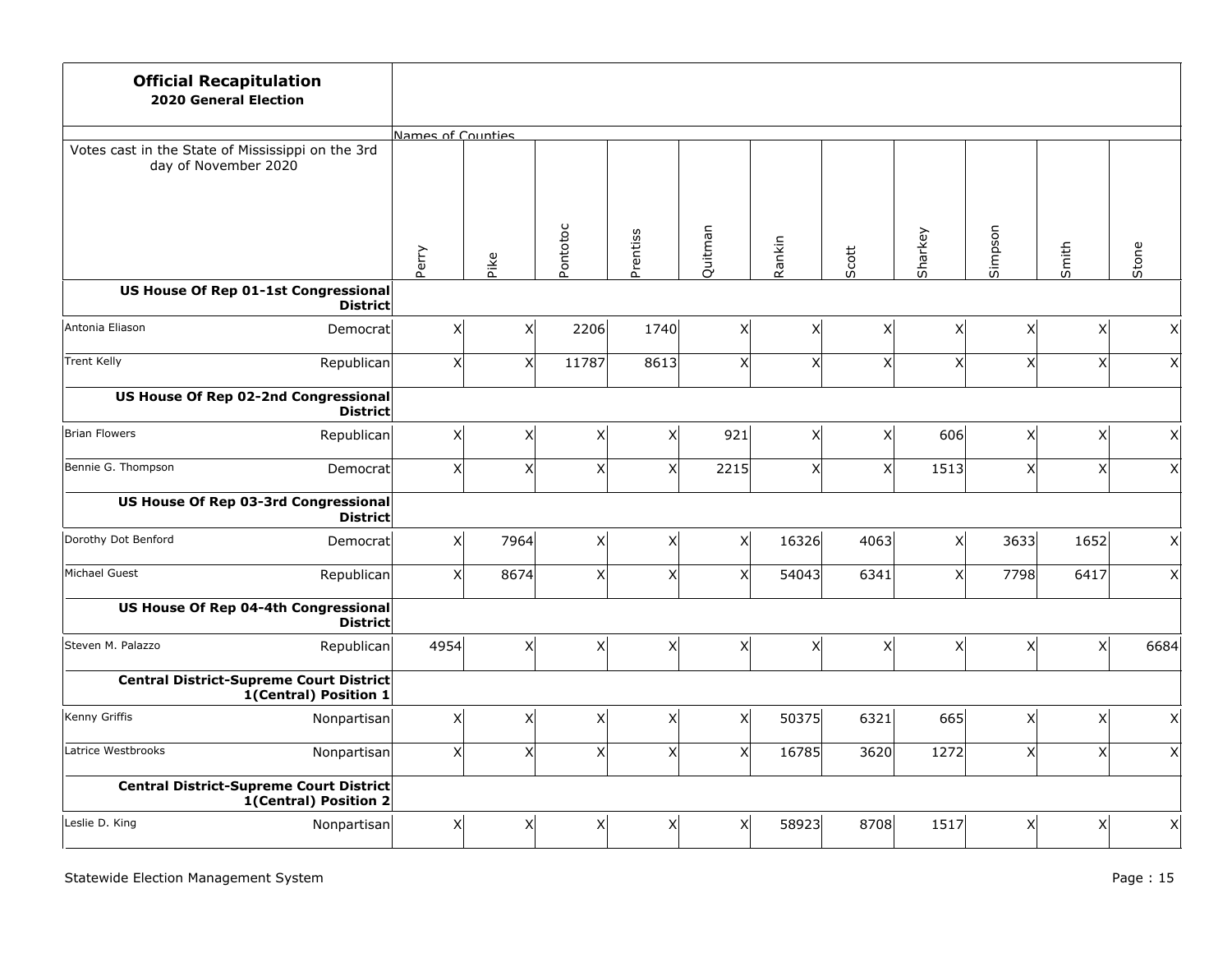| <b>Official Recapitulation</b><br><b>2020 General Election</b>            |                   |              |          |                |            |              |                           |                |                           |                |                    |
|---------------------------------------------------------------------------|-------------------|--------------|----------|----------------|------------|--------------|---------------------------|----------------|---------------------------|----------------|--------------------|
|                                                                           | Names of Counties |              |          |                |            |              |                           |                |                           |                |                    |
| Votes cast in the State of Mississippi on the 3rd<br>day of November 2020 |                   |              |          |                |            |              |                           |                |                           |                |                    |
|                                                                           | Sunflower         | Tallahatchie | Tate     | Tippah         | Tishomingo | Tunica       | Union                     | Walthall       | Warren                    | Washington     | Wayne              |
| US House Of Rep 01-1st Congressional<br><b>District</b>                   |                   |              |          |                |            |              |                           |                |                           |                |                    |
| Antonia Eliason<br>Democrat                                               | x                 | X            | 3767     | 1673           | 969        | $\mathsf{x}$ | 1809                      | x              | X                         | x              | Χ                  |
| <b>Trent Kelly</b><br>Republican                                          | $\vert x \vert$   | X            | 8699     | 8050           | 7887       | $\times$     | 10505                     | $\times$       | $\boldsymbol{\mathsf{X}}$ | x <sup>1</sup> | $\mathsf{X}$       |
| US House Of Rep 02-2nd Congressional<br><b>District</b>                   |                   |              |          |                |            |              |                           |                |                           |                |                    |
| Brian Flowers<br>Republican                                               | 2550              | 2179         | x        | $\times$       | Χ          | 834          | x                         | x <sup>1</sup> | 10280                     | 4919           | $\vert X \vert$    |
| Bennie G. Thompson<br>Democrat                                            | 6961              | 3378         | x        | x <sub>l</sub> | X          | 2615         | x <sub>l</sub>            | x <sup>1</sup> | 10396                     | 12965          | x                  |
| <b>US House Of Rep 03-3rd Congressional</b><br><b>District</b>            |                   |              |          |                |            |              |                           |                |                           |                |                    |
| Dorothy Dot Benford<br>Democrat                                           | x                 | X            | x        | X              | Χ          | X            | x                         | 2600           | X                         | x              | $\pmb{\mathsf{X}}$ |
| Michael Guest<br>Republican                                               | x                 | $\times$     | x        | $\mathsf{x}$   | X          | x            | x <sub>l</sub>            | 4136           | $\mathsf{x}$              | x <sup>1</sup> | $\mathsf{X}$       |
| US House Of Rep 04-4th Congressional<br><b>District</b>                   |                   |              |          |                |            |              |                           |                |                           |                |                    |
| Steven M. Palazzo<br>Republican                                           | $\vert x \vert$   | X            | $x\vert$ | X              | X          | $\times$     | x                         | x              | X                         | x <sub>l</sub> | 8339               |
| <b>Central District-Supreme Court District</b><br>1(Central) Position 1   |                   |              |          |                |            |              |                           |                |                           |                |                    |
| Kenny Griffis<br>Nonpartisan                                              | 3073              | X            | x        | X              | X          | X            | x                         | x              | 10650                     | 6065           | $\vert X \vert$    |
| Latrice Westbrooks<br>Nonpartisan                                         | 5780              | $\mathsf{X}$ | x        | X              | X          | x            | $\boldsymbol{\mathsf{x}}$ | x              | 8677                      | 9903           | x                  |
| <b>Central District-Supreme Court District</b><br>1(Central) Position 2   |                   |              |          |                |            |              |                           |                |                           |                |                    |
| Leslie D. King<br>Nonpartisan                                             | 7918              | $\mathsf{X}$ | X        | Χ              | Χ          | X            | x                         | x              | 16748                     | 14987          | x                  |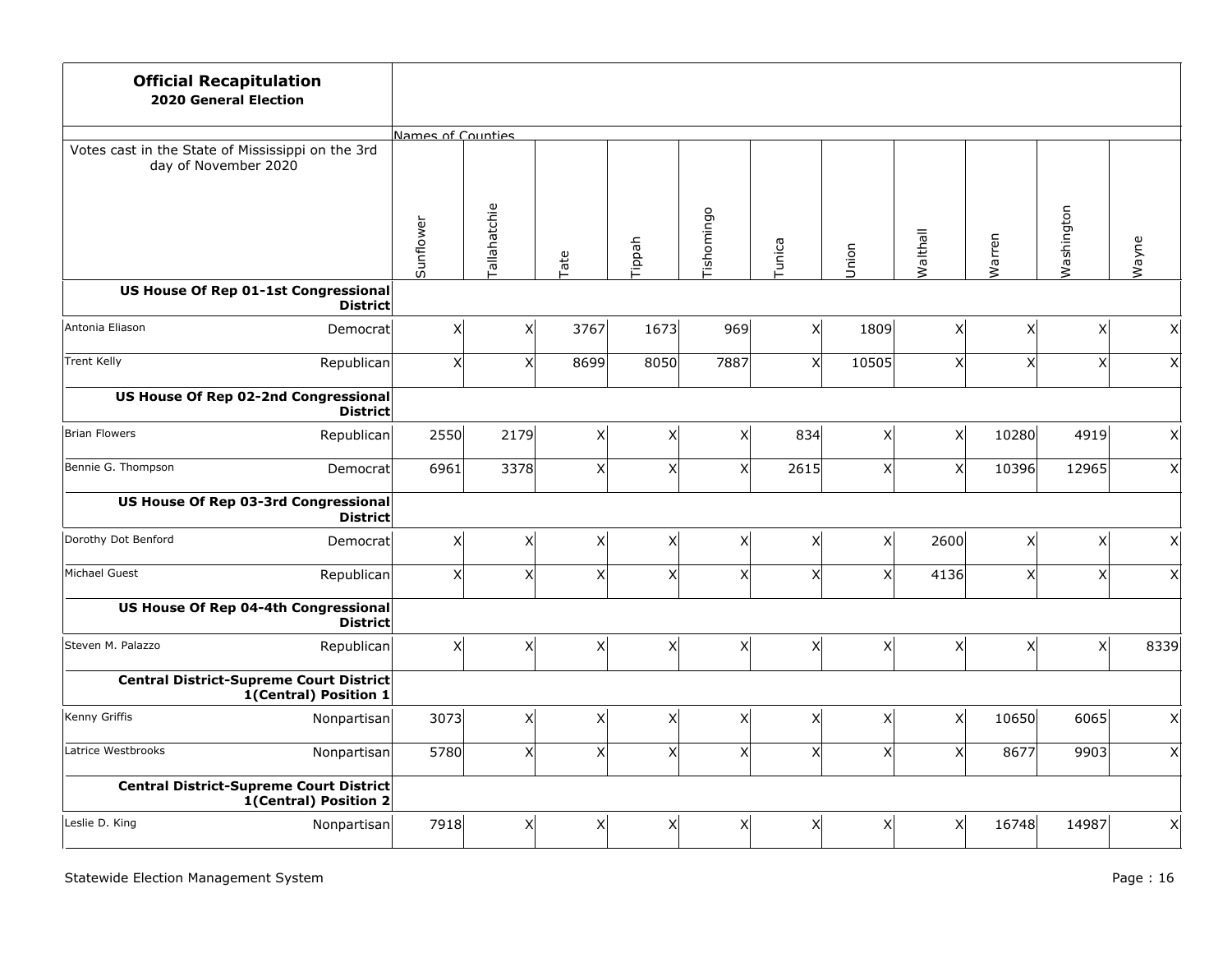| <b>Official Recapitulation</b><br><b>2020 General Election</b>            |                   |              |         |                |              |        |  |  |  |
|---------------------------------------------------------------------------|-------------------|--------------|---------|----------------|--------------|--------|--|--|--|
|                                                                           | Names of Counties |              |         |                |              |        |  |  |  |
| Votes cast in the State of Mississippi on the 3rd<br>day of November 2020 |                   |              |         |                |              |        |  |  |  |
|                                                                           | Webster           | Wilkinson    | Winston | Yalobusha      | Yazoo        | TOTAL  |  |  |  |
| US House Of Rep 01-1st Congressional<br><b>District</b>                   |                   |              |         |                |              |        |  |  |  |
| Antonia Eliason<br>Democrat                                               | 882               | $\mathsf{X}$ | 3857    | Χ              | X            | 104008 |  |  |  |
| <b>Trent Kelly</b><br>Republican                                          | 4349              | $\mathsf{x}$ | 5322    | $\times$       | X            | 228787 |  |  |  |
| US House Of Rep 02-2nd Congressional<br><b>District</b>                   |                   |              |         |                |              |        |  |  |  |
| Brian Flowers<br>Republican                                               | $\vert x \vert$   | X            | x       | 3496           | 4549         | 101010 |  |  |  |
| Bennie G. Thompson<br>Democratl                                           | x                 | X            | x       | 2975           | 5604         | 196224 |  |  |  |
| US House Of Rep 03-3rd Congressional<br><b>District</b>                   |                   |              |         |                |              |        |  |  |  |
| Dorothy Dot Benford<br>Democrat                                           | x                 | 2516         | x       | x <sub>l</sub> | $\mathsf{X}$ | 120782 |  |  |  |
| Michael Guest<br>Republican                                               | x                 | 1347         | x       | x <sub>l</sub> | X            | 221064 |  |  |  |
| US House Of Rep 04-4th Congressional<br><b>District</b>                   |                   |              |         |                |              |        |  |  |  |
| Steven M. Palazzo<br>Republican                                           | x                 | $\mathsf X$  | x       | χ              | $\mathsf{X}$ | 255971 |  |  |  |
| <b>Central District-Supreme Court District</b><br>1(Central) Position 1   |                   |              |         |                |              |        |  |  |  |
| Kenny Griffis<br>Nonpartisan                                              | x                 | $\mathsf X$  | x       | x <sub>l</sub> | 4582         | 202530 |  |  |  |
| Latrice Westbrooks<br>Nonpartisan                                         | x                 | $\mathsf{x}$ | x       | x <sub>l</sub> | 4846         | 190455 |  |  |  |
| Central District-Supreme Court District<br>1(Central) Position 2          |                   |              |         |                |              |        |  |  |  |
| Leslie D. King<br>Nonpartisan                                             | x                 | X            | x       | X              | 7340         | 334129 |  |  |  |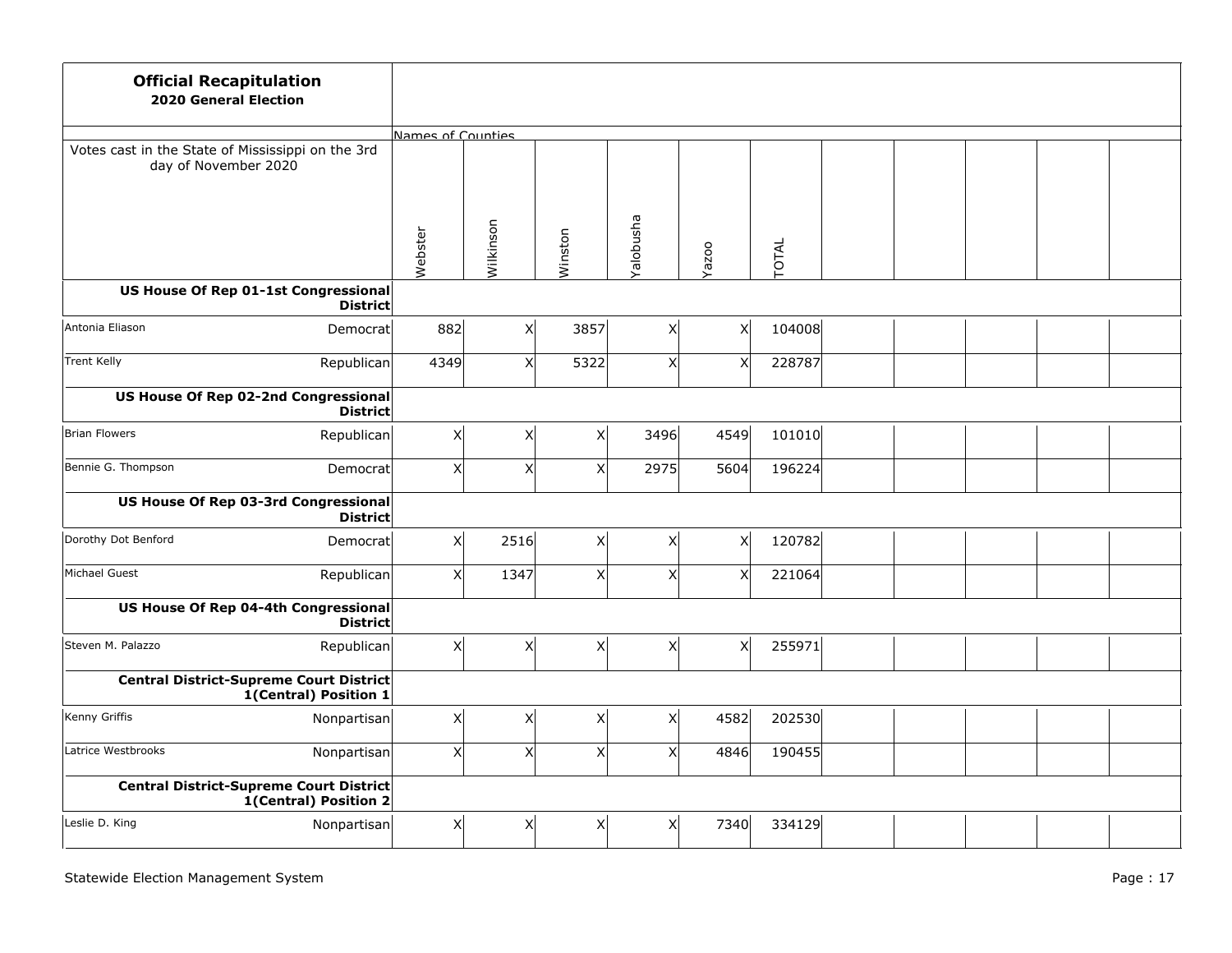| <b>Official Recapitulation</b><br><b>2020 General Election</b>            |                   |                |                |                           |                           |                 |         |          |                           |         |                           |
|---------------------------------------------------------------------------|-------------------|----------------|----------------|---------------------------|---------------------------|-----------------|---------|----------|---------------------------|---------|---------------------------|
|                                                                           | Names of Counties |                |                |                           |                           |                 |         |          |                           |         |                           |
| Votes cast in the State of Mississippi on the 3rd<br>day of November 2020 |                   |                |                |                           |                           |                 |         |          |                           |         |                           |
|                                                                           | Adams             | Alcorn         | Amite          | Attala                    | Benton                    | Bolivar         | Calhoun | Carroll  | Chickasaw                 | Choctaw | Claiborne                 |
| Southern District-Supreme Court District<br>2(Southern) Position 3        |                   |                |                |                           |                           |                 |         |          |                           |         |                           |
| Mike Randolph<br>Nonpartisan                                              | 9058              | x <sup>1</sup> | 5668           | $\mathsf{X}$              | $\boldsymbol{\mathsf{x}}$ | x <sub>l</sub>  | x       | x        | $\boldsymbol{\mathsf{x}}$ | x       | x                         |
| Northern District-Supreme Court District<br>3(Northern) Position 3        |                   |                |                |                           |                           |                 |         |          |                           |         |                           |
| Josiah Dennis Coleman<br>Nonpartisan                                      | x                 | 8670           | $\mathsf{X}$   | 4771                      | 2165                      | x               | 3892    | 2894     | 4727                      | 3293    | x <sub>l</sub>            |
| Percy L. Lynchard<br>Nonpartisan                                          | $\vert x \vert$   | 3970           | X              | 2384                      | 1218                      | $\vert x \vert$ | 1872    | 1715     | 2057                      | 586     | x <sub>l</sub>            |
| State House Of Rep 87-District 87                                         |                   |                |                |                           |                           |                 |         |          |                           |         |                           |
| Matthew Conoly                                                            | $\mathsf{x}$      | X              | $\pmb{\times}$ | $\times$                  | Χ                         | X               | Χ       | $\times$ | X                         | хI      | $\mathsf{x}$              |
| David Wayne Morgan                                                        | $\boldsymbol{X}$  | $\times$       | X              | $\times$                  | X                         | x               | Χ       | X        | X                         | X       | $\boldsymbol{\mathsf{X}}$ |
| Joseph 'Bubba' Tubb                                                       | $\mathsf{X}$      | x <sup>1</sup> | $\mathsf{x}$   | $\boldsymbol{\mathsf{X}}$ | $\mathsf{x}$              | x               | X       | X        | X                         | X       | $\mathsf{x}$              |
| <b>Circuit Court 8-Circuit Court District 08 Place</b>                    |                   |                |                |                           |                           |                 |         |          |                           |         |                           |
| Brian K. Burns<br>Nonpartisan                                             | $\mathsf{x}$      | x              | $\mathsf{X}$   | X                         | X                         | x <sub>l</sub>  | x       | X        | X                         | x       | x <sub>l</sub>            |
| Caleb E. May<br>Nonpartisan                                               | $\mathsf{x}$      | $\times$       | X              | X                         | X                         | x               | X       | $\times$ | X                         | χ       | $\boldsymbol{\mathsf{X}}$ |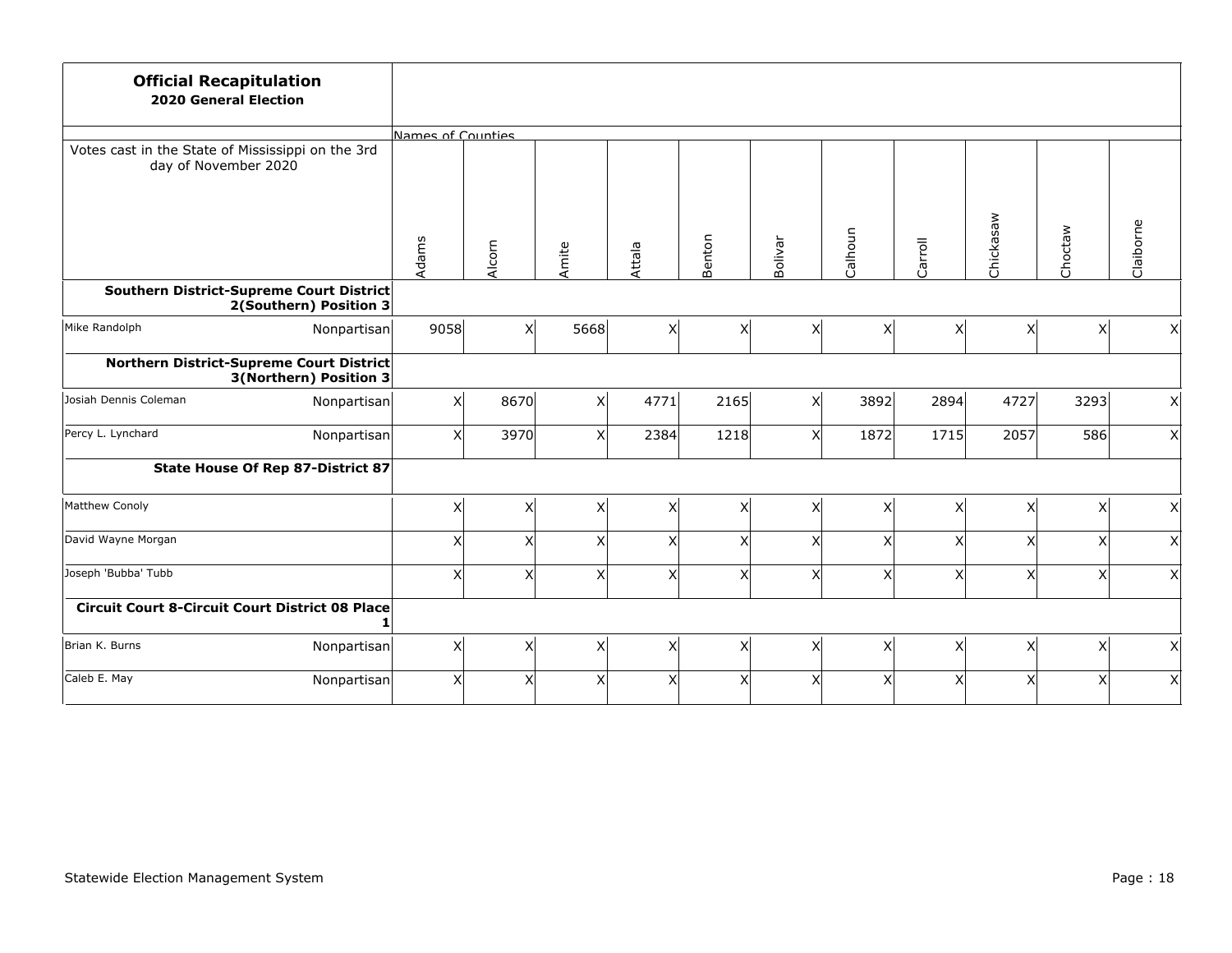| <b>Official Recapitulation</b><br><b>2020 General Election</b>            |                                   |                   |          |                         |              |           |                |         |          |        |                |                           |
|---------------------------------------------------------------------------|-----------------------------------|-------------------|----------|-------------------------|--------------|-----------|----------------|---------|----------|--------|----------------|---------------------------|
|                                                                           |                                   | Names of Counties |          |                         |              |           |                |         |          |        |                |                           |
| Votes cast in the State of Mississippi on the 3rd<br>day of November 2020 |                                   |                   |          |                         |              |           |                |         |          |        |                |                           |
|                                                                           |                                   | Clarke            | Clay     | Coahoma                 | Copiah       | Covington | DeSoto         | Forrest | Franklin | George | Greene         | Grenada                   |
| Southern District-Supreme Court District                                  | 2(Southern) Position 3            |                   |          |                         |              |           |                |         |          |        |                |                           |
| Mike Randolph                                                             | Nonpartisan                       | 6576              | x        | $\overline{\mathsf{x}}$ | $\mathsf{x}$ | 7564      | x <sup>1</sup> | 24574   | 3335     | 8668   | 4546           | x                         |
| Northern District-Supreme Court District                                  | 3(Northern) Position 3            |                   |          |                         |              |           |                |         |          |        |                |                           |
| Josiah Dennis Coleman                                                     | Nonpartisan                       | x                 | 6049     | 3473                    | $\times$     | X         | 37540          | x       | $\times$ | X      | x <sup>1</sup> | 4428                      |
| Percy L. Lynchard                                                         | Nonpartisan                       | $\mathsf{x}$      | 2374     | 3263                    | X            | X         | 28986          | x       | Χ        | X      | хI             | 4847                      |
|                                                                           | State House Of Rep 87-District 87 |                   |          |                         |              |           |                |         |          |        |                |                           |
| Matthew Conoly                                                            |                                   | $\mathsf{x}$      | X        | X                       | $\times$     | X         | x <sub>l</sub> | 1044    | $\times$ | X      | $\times$       | $\boldsymbol{\mathsf{X}}$ |
| David Wayne Morgan                                                        |                                   | $\pmb{\times}$    | $\times$ | X                       | $\times$     | X         | $\times$       | 508     | X        | X      | χ              | $\boldsymbol{\mathsf{X}}$ |
| Joseph 'Bubba' Tubb                                                       |                                   | $\pmb{\times}$    | $\times$ | X                       | $\times$     | X         | x <sub>l</sub> | 1452    | X        | X      | X              | $\mathsf{x}$              |
| <b>Circuit Court 8-Circuit Court District 08 Place</b>                    |                                   |                   |          |                         |              |           |                |         |          |        |                |                           |
| Brian K. Burns                                                            | Nonpartisan                       | $\mathsf{x}$      | x        | X                       | X            | X         | X              | x       | X        | X      | x              | x                         |
| Caleb E. May                                                              | Nonpartisan                       | $\mathsf{x}$      | $\times$ | X                       | $\times$     | X         | x              | X       | $\times$ | X      | χ              | $\boldsymbol{\mathsf{X}}$ |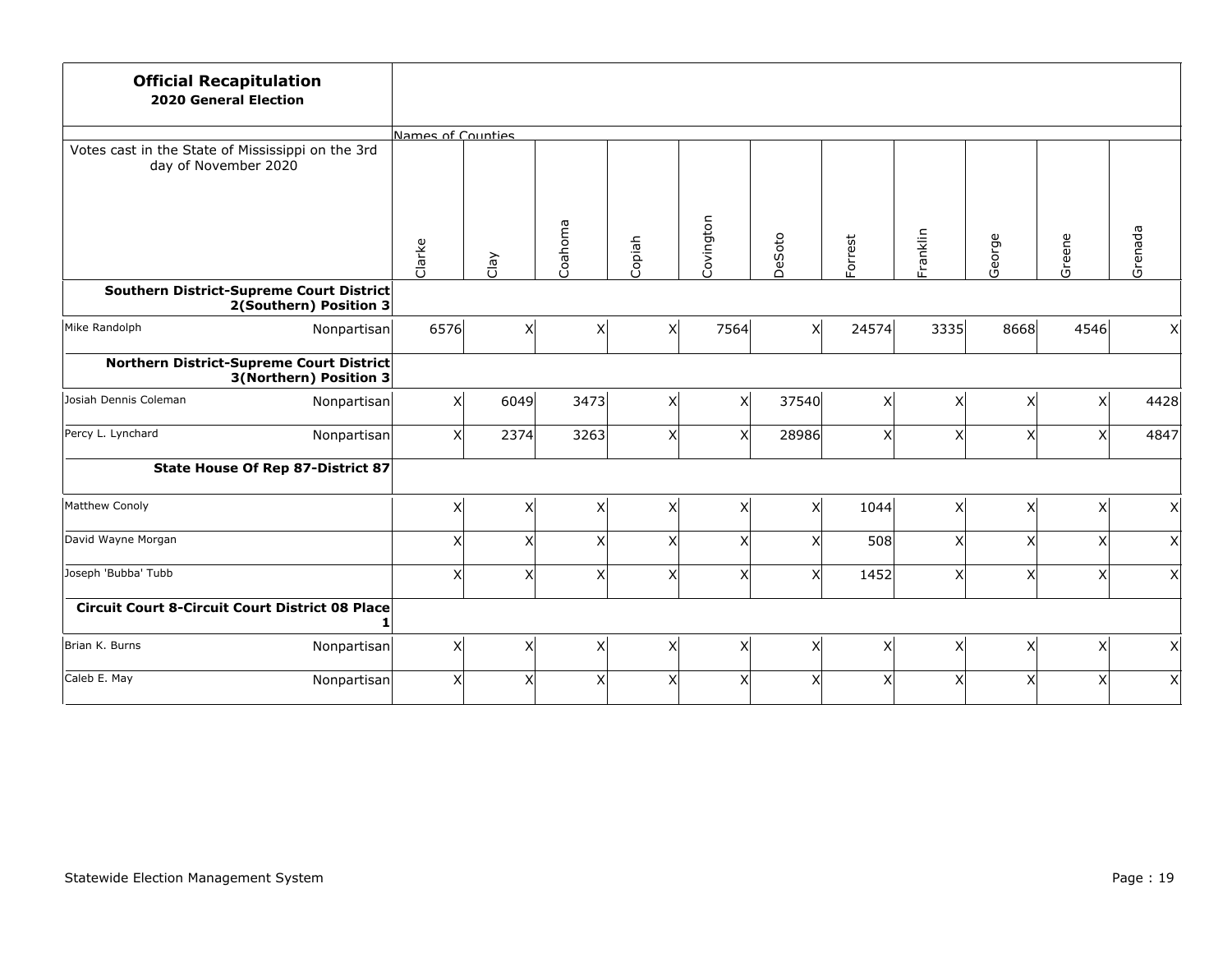| <b>Official Recapitulation</b><br><b>2020 General Election</b>            |                        |                   |          |       |                         |           |           |                |                |                           |                |           |
|---------------------------------------------------------------------------|------------------------|-------------------|----------|-------|-------------------------|-----------|-----------|----------------|----------------|---------------------------|----------------|-----------|
|                                                                           |                        | Names of Counties |          |       |                         |           |           |                |                |                           |                |           |
| Votes cast in the State of Mississippi on the 3rd<br>day of November 2020 |                        |                   |          |       |                         |           |           |                |                |                           |                |           |
|                                                                           |                        | Hancock           | Harrison | Hinds | Holmes                  | Humphreys | Issaquena | Itawamba       | Jackson        | Jasper                    | Jeff Davis     | Jefferson |
| Southern District-Supreme Court District                                  | 2(Southern) Position 3 |                   |          |       |                         |           |           |                |                |                           |                |           |
| Mike Randolph                                                             | Nonpartisan            | 15857             | 57174    | x     | $\overline{\mathsf{x}}$ | X         | X         | x <sup>1</sup> | 40435          | 7018                      | 4510           | x         |
| Northern District-Supreme Court District                                  | 3(Northern) Position 3 |                   |          |       |                         |           |           |                |                |                           |                |           |
| Josiah Dennis Coleman                                                     | Nonpartisan            | x                 | X        | x     | $\overline{\mathsf{x}}$ | X         | x         | 6440           | x <sup>1</sup> | X                         | x <sup>1</sup> | x         |
| Percy L. Lynchard                                                         | Nonpartisan            | x                 | X        | x     | X                       | X         | X         | 2802           | x              | $\boldsymbol{\mathsf{X}}$ | x <sub>l</sub> | x         |
| <b>State House Of Rep 87-District 87</b>                                  |                        |                   |          |       |                         |           |           |                |                |                           |                |           |
| Matthew Conoly                                                            |                        | x                 | X        | x     | X                       | Χ         | X         | X              | X              | X                         | x <sub>l</sub> | x         |
| David Wayne Morgan                                                        |                        | x                 | X        | x     | X                       | Χ         | X         | X              | X              | $\boldsymbol{\mathsf{X}}$ | x <sub>l</sub> | x         |
| Joseph 'Bubba' Tubb                                                       |                        | $\mathsf{x}$      | X        | x     | X                       | Χ         | X         | X              | X              | $\boldsymbol{\mathsf{X}}$ | x <sub>l</sub> | x         |
| <b>Circuit Court 8-Circuit Court District 08 Place</b>                    |                        |                   |          |       |                         |           |           |                |                |                           |                |           |
| Brian K. Burns                                                            | Nonpartisan            | x                 | X        | x     | X                       | X         | Χ         | x              | x              | $\mathsf{X}$              | x              | x         |
| Caleb E. May                                                              | Nonpartisan            | $\vert x \vert$   | X        | x     | X                       | Χ         | X         | $\times$       | X              | $\boldsymbol{\mathsf{X}}$ | x <sup>1</sup> | x         |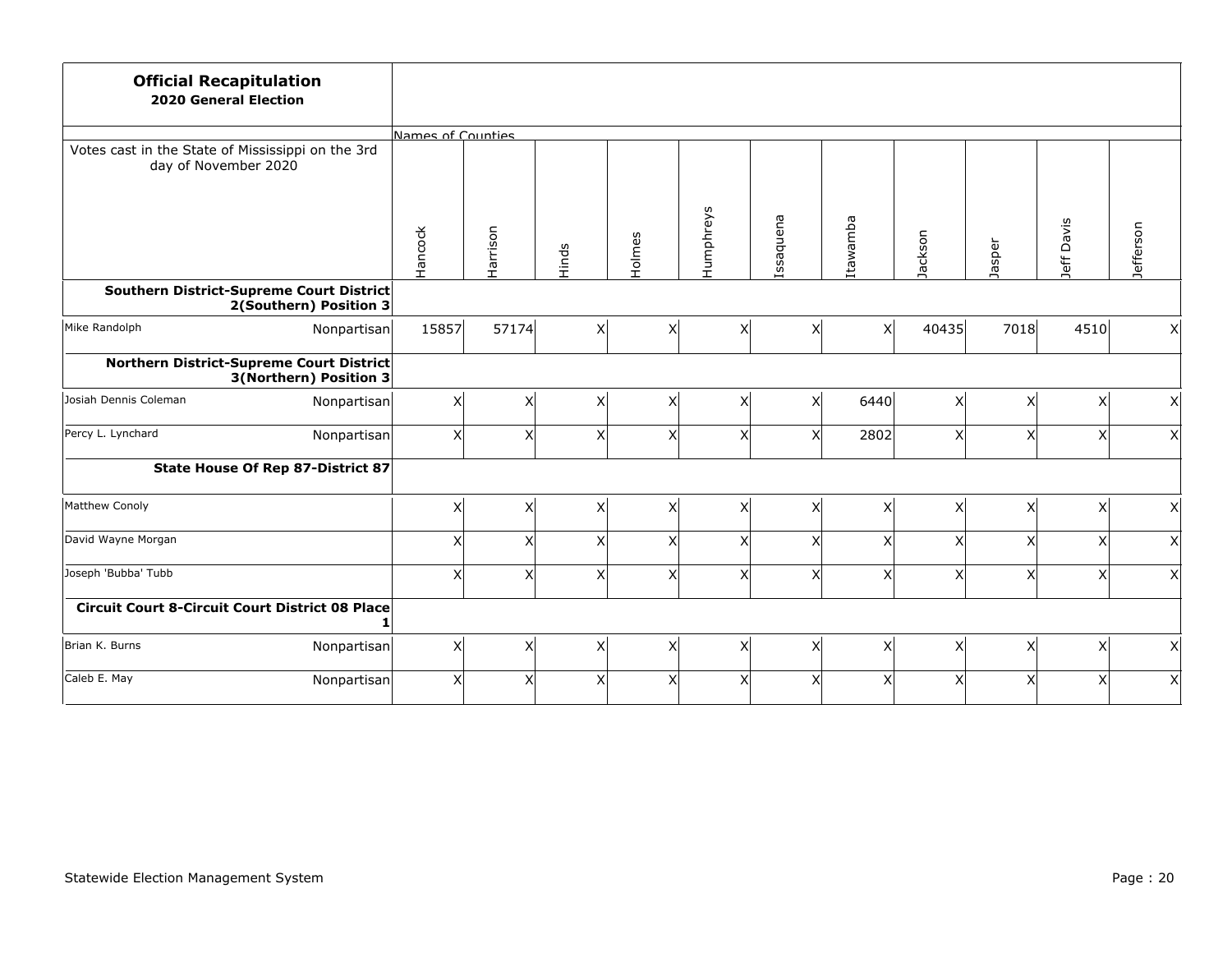| <b>Official Recapitulation</b><br><b>2020 General Election</b>            |                        |                   |                 |                         |       |                |          |                |                |                           |                |         |
|---------------------------------------------------------------------------|------------------------|-------------------|-----------------|-------------------------|-------|----------------|----------|----------------|----------------|---------------------------|----------------|---------|
|                                                                           |                        | Names of Counties |                 |                         |       |                |          |                |                |                           |                |         |
| Votes cast in the State of Mississippi on the 3rd<br>day of November 2020 |                        |                   |                 |                         |       |                |          |                |                |                           |                |         |
|                                                                           |                        | Jones             | Kemper          | Lafayette               | Lamar | Lauderdale     | Lawrence | Leake          | Lee            | Leflore                   | Lincoln        | Lowndes |
| Southern District-Supreme Court District                                  | 2(Southern) Position 3 |                   |                 |                         |       |                |          |                |                |                           |                |         |
| Mike Randolph                                                             | Nonpartisan            | 24893             | $\mathsf{x}$    | $\overline{\mathsf{x}}$ | 23715 | x <sup>1</sup> | 5213     | x              | x <sup>1</sup> | $\times$                  | 13513          | x       |
| <b>Northern District-Supreme Court District</b>                           | 3(Northern) Position 3 |                   |                 |                         |       |                |          |                |                |                           |                |         |
| Josiah Dennis Coleman                                                     | Nonpartisan            | x                 | $\times$        | 13220                   | x     | $\mathsf{x}$   | x        | x <sup>1</sup> | 21040          | 4857                      | x <sup>1</sup> | 14981   |
| Percy L. Lynchard                                                         | Nonpartisan            | x                 | X               | 6708                    | X     | X              | X        | X              | 9490           | 3466                      | X              | 6923    |
| <b>State House Of Rep 87-District 87</b>                                  |                        |                   |                 |                         |       |                |          |                |                |                           |                |         |
| Matthew Conoly                                                            |                        | x                 | X               | $\mathsf{X}$            | 2521  | $\mathsf{x}$   | Χ        | X              | x              | X                         | X              | x       |
| David Wayne Morgan                                                        |                        | x                 | $\times$        | X                       | 1140  | $\mathsf{x}$   | X        | X              | $\times$       | X                         | x <sub>l</sub> | x       |
| Joseph 'Bubba' Tubb                                                       |                        | x                 | $\vert x \vert$ | $\pmb{\mathsf{X}}$      | 2787  | X              | X        | X              | Χ              | X                         | x <sub>l</sub> | x       |
| <b>Circuit Court 8-Circuit Court District 08 Place</b>                    |                        |                   |                 |                         |       |                |          |                |                |                           |                |         |
| Brian K. Burns                                                            | Nonpartisan            | x                 | $\vert x \vert$ | X                       | X     | $\mathsf{x}$   | x        | 4055           | x <sub>l</sub> | $\mathsf{X}$              | x              | x       |
| Caleb E. May                                                              | Nonpartisan            | x                 | X               | $\mathsf{X}$            | X     | Χ              | X        | 4516           | X              | $\boldsymbol{\mathsf{X}}$ | X              | x       |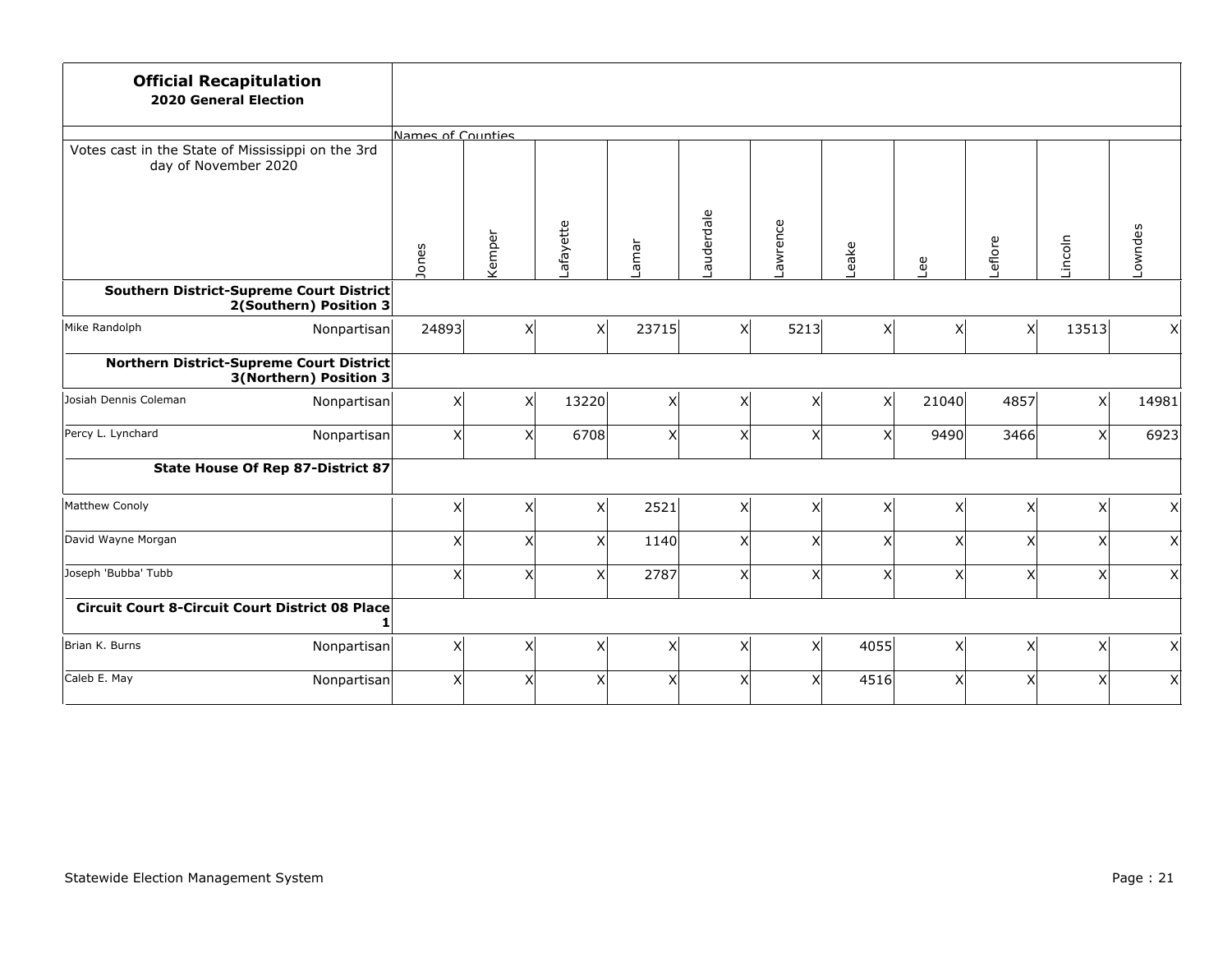| <b>Official Recapitulation</b><br><b>2020 General Election</b>            |                   |                      |          |                |            |         |        |              |                           |                |              |
|---------------------------------------------------------------------------|-------------------|----------------------|----------|----------------|------------|---------|--------|--------------|---------------------------|----------------|--------------|
|                                                                           | Names of Counties |                      |          |                |            |         |        |              |                           |                |              |
| Votes cast in the State of Mississippi on the 3rd<br>day of November 2020 |                   |                      |          |                |            |         |        |              |                           |                |              |
|                                                                           | Madison           | Marion               | Marshall | Monroe         | Montgomery | Neshoba | Newton | Noxubee      | Oktibbeha                 | Panola         | Pearl River  |
| Southern District-Supreme Court District<br>2(Southern) Position 3        |                   |                      |          |                |            |         |        |              |                           |                |              |
| Mike Randolph<br>Nonpartisan                                              |                   | x<br>9388            | x        | x              | X          | X       | x      | x            | $\overline{\mathsf{x}}$   | x <sup>1</sup> | 18834        |
| Northern District-Supreme Court District<br>3(Northern) Position 3        |                   |                      |          |                |            |         |        |              |                           |                |              |
| Josiah Dennis Coleman<br>Nonpartisan                                      |                   | x<br>X               | 7612     | 9744           | 2254       | X       | x      | x            | 10973                     | 7151           | x            |
| Percy L. Lynchard<br>Nonpartisan                                          |                   | $\vert x \vert$<br>X | 4368     | 4449           | 1978       | X       | χ      | X            | 4907                      | 6590           | x            |
| <b>State House Of Rep 87-District 87</b>                                  |                   |                      |          |                |            |         |        |              |                           |                |              |
| Matthew Conoly                                                            |                   | x<br>X               | x        | X              | X          | X       | x      | χ            | $\boldsymbol{\mathsf{X}}$ | x              | x            |
| David Wayne Morgan                                                        |                   | x<br>X               | x        | X              | Χ          | X       | X      | X            | $\mathsf{x}$              | x <sup>1</sup> | $\mathsf{X}$ |
| Joseph 'Bubba' Tubb                                                       |                   | x<br>X               | x        | X              | X          | X       | X      | $\mathsf{X}$ | $\mathsf{x}$              | x              | x            |
| <b>Circuit Court 8-Circuit Court District 08 Place</b>                    |                   |                      |          |                |            |         |        |              |                           |                |              |
| Brian K. Burns<br>Nonpartisan                                             |                   | $\mathsf{x}$<br>X    | x        | x <sub>l</sub> | X          | 3473    | 3208   | x            | $\mathsf{X}$              | x              | x            |
| Caleb E. May<br>Nonpartisan                                               |                   | x<br>$\times$        | x        | X              | Χ          | 7883    | 6555   | $\times$     | X                         | x <sup>1</sup> | x            |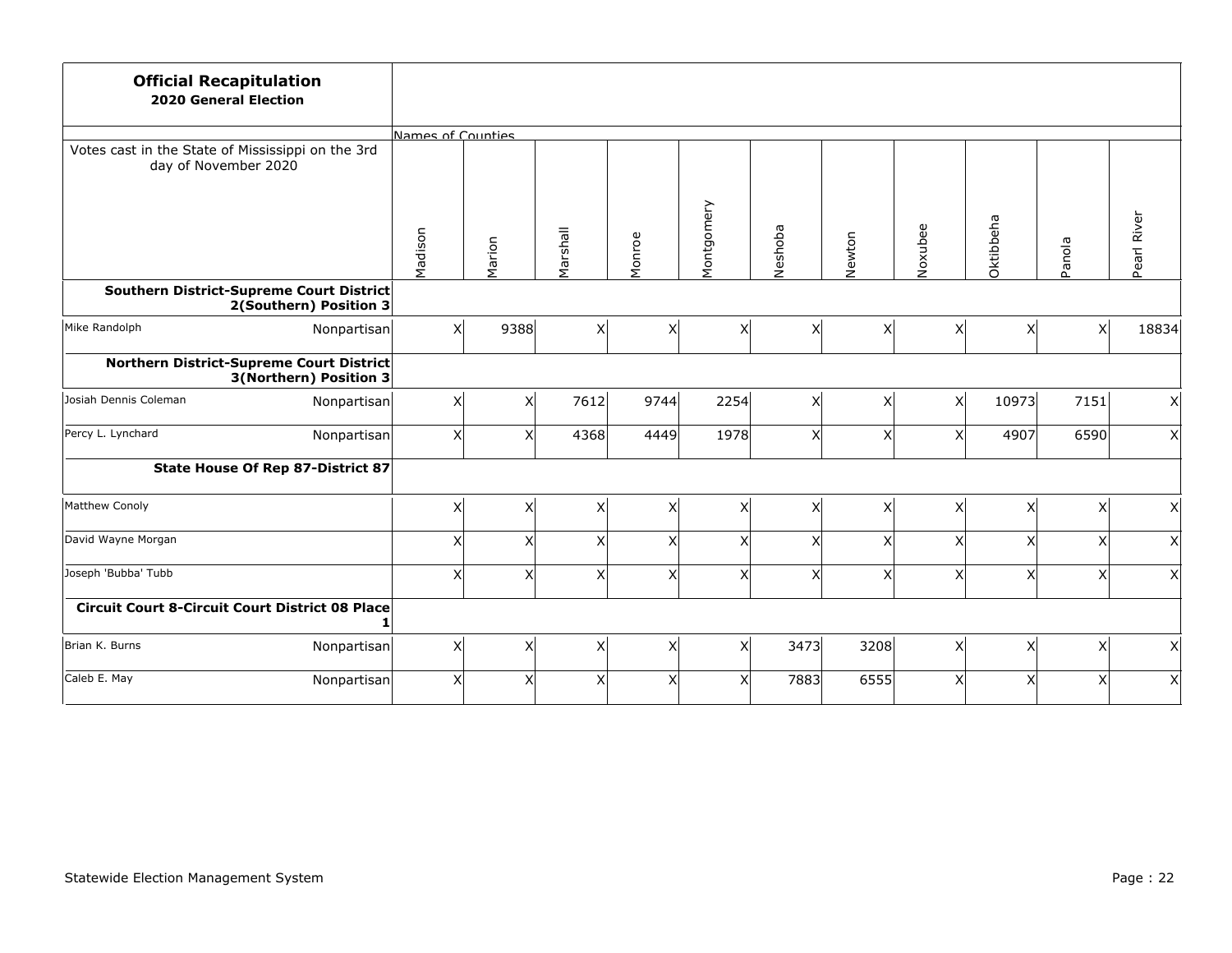| <b>Official Recapitulation</b><br><b>2020 General Election</b>            |                   |              |                |                |         |          |       |                |                         |                |              |
|---------------------------------------------------------------------------|-------------------|--------------|----------------|----------------|---------|----------|-------|----------------|-------------------------|----------------|--------------|
|                                                                           | Names of Counties |              |                |                |         |          |       |                |                         |                |              |
| Votes cast in the State of Mississippi on the 3rd<br>day of November 2020 |                   |              |                |                |         |          |       |                |                         |                |              |
|                                                                           | Perry             | Pike         | Pontotoc       | Prentiss       | Quitman | Rankin   | Scott | Sharkey        | Simpson                 | Smith          | Stone        |
| Southern District-Supreme Court District<br>2(Southern) Position 3        |                   |              |                |                |         |          |       |                |                         |                |              |
| Mike Randolph<br>Nonpartisan                                              | 4542              | 13171        | x              | X              | X       | $\times$ | x     | x <sup>1</sup> | 9359                    | 6898           | 6227         |
| Northern District-Supreme Court District<br>3(Northern) Position 3        |                   |              |                |                |         |          |       |                |                         |                |              |
| Josiah Dennis Coleman<br>Nonpartisan                                      | x                 | X            | 8355           | 5986           | 1329    | X        | x     | x <sup>1</sup> | X                       | x <sup>1</sup> | x            |
| Percy L. Lynchard<br>Nonpartisan                                          | $\vert x \vert$   | $\times$     | 3605           | 2864           | 1294    | $\times$ | x     | X              | X                       | x <sub>l</sub> | x            |
| <b>State House Of Rep 87-District 87</b>                                  |                   |              |                |                |         |          |       |                |                         |                |              |
| Matthew Conoly                                                            | x                 | X            | x              | X              | X       | X        | x     | x              | $\mathsf{X}$            | x              | x            |
| David Wayne Morgan                                                        | $\times$          | $\times$     | x              | $\times$       | X       | $\times$ | X     | $\times$       | $\overline{\mathsf{x}}$ | x <sup>1</sup> | $\mathsf{X}$ |
| Joseph 'Bubba' Tubb                                                       | x                 | $\mathsf{X}$ | x              | X              | X       | X        | X     | $\mathsf{X}$   | $\mathsf{x}$            | x              | x            |
| <b>Circuit Court 8-Circuit Court District 08 Place</b>                    |                   |              |                |                |         |          |       |                |                         |                |              |
| Brian K. Burns<br>Nonpartisan                                             | $\mathsf{x}$      | X            | x              | x <sub>l</sub> | X       | x        | 4703  | x              | $\mathsf{x}$            | x <sup>1</sup> | x            |
| Caleb E. May<br>Nonpartisan                                               | $\times$          | $\times$     | x <sub>l</sub> | X              | X       | X        | 5275  | $\times$       | X                       | x <sup>1</sup> | x            |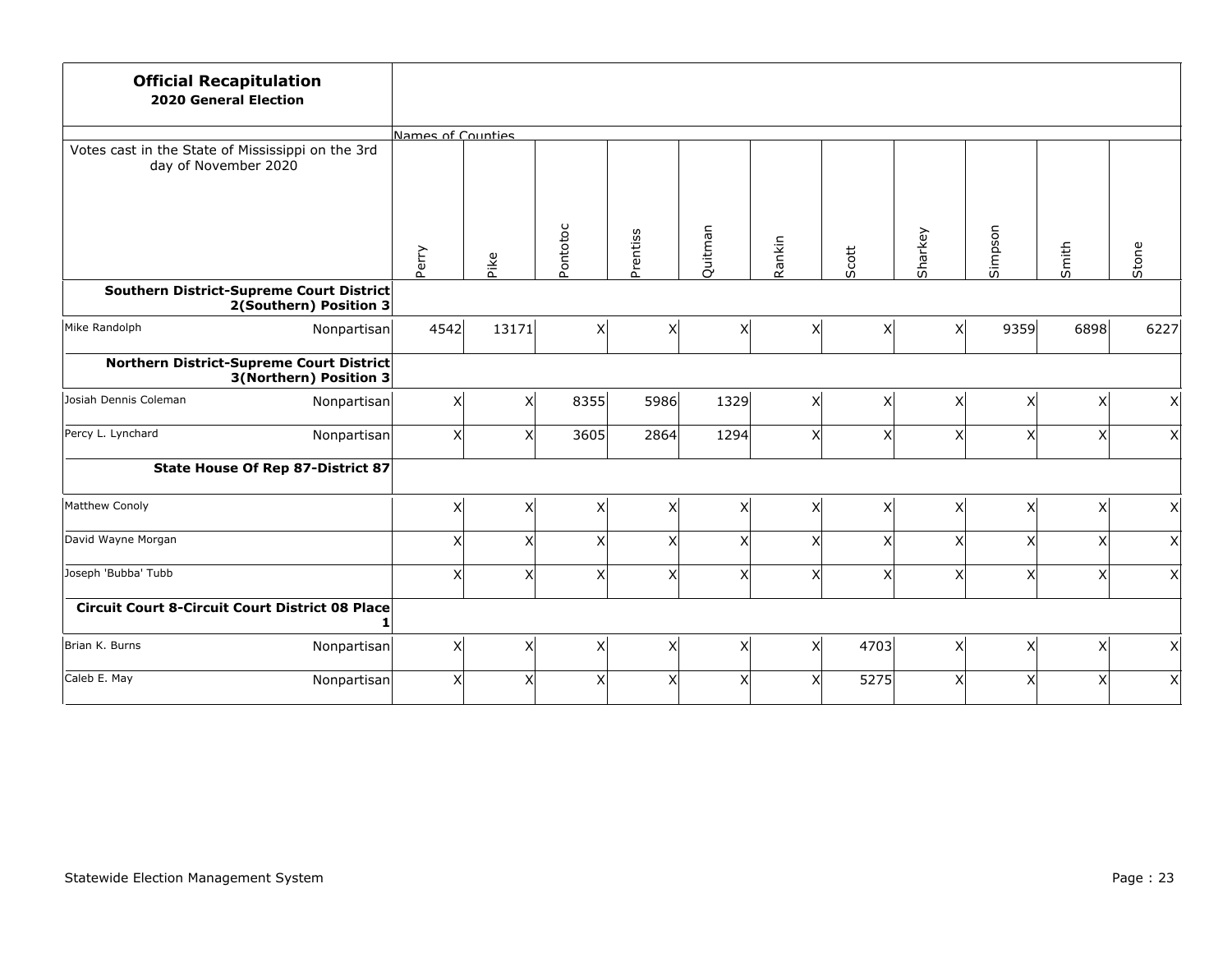| <b>Official Recapitulation</b><br><b>2020 General Election</b>            |                                   |                   |              |                         |                 |                           |        |                         |          |                         |                |                           |
|---------------------------------------------------------------------------|-----------------------------------|-------------------|--------------|-------------------------|-----------------|---------------------------|--------|-------------------------|----------|-------------------------|----------------|---------------------------|
|                                                                           |                                   | Names of Counties |              |                         |                 |                           |        |                         |          |                         |                |                           |
| Votes cast in the State of Mississippi on the 3rd<br>day of November 2020 |                                   |                   |              |                         |                 |                           |        |                         |          |                         |                |                           |
|                                                                           |                                   | Sunflower         | Tallahatchie | Tate                    | Tippah          | Tishomingo                | Tunica | Union                   | Walthall | Warren                  | Washington     | Wayne                     |
| Southern District-Supreme Court District                                  | 2(Southern) Position 3            |                   |              |                         |                 |                           |        |                         |          |                         |                |                           |
| Mike Randolph                                                             | Nonpartisan                       | x                 | x            | $\overline{\mathsf{x}}$ | $\mathsf{\chi}$ | $\boldsymbol{\mathsf{x}}$ | x      | $\overline{\mathsf{x}}$ | 5506     | $\mathsf{x}$            | x <sup>1</sup> | 8076                      |
| Northern District-Supreme Court District                                  | 3(Northern) Position 3            |                   |              |                         |                 |                           |        |                         |          |                         |                |                           |
| Josiah Dennis Coleman                                                     | Nonpartisan                       | x                 | 2634         | 5486                    | 5681            | 4948                      | 1359   | 7744                    | x        | X                       | x <sup>1</sup> | $\boldsymbol{\mathsf{X}}$ |
| Percy L. Lynchard                                                         | Nonpartisan                       | $\mathsf{x}$      | 1788         | 5496                    | 2849            | 2379                      | 1491   | 3055                    | X        | X                       | χ              | $\boldsymbol{\mathsf{X}}$ |
|                                                                           | State House Of Rep 87-District 87 |                   |              |                         |                 |                           |        |                         |          |                         |                |                           |
| Matthew Conoly                                                            |                                   | $\vert x \vert$   | X            | $\pmb{\times}$          | $\times$        | Χ                         | x      | Χ                       | $\times$ | X                       | хI             | $\mathsf{x}$              |
| David Wayne Morgan                                                        |                                   | $\mathsf X$       | x            | X                       | X               | $\mathsf{x}$              | x      | X                       | X        | $\overline{\mathsf{x}}$ | xl             | $\overline{\mathsf{x}}$   |
| Joseph 'Bubba' Tubb                                                       |                                   | x                 | $\times$     | X                       | $\times$        | X                         | x      | Χ                       | X        | X                       | X              | $\boldsymbol{\mathsf{X}}$ |
| <b>Circuit Court 8-Circuit Court District 08 Place</b>                    |                                   |                   |              |                         |                 |                           |        |                         |          |                         |                |                           |
| Brian K. Burns                                                            | Nonpartisan                       | $\mathsf{x}$      | x            | $\mathsf{X}$            | X               | X                         | x      | x                       | X        | X                       | x              | x                         |
| Caleb E. May                                                              | Nonpartisan                       | $\mathsf{x}$      | $\times$     | X                       | $\times$        | X                         | x      | X                       | $\times$ | X                       | χ              | $\mathsf{x}$              |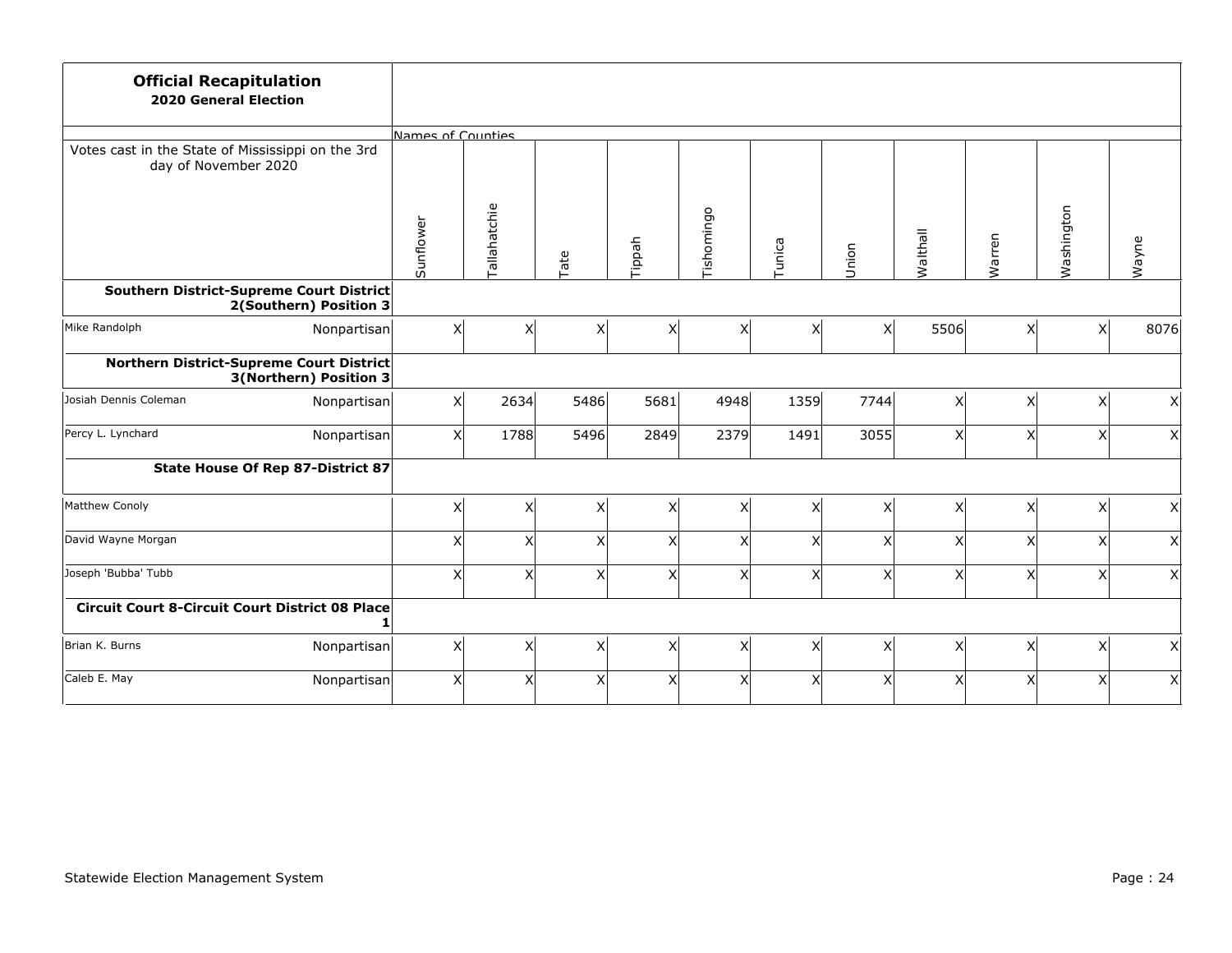| <b>Official Recapitulation</b><br><b>2020 General Election</b>            |                   |              |                |                |       |        |  |  |  |
|---------------------------------------------------------------------------|-------------------|--------------|----------------|----------------|-------|--------|--|--|--|
|                                                                           | Names of Counties |              |                |                |       |        |  |  |  |
| Votes cast in the State of Mississippi on the 3rd<br>day of November 2020 |                   |              |                |                |       |        |  |  |  |
|                                                                           | Webster           | Wilkinson    | Winston        | Yalobusha      | Yazoo | TOTAL  |  |  |  |
| Southern District-Supreme Court District<br>2(Southern) Position 3        |                   |              |                |                |       |        |  |  |  |
| Mike Randolph<br>Nonpartisan                                              | x                 | 2825         | x              | x              | X     | 347143 |  |  |  |
| Northern District-Supreme Court District<br>3(Northern) Position 3        |                   |              |                |                |       |        |  |  |  |
| Josiah Dennis Coleman<br>Nonpartisan                                      | 3345              | $\mathsf{X}$ | 5479           | 3550           | X     | 236070 |  |  |  |
| Percy L. Lynchard<br>Nonpartisan                                          | 1324              | $\times$     | 2747           | 2273           | X     | 136118 |  |  |  |
| <b>State House Of Rep 87-District 87</b>                                  |                   |              |                |                |       |        |  |  |  |
| Matthew Conoly                                                            | x                 | $\mathsf{X}$ | x              | $\pmb{\times}$ | X     | 3565   |  |  |  |
| David Wayne Morgan                                                        | $\times$          | $\times$     | x              | $\times$       | X     | 1648   |  |  |  |
| Joseph 'Bubba' Tubb                                                       | x                 | X            | x              | X              | Χ     | 4239   |  |  |  |
| <b>Circuit Court 8-Circuit Court District 08 Place</b>                    |                   |              |                |                |       |        |  |  |  |
| Brian K. Burns<br>Nonpartisan                                             | $\mathsf{X}$      | X            | x              | x <sub>l</sub> | X     | 15439  |  |  |  |
| Caleb E. May<br>Nonpartisan                                               | x                 | X            | x <sub>l</sub> | X              | X     | 24229  |  |  |  |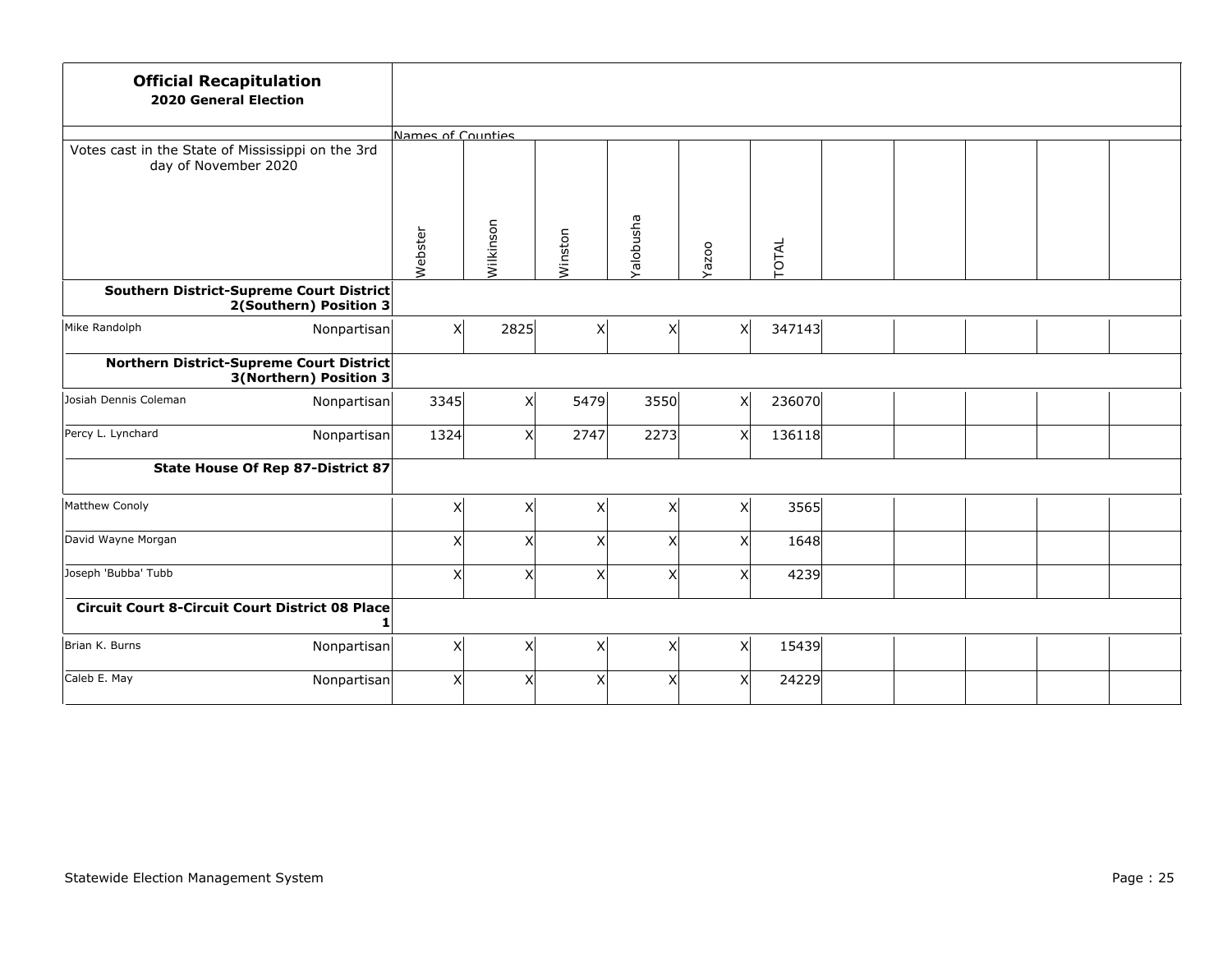| <b>Official Recapitulation</b><br><b>2020 General Election</b>                           |                   |                |                |              |                |                |                |         |           |         |                |
|------------------------------------------------------------------------------------------|-------------------|----------------|----------------|--------------|----------------|----------------|----------------|---------|-----------|---------|----------------|
|                                                                                          | Names of Counties |                |                |              |                |                |                |         |           |         |                |
| Votes cast in the State of Mississippi on the 3rd<br>day of November 2020                |                   |                |                |              |                |                |                |         | Chickasaw | Choctaw | Claiborne      |
|                                                                                          | Adams             | Alcorn         | Amite          | Attala       | Benton         | Bolivar        | Calhoun        | Carroll |           |         |                |
|                                                                                          |                   |                |                |              |                |                |                |         |           |         |                |
| <b>Ballot Measure 1 - Initiated by Petition and</b><br><b>Alternative by Legislature</b> |                   |                |                |              |                |                |                |         |           |         |                |
| FOR APPROVAL OF EITHER Initiative Measure No. 65 OR<br>Alternative Measure No. 65A       | 9049              | 7625           | 4142           | 5072         | 2631           | 8579           | 3573           | 2717    | 4789      | 1524    | 3500           |
| AGAINST BOTH Initiative Measure No. 65 and Alternative<br>Measure No. 65A                | 2748              | 6541           | 2401           | 2927         | 1140           | 3153           | 2307           | 2381    | 2321      | 1589    | 545            |
| Over Vote                                                                                | 0                 | $\overline{a}$ | $\mathbf 1$    | 8            | $\overline{0}$ | $\mathsf{S}$   | $\overline{2}$ | 6       | 8         | 0       | $6 \mid$       |
| <b>Under Vote</b>                                                                        | 2061              | 1728           | 715            | 921          | 563            | 2139           | 760            | 662     | 1134      | 1151    | 464            |
| Ballot Measure 1 - Initiated by Petition and<br>Alternative by Legislature               |                   |                |                |              |                |                |                |         |           |         |                |
| FOR Initiative Measure No. 65                                                            | 8215              | 7320           | 3966           | 4707         | 2342           | 7830           | 3657           | 2606    | 4828      | 1912    | 3038           |
| FOR Alternative Measure No. 65A                                                          | 2361              | 3934           | 1432           | 2065         | 935            | 2797           | 1414           | 1433    | 1570      | 827     | 706            |
| Over Vote                                                                                | 0                 | $\overline{z}$ | 8 <sup>1</sup> | 8            | 0              | $\overline{7}$ | 6              | 12      | 10        | 0       | $\overline{7}$ |
| <b>Under Vote</b>                                                                        | 3282              | 4637           | 1853           | 2148         | 1057           | 3242           | 1565           | 1715    | 1844      | 1525    | 764            |
| <b>Ballot Measure 2 - House Concurrent</b><br><b>Resolution No. 47</b>                   |                   |                |                |              |                |                |                |         |           |         |                |
| <b>YES</b>                                                                               | 10400             | 10659          | 5268           | 6569         | 3157           | 10483          | 4599           | 4023    | 5941      | 2746    | 3777           |
| <b>NO</b>                                                                                | 2029              | 4069           | 1532           | 1779         | 808            | 1907           | 1615           | 1294    | 1671      | 1218    | 490            |
| Over Vote                                                                                | 0                 | $\mathbf{1}$   | $1\vert$       | $\mathbf{1}$ | 0              | $\mathbf 1$    | 0              | 0       | 5         | 0       | $\mathbf{1}$   |
| <b>Under Vote</b>                                                                        | 1429              | 1169           | 458            | 579          | 369            | 1485           | 428            | 449     | 635       | 300     | 247            |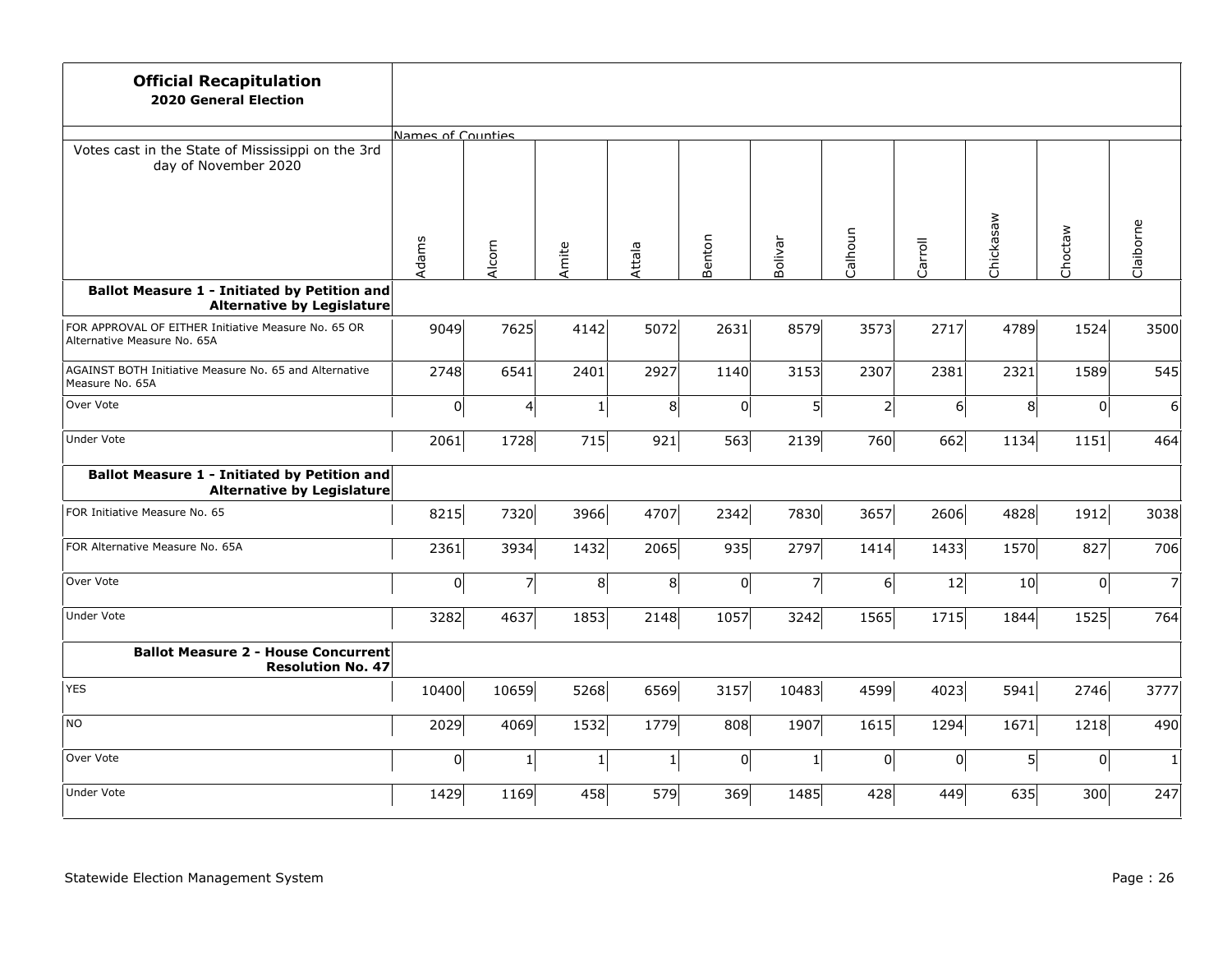| <b>Official Recapitulation</b><br><b>2020 General Election</b>                           |                         |          |                         |                 |                |        |          |          |        |        |                |
|------------------------------------------------------------------------------------------|-------------------------|----------|-------------------------|-----------------|----------------|--------|----------|----------|--------|--------|----------------|
|                                                                                          | Names of Counties       |          |                         |                 |                |        |          |          |        |        |                |
| Votes cast in the State of Mississippi on the 3rd<br>day of November 2020                |                         |          |                         |                 |                |        |          |          |        |        |                |
|                                                                                          | Clarke                  | Clay     | Coahoma                 | Copiah          | Covington      | DeSoto | Forrest  | Franklin | George | Greene | Grenada        |
| <b>Ballot Measure 1 - Initiated by Petition and</b><br><b>Alternative by Legislature</b> |                         |          |                         |                 |                |        |          |          |        |        |                |
| FOR APPROVAL OF EITHER Initiative Measure No. 65 OR<br>Alternative Measure No. 65A       | 4491                    | 6732     | 5673                    | 7886            | 5334           | 50815  | 20445    | 2609     | 5852   | 3151   | 6626           |
| AGAINST BOTH Initiative Measure No. 65 and Alternative<br>Measure No. 65A                | 3116                    | 2276     | 1733                    | 3648            | 3112           | 18358  | 8022     | 1425     | 4084   | 1995   | 3348           |
| Over Vote                                                                                | $\overline{0}$          | $6\vert$ | 5                       | 8               | $\overline{0}$ | 47     | 9        | $1\vert$ | 0      | 0      | $\overline{2}$ |
| Under Vote                                                                               | 791                     | 1323     | 1157                    | 1493            | 1020           | 7416   | 3420     | 452      | 1153   | 715    | 1026           |
| <b>Ballot Measure 1 - Initiated by Petition and</b><br><b>Alternative by Legislature</b> |                         |          |                         |                 |                |        |          |          |        |        |                |
| FOR Initiative Measure No. 65                                                            | 4261                    | 6324     | 4769                    | 7519            | 5158           | 47386  | 19939    | 2572     | 5636   | 3064   | 6102           |
| FOR Alternative Measure No. 65A                                                          | 1846                    | 1929     | 1524                    | 2832            | 2251           | 13575  | 6080     | 740      | 2346   | 1226   | 2515           |
| Over Vote                                                                                | $\overline{\mathbf{r}}$ | 13       | $\overline{\mathbf{3}}$ | 19              | $\overline{0}$ | 92     | 24       | $2\vert$ | 0      | 0      | $\mathsf{S}$   |
| <b>Under Vote</b>                                                                        | 2287                    | 2071     | 2272                    | 2665            | 2057           | 15583  | 5853     | 1173     | 3107   | 1571   | 2380           |
| <b>Ballot Measure 2 - House Concurrent</b><br><b>Resolution No. 47</b>                   |                         |          |                         |                 |                |        |          |          |        |        |                |
| <b>YES</b>                                                                               | 6087                    | 8020     | 6792                    | 9699            | 6689           | 57510  | 23196    | 3141     | 7095   | 3548   | 7935           |
| <b>NO</b>                                                                                | 1832                    | 1684     | 1031                    | 2533            | 2246           | 14533  | 6921     | 1042     | 3340   | 1898   | 2437           |
| Over Vote                                                                                | $\overline{0}$          | 0        | $\pmb{0}$               | $\vert 4 \vert$ | $\overline{0}$ | 14     | $2\vert$ | 0        | 0      | 0      | 0              |
| <b>Under Vote</b>                                                                        | 479                     | 633      | 745                     | 799             | 531            | 4579   | 1777     | 304      | 654    | 415    | 630            |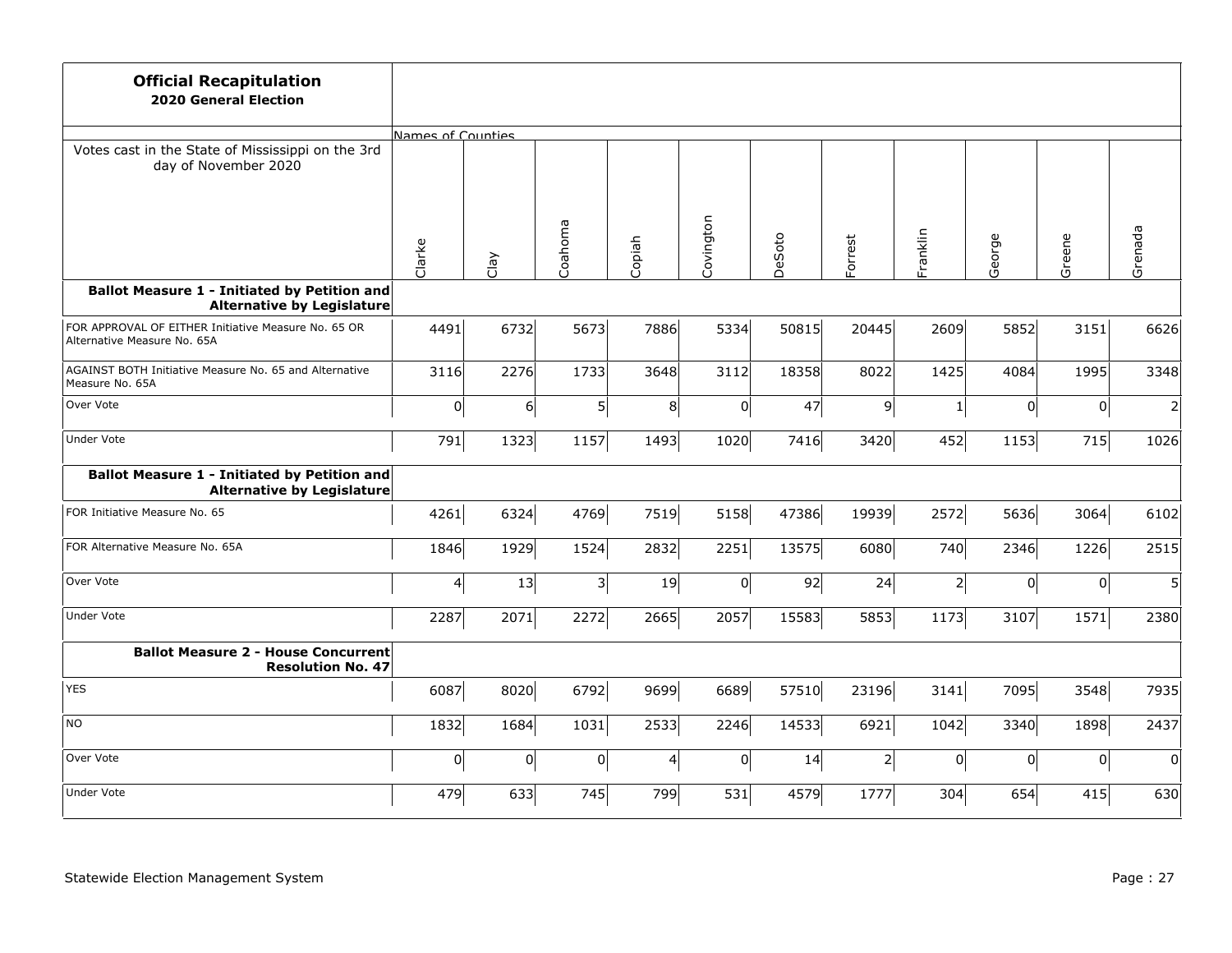| <b>Official Recapitulation</b><br><b>2020 General Election</b>                           |                   |          |       |                           |                |                |          |         |        |             |                  |
|------------------------------------------------------------------------------------------|-------------------|----------|-------|---------------------------|----------------|----------------|----------|---------|--------|-------------|------------------|
|                                                                                          | Names of Counties |          |       |                           |                |                |          |         |        |             |                  |
| Votes cast in the State of Mississippi on the 3rd<br>day of November 2020                |                   |          |       |                           |                |                |          |         |        | Davis       |                  |
|                                                                                          | Hancock           | Harrison | Hinds | Holmes                    | Humphreys      | Issaquena      | Itawamba | Jackson | Jasper | Jeff.       | <b>Jefferson</b> |
| <b>Ballot Measure 1 - Initiated by Petition and</b><br><b>Alternative by Legislature</b> |                   |          |       |                           |                |                |          |         |        |             |                  |
| FOR APPROVAL OF EITHER Initiative Measure No. 65 OR<br>Alternative Measure No. 65A       | 14121             | 50923    | 76232 | 5885                      | 2910           | 399            | 5303     | 35123   | 5491   | 4027        | 2913             |
| AGAINST BOTH Initiative Measure No. 65 and Alternative<br>Measure No. 65A                | 4307              | 15169    | 18716 | 1250                      | 811            | 174            | 4316     | 13205   | 2471   | 1552        | 539              |
| Over Vote                                                                                | $6\vert$          | 77       | 215   | 0                         | $\mathbf{1}$   | $\overline{0}$ | 0        | 0       | 0      | $\mathbf 0$ | $\overline{2}$   |
| Under Vote                                                                               | 2639              | 10093    | 5781  | 1048                      | 484            | 115            | 1238     | 6578    | 825    | 687         | 497              |
| <b>Ballot Measure 1 - Initiated by Petition and</b><br><b>Alternative by Legislature</b> |                   |          |       |                           |                |                |          |         |        |             |                  |
| FOR Initiative Measure No. 65                                                            | 13476             | 50078    | 68629 | 5452                      | 2678           | 369            | 5764     | 34905   | 5062   | 3668        | 2568             |
| FOR Alternative Measure No. 65A                                                          | 3599              | 10466    | 18687 | 1277                      | 766            | 102            | 2439     | 9027    | 2074   | 1061        | 645              |
| Over Vote                                                                                | 14                | 302      | 314   | $\ensuremath{\mathbf{1}}$ | $\overline{5}$ | $3\vert$       | 0        | 0       | 0      | 0           | 10               |
| <b>Under Vote</b>                                                                        | 3984              | 15416    | 13314 | 1453                      | 757            | 214            | 2654     | 10974   | 1651   | 1537        | 728              |
| <b>Ballot Measure 2 - House Concurrent</b><br><b>Resolution No. 47</b>                   |                   |          |       |                           |                |                |          |         |        |             |                  |
| <b>YES</b>                                                                               | 16299             | 59243    | 83336 | 6635                      | 3411           | 469            | 7732     | 40861   | 6407   | 4702        | 3294             |
| NO                                                                                       | 3484              | 12334    | 13225 | 897                       | 522            | 117            | 2478     | 10684   | 1882   | 1058        | 383              |
| Over Vote                                                                                | $1\vert$          | $17\,$   | 36    | $2\vert$                  | $\overline{0}$ | 0              | 0        | 0       | 0      | 0           | 0                |
| <b>Under Vote</b>                                                                        | 1289              | 4668     | 4347  | 649                       | 274            | 102            | 647      | 3361    | 498    | 506         | 274              |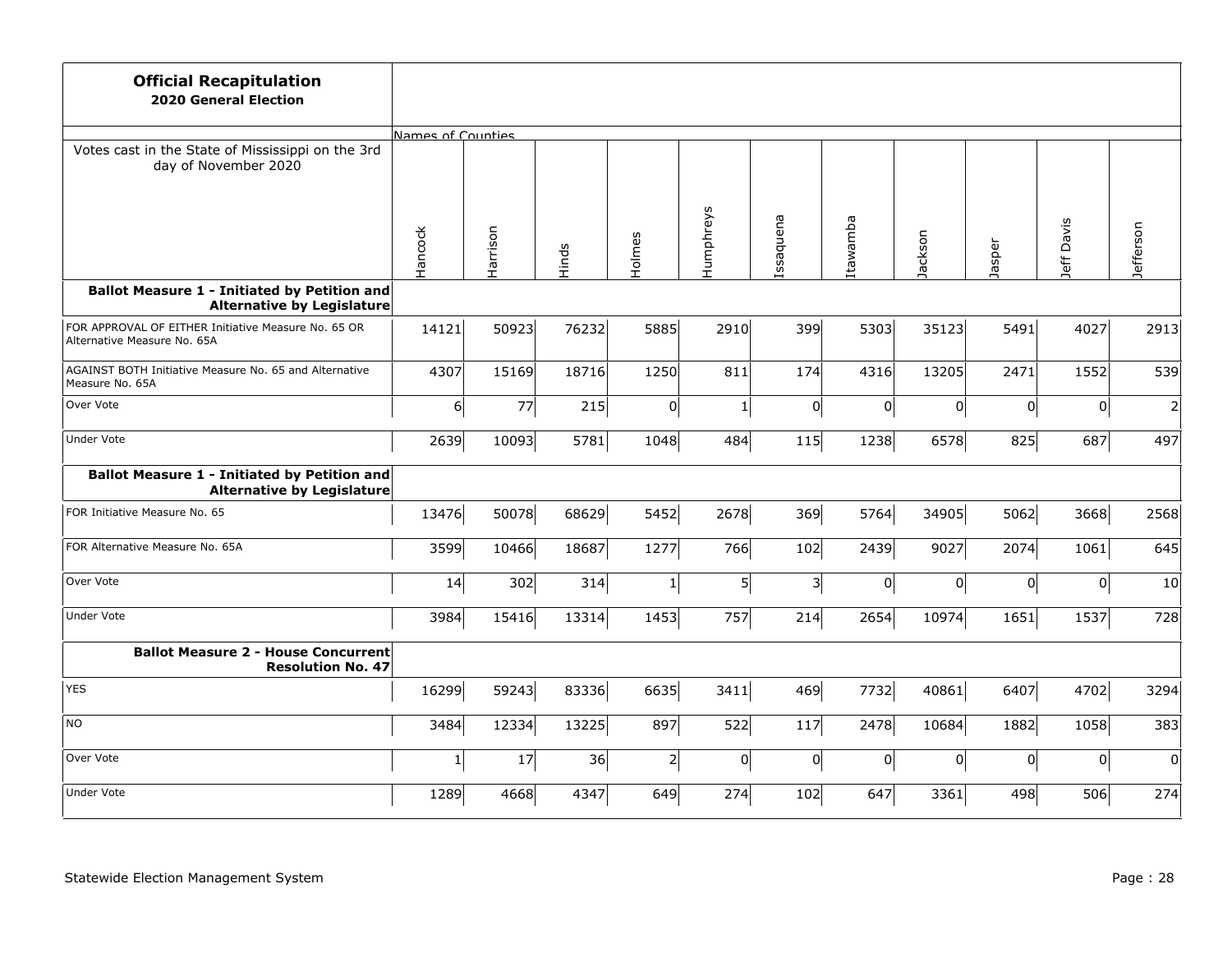| <b>Official Recapitulation</b><br><b>2020 General Election</b>                           |                   |          |           |                |           |                |          |       |                |                     |          |
|------------------------------------------------------------------------------------------|-------------------|----------|-----------|----------------|-----------|----------------|----------|-------|----------------|---------------------|----------|
|                                                                                          | Names of Counties |          |           |                |           |                |          |       |                |                     |          |
| Votes cast in the State of Mississippi on the 3rd<br>day of November 2020                |                   |          |           |                |           |                |          |       |                |                     |          |
|                                                                                          | Jones             | Kemper   | Lafayette | Lamar          | auderdale | Lawrence       | eake     | Lee   | Leflore        | Lincoln             | Lowndes  |
| <b>Ballot Measure 1 - Initiated by Petition and</b><br><b>Alternative by Legislature</b> |                   |          |           |                |           |                |          |       |                |                     |          |
| FOR APPROVAL OF EITHER Initiative Measure No. 65 OR<br>Alternative Measure No. 65A       | 16718             | 3095     | 15863     | 15925          | 19589     | 3735           | 5082     | 22365 | 6841           | 9184                | 17700    |
| AGAINST BOTH Initiative Measure No. 65 and Alternative<br>Measure No. 65A                | 10385             | 1096     | 6294      | 10159          | 9486      | 2262           | 3182     | 11735 | 2658           | 6045                | 6438     |
| Over Vote                                                                                | 8                 | 3        | 33        | 8 <sup>1</sup> | 54        | 0              | 0        | 42    | 9 <sup>1</sup> | 0                   | $\Omega$ |
| <b>Under Vote</b>                                                                        | 3125              | 588      | 1425      | 2575           | 2330      | 642            | 1009     | 3039  | 1497           | 1709                | 3271     |
| <b>Ballot Measure 1 - Initiated by Petition and</b><br><b>Alternative by Legislature</b> |                   |          |           |                |           |                |          |       |                |                     |          |
| FOR Initiative Measure No. 65                                                            | 16648             | 2834     | 13765     | 15437          | 17617     | 3651           | 5068     | 20899 | 6058           | 9212                | 16921    |
| FOR Alternative Measure No. 65A                                                          | 7124              | 914      | 5353      | 6687           | 6500      | 1336           | 2113     | 7434  | 2320           | 3796                | 5154     |
| Over Vote                                                                                | 17                | $1\vert$ | 64        | 29             | 74        | 0              | $2\vert$ | 42    | 17             | 0                   | 0        |
| <b>Under Vote</b>                                                                        | 6447              | 1033     | 4433      | 6514           | 7268      | 1652           | 2090     | 8806  | 2610           | 3930                | 5334     |
| <b>Ballot Measure 2 - House Concurrent</b><br><b>Resolution No. 47</b>                   |                   |          |           |                |           |                |          |       |                |                     |          |
| <b>YES</b>                                                                               | 20273             | 3711     | 18412     | 19849          | 23723     | 4817           | 6614     | 25560 | 8523           | 11949               | 21650    |
| <b>NO</b>                                                                                | 8487              | 717      | 3909      | 7497           | 5811      | 1441           | 2132     | 8330  | 1375           | 4124                | 4234     |
| Over Vote                                                                                | $\epsilon$        | 0        | 8         | 13             | 12        | $\overline{0}$ | 0        | 10    | 0              | $\mathsf{O}\xspace$ | $\Omega$ |
| <b>Under Vote</b>                                                                        | 1470              | 354      | 1286      | 1308           | 1913      | 381            | 527      | 3281  | 1107           | 865                 | 1525     |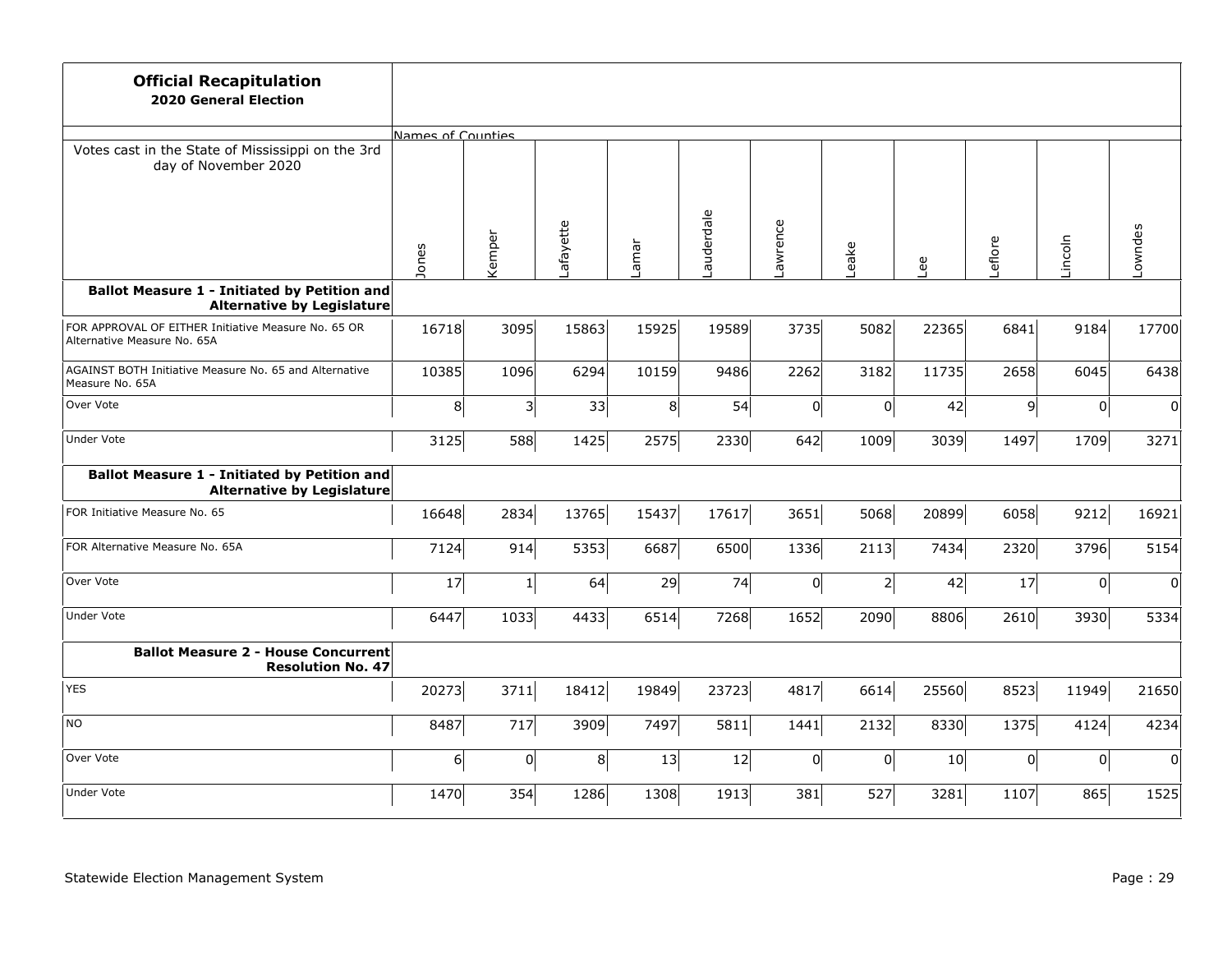| <b>Official Recapitulation</b><br><b>2020 General Election</b>                           |                   |           |                     |                |                |         |              |              |              |                |                |
|------------------------------------------------------------------------------------------|-------------------|-----------|---------------------|----------------|----------------|---------|--------------|--------------|--------------|----------------|----------------|
|                                                                                          | Names of Counties |           |                     |                |                |         |              |              |              |                |                |
| Votes cast in the State of Mississippi on the 3rd<br>day of November 2020                |                   |           |                     |                |                |         |              |              |              |                |                |
|                                                                                          | Madison           | Marion    | Marshall            | Monroe         | Montgomery     | Neshoba | Newton       | Noxubee      | Oktibbeha    | Panola         | Pearl River    |
| <b>Ballot Measure 1 - Initiated by Petition and</b><br><b>Alternative by Legislature</b> |                   |           |                     |                |                |         |              |              |              |                |                |
| FOR APPROVAL OF EITHER Initiative Measure No. 65 OR<br>Alternative Measure No. 65A       | 34138             | 6218      | 10366               | 10404          | 2901           | 6673    | 5599         | 3323         | 12650        | 9768           | 14153          |
| AGAINST BOTH Initiative Measure No. 65 and Alternative<br>Measure No. 65A                | 19064             | 4947      | 3278                | 4731           | 1648           | 4450    | 4026         | 1026         | 5234         | 4664           | 8136           |
| Over Vote                                                                                | 88                | 2         | $\mathsf{O}\xspace$ | 5 <sup>1</sup> | 3              | 21      | 13           | $\mathbf{1}$ | 3            | 56             | 30             |
| Under Vote                                                                               | 3487              | 1087      | 2267                | 2286           | 583            | 644     | 623          | 1056         | 2042         | 1349           | 1845           |
| <b>Ballot Measure 1 - Initiated by Petition and</b><br><b>Alternative by Legislature</b> |                   |           |                     |                |                |         |              |              |              |                |                |
| FOR Initiative Measure No. 65                                                            | 30495             | 5955      | 9219                | 10578          | 2645           | 6325    | 5224         | 3162         | 11502        | 8206           | 12433          |
| FOR Alternative Measure No. 65A                                                          | 15205             | 3207      | 2789                | 3106           | 1219           | 2789    | 2614         | 855          | 3950         | 4299           | 6148           |
| Over Vote                                                                                | 150               | $\pmb{0}$ | 0                   | 20             | $\overline{9}$ | 21      | 17           | $5\vert$     | 45           | 46             | 67             |
| <b>Under Vote</b>                                                                        | 10927             | 3090      | 3903                | 3722           | 1262           | 2653    | 2406         | 1384         | 4432         | 3286           | 5516           |
| <b>Ballot Measure 2 - House Concurrent</b><br><b>Resolution No. 47</b>                   |                   |           |                     |                |                |         |              |              |              |                |                |
| <b>YES</b>                                                                               | 44193             | 8598      | 11894               | 12955          | 3661           | 8203    | 7151         | 4070         | 15359        | 11765          | 17135          |
| NO                                                                                       | 9756              | 2960      | 2527                | 3294           | 1089           | 3095    | 2596         | 617          | 3373         | 2987           | 5401           |
| Over Vote                                                                                | 19                | $1\vert$  | 0                   | 0              | $\mathbf{1}$   | 6       | $\mathbf{2}$ | $2\vert$     | $\mathsf{2}$ | $\overline{7}$ | 8 <sup>1</sup> |
| <b>Under Vote</b>                                                                        | 2809              | 696       | 1490                | 1177           | 384            | 484     | 512          | 717          | 1195         | 1078           | 1620           |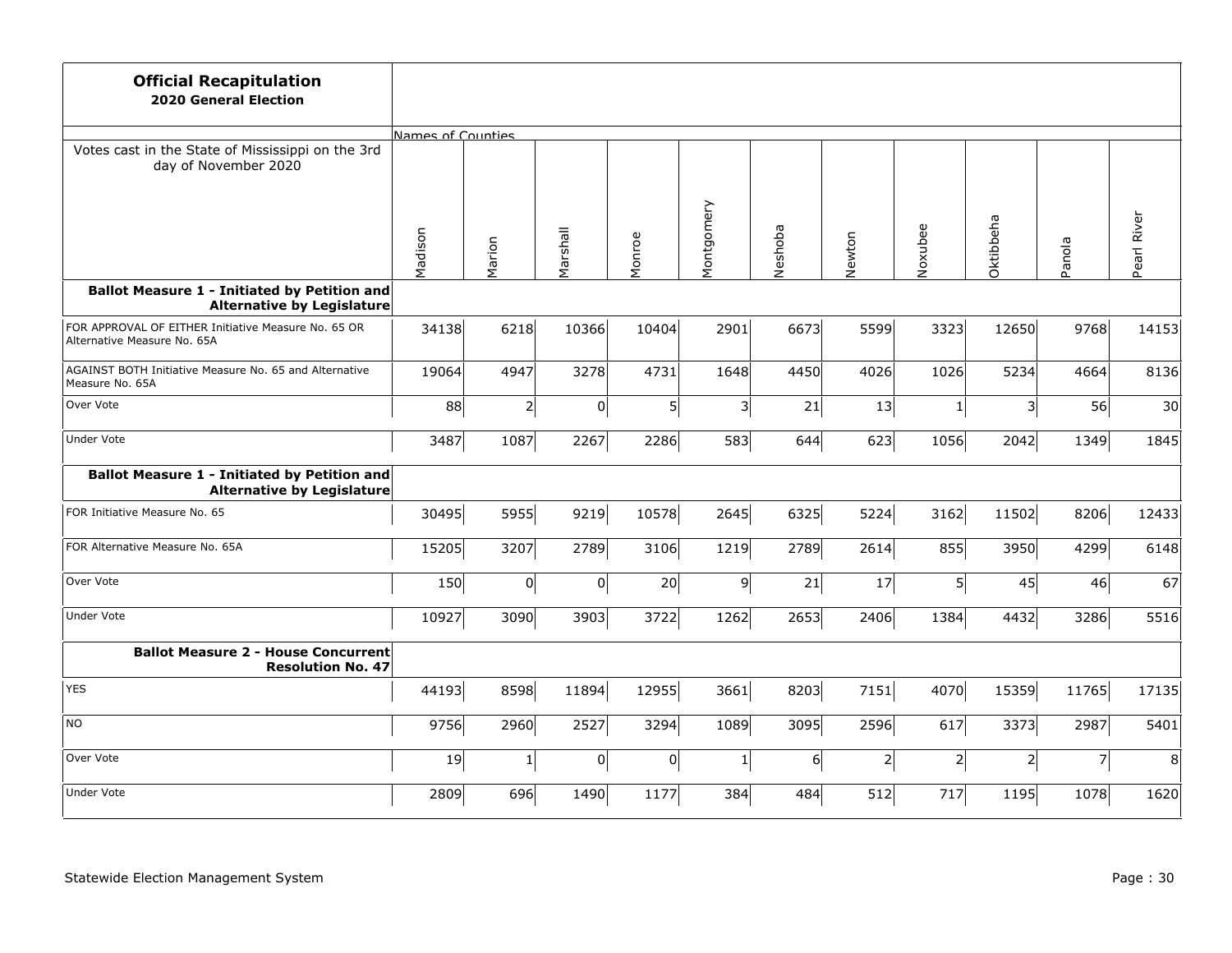| <b>Official Recapitulation</b><br><b>2020 General Election</b>                           |                   |       |                          |                |                  |        |          |              |         |                     |                |
|------------------------------------------------------------------------------------------|-------------------|-------|--------------------------|----------------|------------------|--------|----------|--------------|---------|---------------------|----------------|
|                                                                                          | Names of Counties |       |                          |                |                  |        |          |              |         |                     |                |
| Votes cast in the State of Mississippi on the 3rd<br>day of November 2020                |                   |       |                          |                |                  |        |          |              |         |                     |                |
|                                                                                          | Perry             | Pike  | Pontotoc                 | Prentiss       | Quitman          | Rankin | Scott    | Sharkey      | Simpson | Smith               | Stone          |
| <b>Ballot Measure 1 - Initiated by Petition and</b><br><b>Alternative by Legislature</b> |                   |       |                          |                |                  |        |          |              |         |                     |                |
| FOR APPROVAL OF EITHER Initiative Measure No. 65 OR<br>Alternative Measure No. 65A       | 3349              | 11188 | 6896                     | 5643           | 1971             | 41979  | 6070     | 1365         | 6765    | 4351                | 4729           |
| AGAINST BOTH Initiative Measure No. 65 and Alternative<br>Measure No. 65A                | 1863              | 4491  | 5957                     | 3880           | 758              | 25361  | 3554     | 470          | 4001    | 3286                | 2567           |
| Over Vote                                                                                | $\overline{2}$    | 8     | $\overline{\phantom{a}}$ | 2              | $\overline{2}$   | 114    | 4        | $\mathbf{1}$ | 0       | 0                   | $\overline{7}$ |
| <b>Under Vote</b>                                                                        | 745               | 1770  | 1588                     | 1204           | 535              | 3658   | 1192     | 365          | 1137    | 720                 | 638            |
| Ballot Measure 1 - Initiated by Petition and<br><b>Alternative by Legislature</b>        |                   |       |                          |                |                  |        |          |              |         |                     |                |
| FOR Initiative Measure No. 65                                                            | 3418              | 10430 | 7210                     | 5752           | 1648             | 39209  | 5952     | 1223         | 6649    | 4296                | 4551           |
| FOR Alternative Measure No. 65A                                                          | 1128              | 3402  | 3195                     | 2279           | 705              | 17389  | 2573     | 405          | 2765    | 2258                | 1453           |
| Over Vote                                                                                | $6\vert$          | 16    | 13                       | $\overline{7}$ | $6 \overline{6}$ | 189    | 6        | $1\vert$     | 0       | $\pmb{0}$           | 22             |
| Under Vote                                                                               | 1407              | 3609  | 4030                     | 2692           | 923              | 14325  | 2289     | 568          | 2489    | 1803                | 1915           |
| <b>Ballot Measure 2 - House Concurrent</b><br><b>Resolution No. 47</b>                   |                   |       |                          |                |                  |        |          |              |         |                     |                |
| <b>YES</b>                                                                               | 3653              | 13465 | 10006                    | 7230           | 2348             | 52649  | 7998     | 1683         | 8762    | 5757                | 5532           |
| NO                                                                                       | 1924              | 3033  | 3475                     | 2798           | 496              | 15432  | 2181     | 276          | 2532    | 2196                | 1885           |
| Over Vote                                                                                | 0                 | 0     | $2\vert$                 | 0              | $\mathbf{2}$     | 104    | $2\vert$ | $1\vert$     | 0       | $\mathsf{O}\xspace$ | 6 <sup>1</sup> |
| <b>Under Vote</b>                                                                        | 382               | 959   | 965                      | 701            | 381              | 2927   | 639      | 238          | 609     | 404                 | 518            |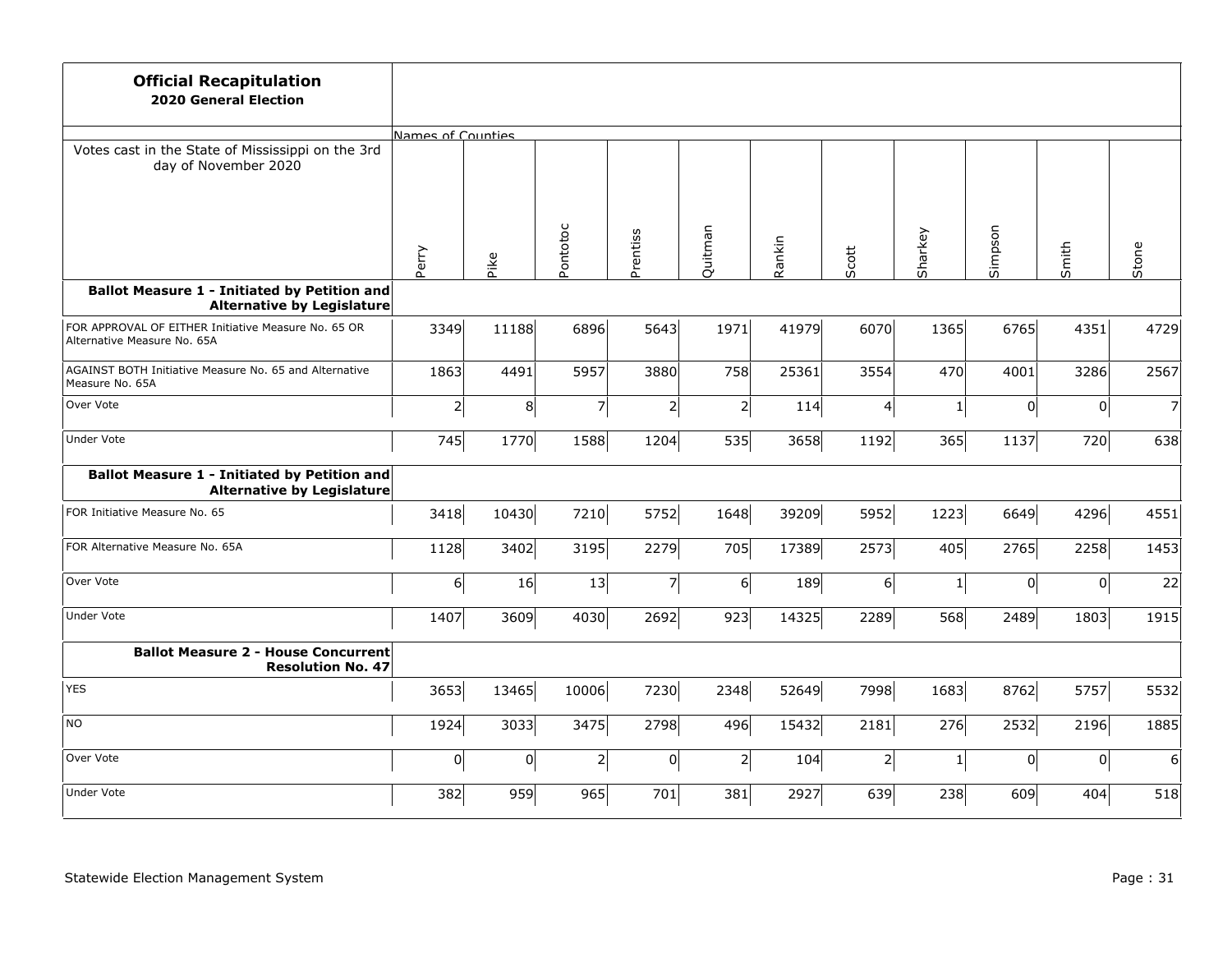| <b>Official Recapitulation</b><br><b>2020 General Election</b>                           |                   |              |          |        |                         |                |                |          |                |            |                |
|------------------------------------------------------------------------------------------|-------------------|--------------|----------|--------|-------------------------|----------------|----------------|----------|----------------|------------|----------------|
|                                                                                          | Names of Counties |              |          |        |                         |                |                |          |                |            |                |
| Votes cast in the State of Mississippi on the 3rd<br>day of November 2020                |                   |              |          |        |                         |                |                |          |                |            |                |
|                                                                                          | Sunflower         | Tallahatchie | Tate     | Tippah | Tishomingo              | Tunica         | Union          | Walthall | Warren         | Washington | Wayne          |
| <b>Ballot Measure 1 - Initiated by Petition and</b><br><b>Alternative by Legislature</b> |                   |              |          |        |                         |                |                |          |                |            |                |
| FOR APPROVAL OF EITHER Initiative Measure No. 65 OR<br>Alternative Measure No. 65A       | 6378              | 3630         | 7845     | 4997   | 4675                    | 2434           | 5786           | 4189     | 13967          | 12592      | 5689           |
| AGAINST BOTH Initiative Measure No. 65 and Alternative<br>Measure No. 65A                | 2149              | 1340         | 3807     | 4176   | 3442                    | 581            | 5781           | 2025     | 4775           | 3612       | 3311           |
| Over Vote                                                                                | 4                 | $\mathbf{1}$ | $6\vert$ | 0      | 4                       | $\overline{2}$ | $\overline{0}$ | 0        | $\overline{0}$ | 87         | $\overline{2}$ |
| <b>Under Vote</b>                                                                        | 1213              | 769          | 1528     | 973    | 1073                    | 575            | 1204           | 761      | 2428           | 2089       | 1138           |
| <b>Ballot Measure 1 - Initiated by Petition and</b><br><b>Alternative by Legislature</b> |                   |              |          |        |                         |                |                |          |                |            |                |
| FOR Initiative Measure No. 65                                                            | 5560              | 3396         | 7180     | 4655   | 4796                    | 2107           | 5963           | 3997     | 12718          | 10781      | 5662           |
| FOR Alternative Measure No. 65A                                                          | 2098              | 1067         | 2775     | 3044   | 2157                    | 633            | 3892           | 1363     | 4172           | 3492       | 1995           |
| Over Vote                                                                                | 13                | $2\vert$     | $1\vert$ | 0      | $\overline{\mathbf{3}}$ | $5\vert$       | $\vert$ 3      | 0        | 0              | 290        | 5 <sup>1</sup> |
| <b>Under Vote</b>                                                                        | 2073              | 1275         | 3230     | 2447   | 2238                    | 847            | 2913           | 1801     | 4280           | 3817       | 2478           |
| <b>Ballot Measure 2 - House Concurrent</b><br><b>Resolution No. 47</b>                   |                   |              |          |        |                         |                |                |          |                |            |                |
| <b>YES</b>                                                                               | 7811              | 4366         | 9289     | 6835   | 6310                    | 2834           | 8920           | 5464     | 16439          | 14592      | 6990           |
| <b>NO</b>                                                                                | 1262              | 893          | 2925     | 2677   | 2250                    | 411            | 3020           | 1186     | 3456           | 2282       | 2566           |
| Over Vote                                                                                | 0                 | 0            | 0        | 0      | 0                       | 0              | $2\vert$       | 0        | $\Omega$       | 56         | $\overline{0}$ |
| <b>Under Vote</b>                                                                        | 671               | 481          | 972      | 634    | 634                     | 347            | 829            | 511      | 1275           | 1450       | 584            |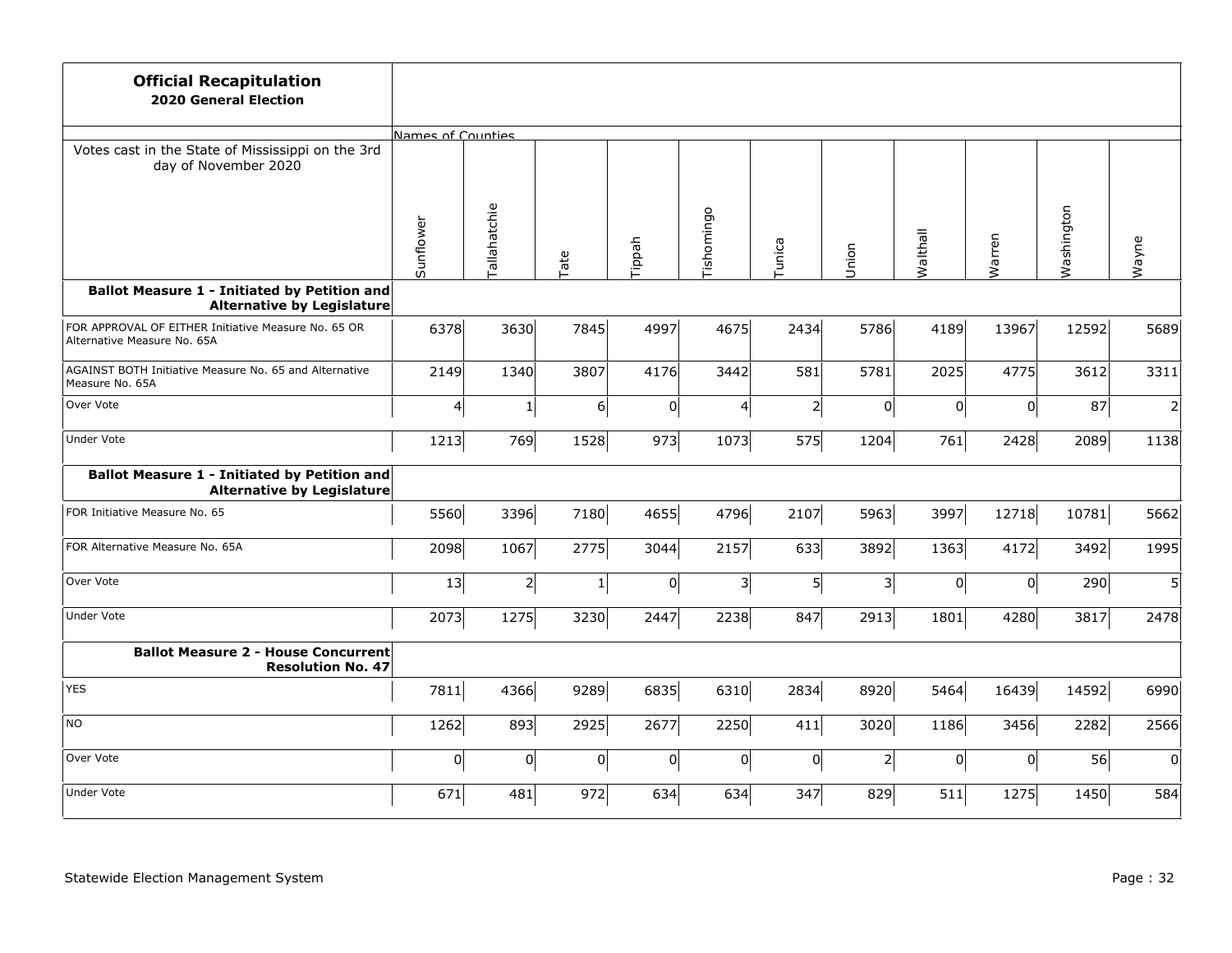| <b>Official Recapitulation</b><br><b>2020 General Election</b>                     |                   |           |           |                  |          |              |             |  |  |
|------------------------------------------------------------------------------------|-------------------|-----------|-----------|------------------|----------|--------------|-------------|--|--|
|                                                                                    | Names of Counties |           |           |                  |          |              |             |  |  |
| Votes cast in the State of Mississippi on the 3rd<br>day of November 2020          |                   |           |           |                  |          |              |             |  |  |
|                                                                                    | Webster           | Wilkinson | Winston   | <b>Ralobusha</b> | Yazoo    | <b>TOTAL</b> | PERCENTAGES |  |  |
| Ballot Measure 1 - Initiated by Petition and<br><b>Alternative by Legislature</b>  |                   |           |           |                  |          |              |             |  |  |
| FOR APPROVAL OF EITHER Initiative Measure No. 65 OR<br>Alternative Measure No. 65A | 2519              | 2688      | 5354      | 4403             | 6223     | 816107       | 61.65%      |  |  |
| AGAINST BOTH Initiative Measure No. 65 and Alternative<br>Measure No. 65A          | 2398              | 851       | 3375      | 1714             | 2782     | 374931       | 28.32%      |  |  |
| Over Vote                                                                          | $\mathbf{1}$      | 3         | 19        | 8                | 4        | 1086         | 0.08%       |  |  |
| <b>Under Vote</b>                                                                  | 510               | 624       | 592       | 455              | 1505     | 131717       | 9.95%       |  |  |
| Ballot Measure 1 - Initiated by Petition and<br><b>Alternative by Legislature</b>  |                   |           |           |                  |          |              |             |  |  |
| FOR Initiative Measure No. 65                                                      | 2550              | 2324      | 4860      | 4012             | 5925     | 766478       | 57.89%      |  |  |
| FOR Alternative Measure No. 65A                                                    | 1479              | 734       | 2517      | 1396             | 2046     | 273805       | 20.68%      |  |  |
| Over Vote                                                                          | 0                 | 4         | 19        | 10               | $6 \mid$ | 2129         | 0.16%       |  |  |
| <b>Under Vote</b>                                                                  | 1399              | 1104      | 1944      | 1162             | 2537     | 281626       | 21.27%      |  |  |
| <b>Ballot Measure 2 - House Concurrent</b><br><b>Resolution No. 47</b>             |                   |           |           |                  |          |              |             |  |  |
| <b>YES</b>                                                                         | 3208              | 3146      | 6989      | 5017             | 7707     | 984788       | 74.38%      |  |  |
| NO                                                                                 | 1931              | 605       | 1882      | 1191             | 1824     | 257314       | 19.43%      |  |  |
| Over Vote                                                                          | 0                 | 0         | $\vert$ 3 | $\mathbf 1$      | 0        | 362          | 0.03%       |  |  |
| <b>Under Vote</b>                                                                  | 289               | 415       | 466       | 371              | 983      | 81523        | 6.16%       |  |  |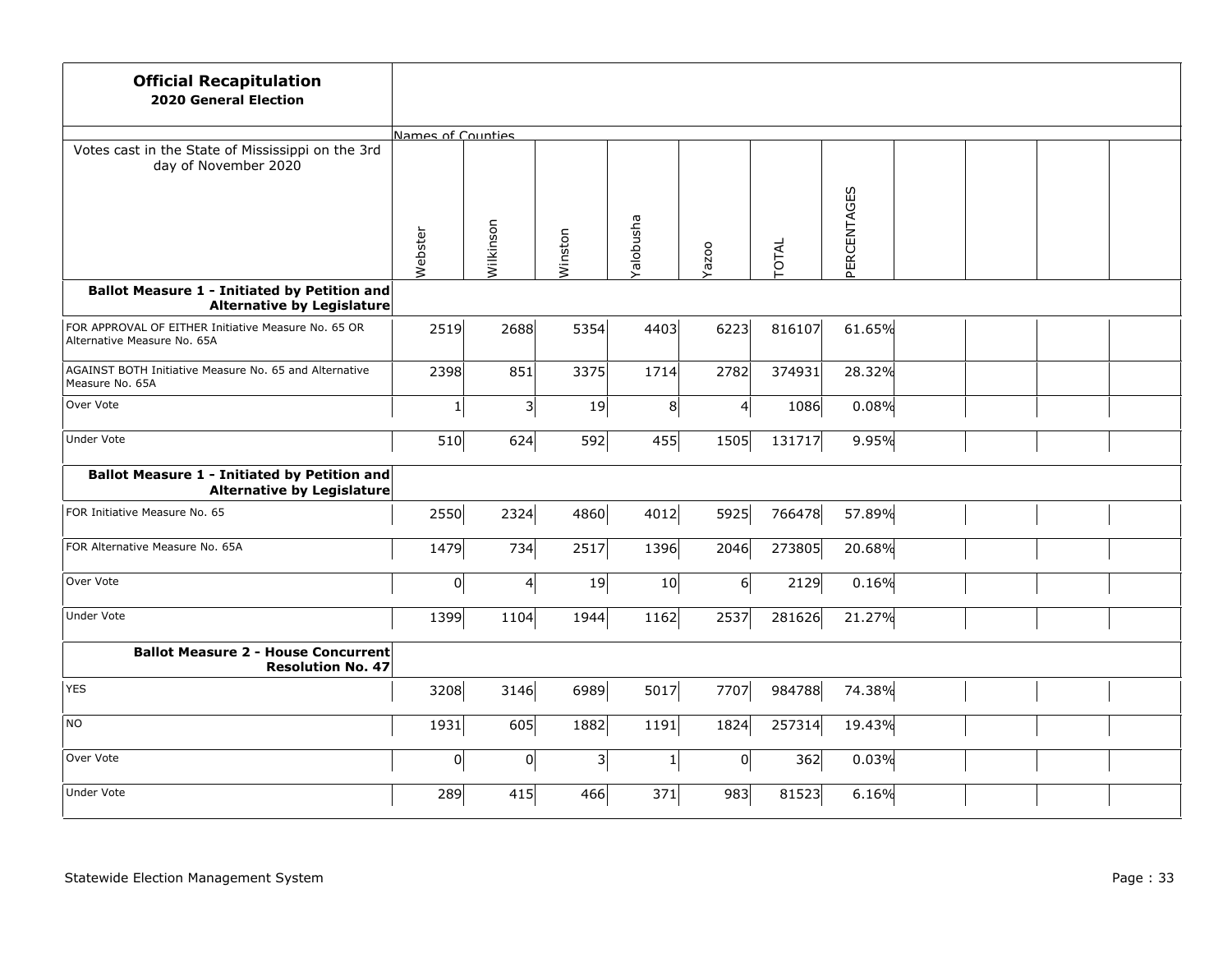| <b>Official Recapitulation</b><br><b>2020 General Election</b>            |                   |        |       |        |          |         |          |         |           |         |              |
|---------------------------------------------------------------------------|-------------------|--------|-------|--------|----------|---------|----------|---------|-----------|---------|--------------|
|                                                                           | Names of Counties |        |       |        |          |         |          |         |           |         |              |
| Votes cast in the State of Mississippi on the 3rd<br>day of November 2020 |                   |        |       |        |          |         |          |         | Chickasaw |         |              |
|                                                                           | Adams             | Alcorn | Amite | Attala | Benton   | Bolivar | Calhoun  | Carroll |           | Choctaw | Claiborne    |
| Ballot Measure 3 - House Bill 1796 - Flag<br><b>Referendum</b>            |                   |        |       |        |          |         |          |         |           |         |              |
| <b>YES</b>                                                                | 10450             | 8806   | 4171  | 6054   | 2555     | 11047   | 4270     | 3717    | 5958      | 2948    | 3861         |
| NO                                                                        | 2898              | 6694   | 2889  | 2663   | 1598     | 2217    | 2240     | 1905    | 2070      | 1196    | 564          |
| Over Vote                                                                 | 0                 |        | 2     | 16     | $\Omega$ |         | $\Omega$ |         |           | 0       | $\mathbf{1}$ |
| Under Vote                                                                | 510               | 397    | 197   | 195    | 182      | 611     | 132      | 143     | 223       | 120     | 89           |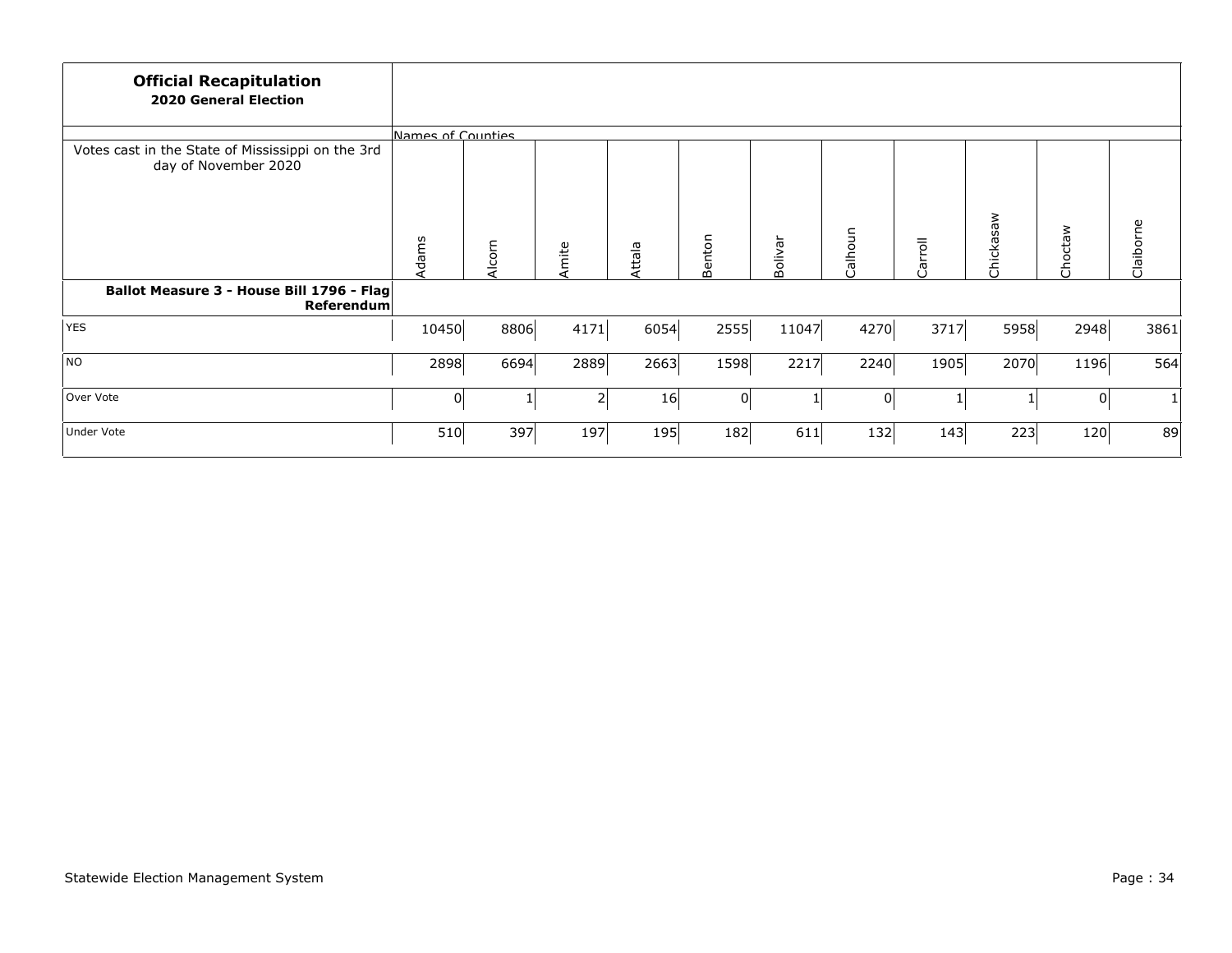| <b>Official Recapitulation</b><br><b>2020 General Election</b>            |                   |      |         |        |           |           |         |          |                |        |              |
|---------------------------------------------------------------------------|-------------------|------|---------|--------|-----------|-----------|---------|----------|----------------|--------|--------------|
|                                                                           | Names of Counties |      |         |        |           |           |         |          |                |        |              |
| Votes cast in the State of Mississippi on the 3rd<br>day of November 2020 |                   |      |         |        |           |           |         |          |                |        |              |
|                                                                           | Clarke            | Clay | Coahoma | Copiah | Covington | Soto<br>ق | Forrest | Franklin | George         | Greene | Grenada      |
| Ballot Measure 3 - House Bill 1796 - Flag<br><b>Referendum</b>            |                   |      |         |        |           |           |         |          |                |        |              |
| <b>YES</b>                                                                | 5176              | 8035 | 6867    | 9435   | 5901      | 56232     | 22942   | 2779     | 5281           | 2637   | 8053         |
| NO                                                                        | 3072              | 2053 | 1385    | 3279   | 3364      | 18519     | 8416    | 1613     | 5583           | 3052   | 2687         |
| Over Vote                                                                 | 0                 |      |         |        | $\Omega$  |           |         | 0        | $\overline{0}$ | 0      | $\mathbf{1}$ |
| Under Vote                                                                | 150               | 248  | 315     | 320    | 202       | 1878      | 534     | 95       | 225            | 172    | 261          |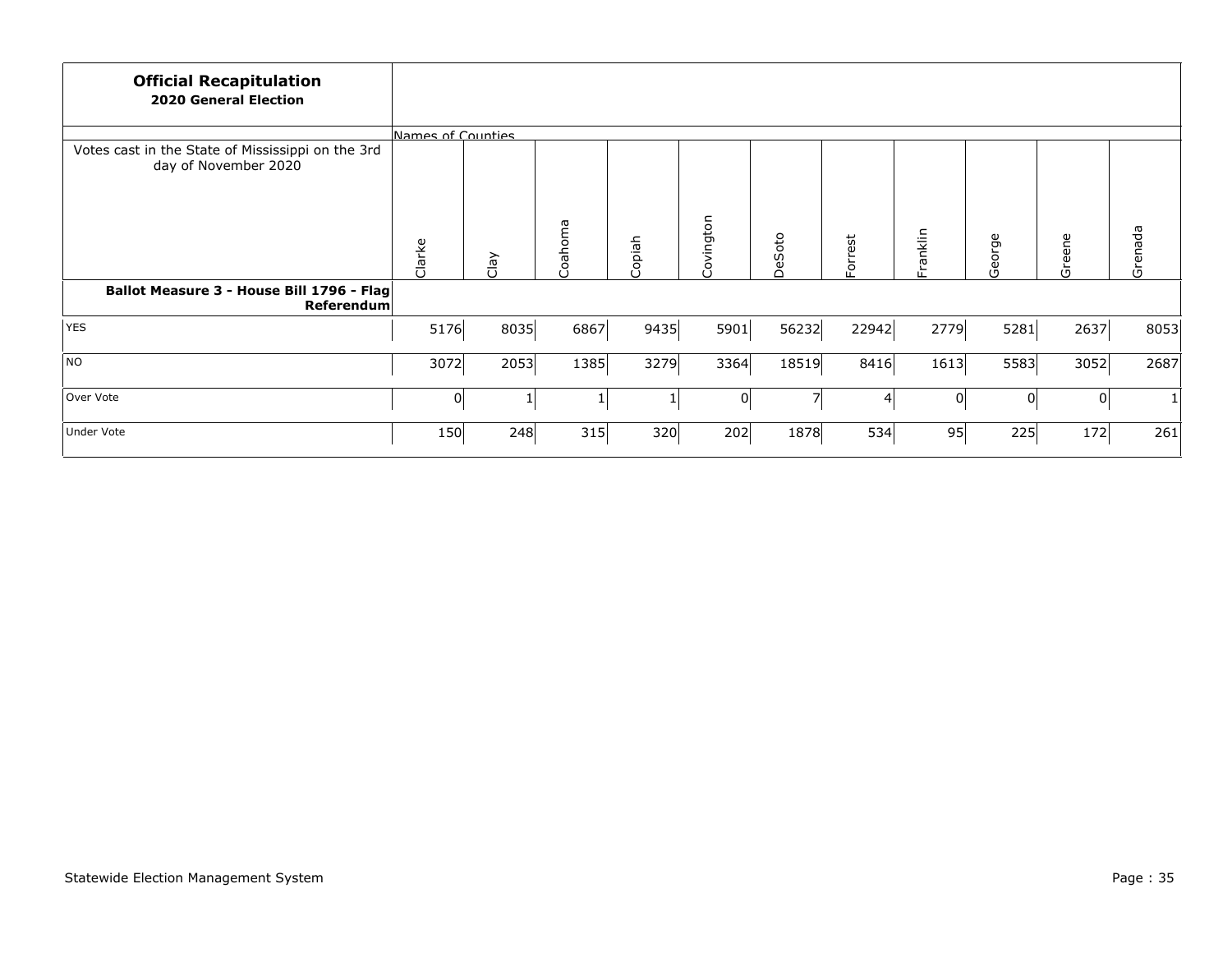| <b>Official Recapitulation</b><br><b>2020 General Election</b>            |                   |          |       |        |           |               |          |         |          |               |           |
|---------------------------------------------------------------------------|-------------------|----------|-------|--------|-----------|---------------|----------|---------|----------|---------------|-----------|
|                                                                           | Names of Counties |          |       |        |           |               |          |         |          |               |           |
| Votes cast in the State of Mississippi on the 3rd<br>day of November 2020 |                   |          |       |        |           |               |          |         |          |               |           |
|                                                                           | Hancock           | Harrison | Hinds | Holmes | Humphreys | ssaquena<br>I | tawamba  | Jackson | Jasper   | Davis<br>Jeff | Jefferson |
| Ballot Measure 3 - House Bill 1796 - Flag<br>Referendum                   |                   |          |       |        |           |               |          |         |          |               |           |
| <b>YES</b>                                                                | 13015             | 55018    | 88643 | 6822   | 3365      | 463           | 6190     | 36716   | 5847     | 4639          | 3332      |
| NO                                                                        | 7655              | 18974    | 10907 | 1030   | 701       | 185           | 4477     | 17050   | 2778     | 1462          | 504       |
| Over Vote                                                                 |                   | 25       | 29    | 4      | $\Omega$  | 0             | $\Omega$ | 0       | $\Omega$ | 0             | 11        |
| Under Vote                                                                | 402               | 2245     | 1365  | 327    | 139       | 40            | 190      | 1140    | 162      | 165           | 104       |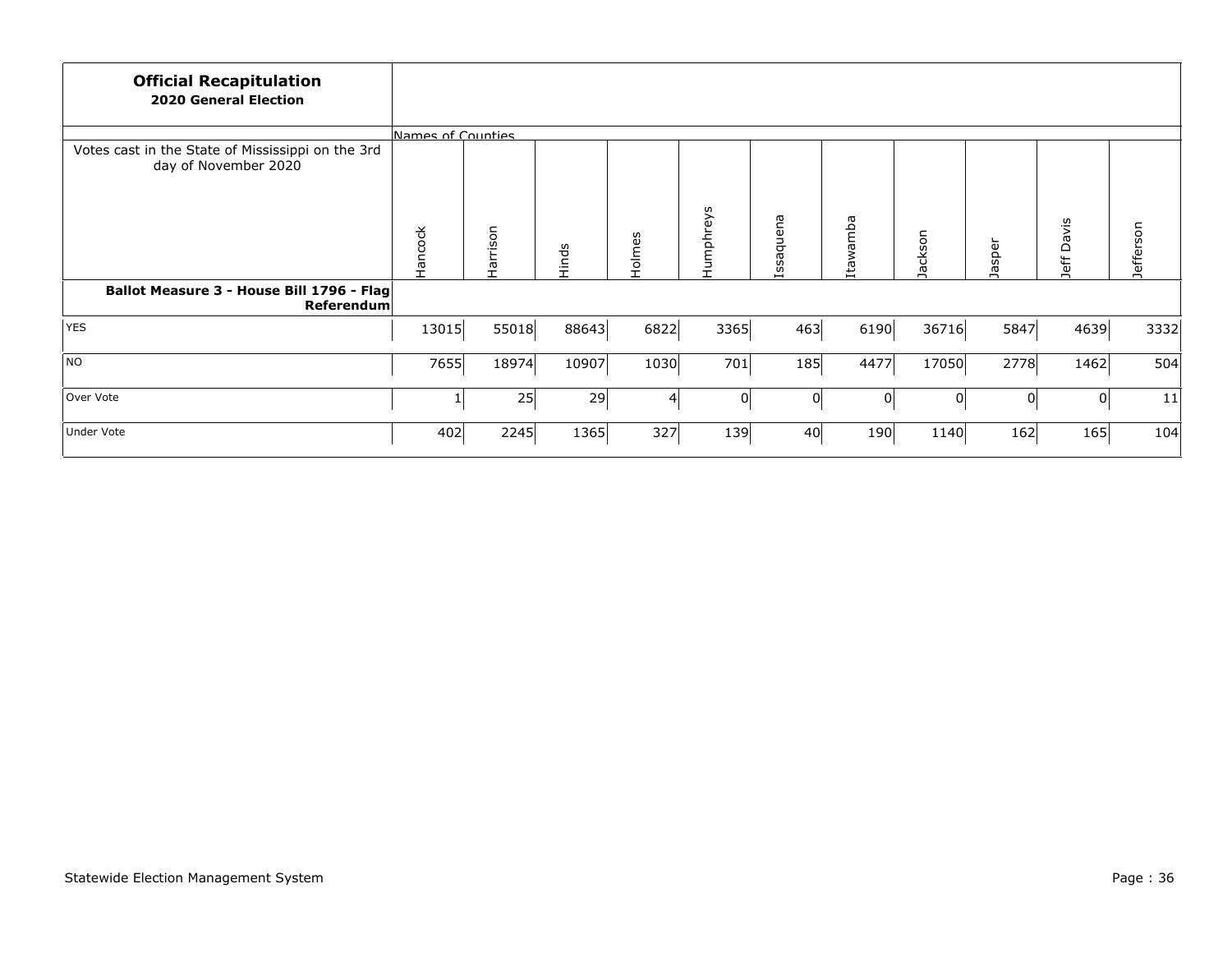| <b>Official Recapitulation</b><br><b>2020 General Election</b>            |                   |        |          |       |           |          |      |                |         |         |         |
|---------------------------------------------------------------------------|-------------------|--------|----------|-------|-----------|----------|------|----------------|---------|---------|---------|
|                                                                           | Names of Counties |        |          |       |           |          |      |                |         |         |         |
| Votes cast in the State of Mississippi on the 3rd<br>day of November 2020 |                   |        |          |       |           |          |      |                |         |         |         |
|                                                                           | Jones             | Kemper | afayette | Lamar | auderdale | awrence  | eake | eg             | Leflore | Lincoln | Lowndes |
| Ballot Measure 3 - House Bill 1796 - Flag<br>Referendum                   |                   |        |          |       |           |          |      |                |         |         |         |
| <b>YES</b>                                                                | 17777             | 3551   | 18559    | 19140 | 22921     | 4033     | 6208 | 27263          | 9139    | 10805   | 21871   |
| NO                                                                        | 11931             | 1092   | 4520     | 9132  | 7797      | 2492     | 2869 | 8720           | 1482    | 5849    | 5069    |
| Over Vote                                                                 | 2                 |        | 61       | 31    | 11        | $\Omega$ |      | 8 <sup>2</sup> |         | 0       | 0       |
| <b>Under Vote</b>                                                         | 526               | 138    | 530      | 392   | 730       | 114      | 195  | 1190           | 383     | 284     | 469     |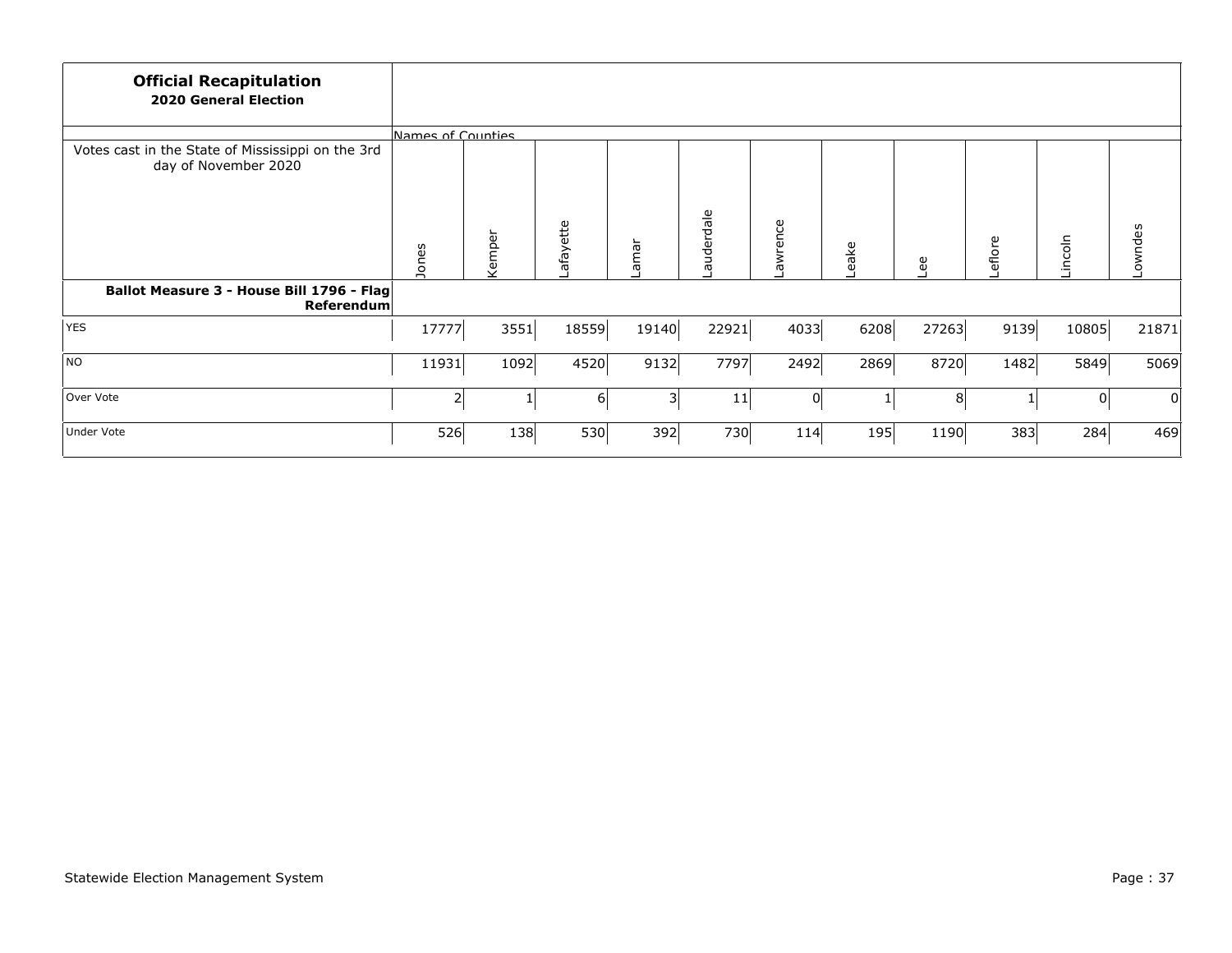| <b>Official Recapitulation</b><br><b>2020 General Election</b>            |                   |        |          |        |            |         |        |         |           |            |             |
|---------------------------------------------------------------------------|-------------------|--------|----------|--------|------------|---------|--------|---------|-----------|------------|-------------|
|                                                                           | Names of Counties |        |          |        |            |         |        |         |           |            |             |
| Votes cast in the State of Mississippi on the 3rd<br>day of November 2020 |                   |        |          |        |            |         |        |         |           |            |             |
|                                                                           | Madison           | Marion | Marshall | Monroe | Montgomery | Neshoba | Newton | Noxubee | Oktibbeha | anola<br>௳ | Pearl River |
| Ballot Measure 3 - House Bill 1796 - Flag<br>Referendum                   |                   |        |          |        |            |         |        |         |           |            |             |
| <b>YES</b>                                                                | 47116             | 7428   | 11061    | 11661  | 3617       | 7839    | 6554   | 4378    | 16592     | 11420      | 13684       |
| NO                                                                        | 8683              | 4632   | 4158     | 5410   | 1383       | 3729    | 3481   | 718     | 2990      | 3849       | 9763        |
| Over Vote                                                                 | 19                | 8      | 0        | 31     | 0          |         | 3      | 0       | 2         | $5\vert$   | $1\vert$    |
| <b>Under Vote</b>                                                         | 959               | 192    | 692      | 352    | 135        | 219     | 223    | 310     | 345       | 563        | 716         |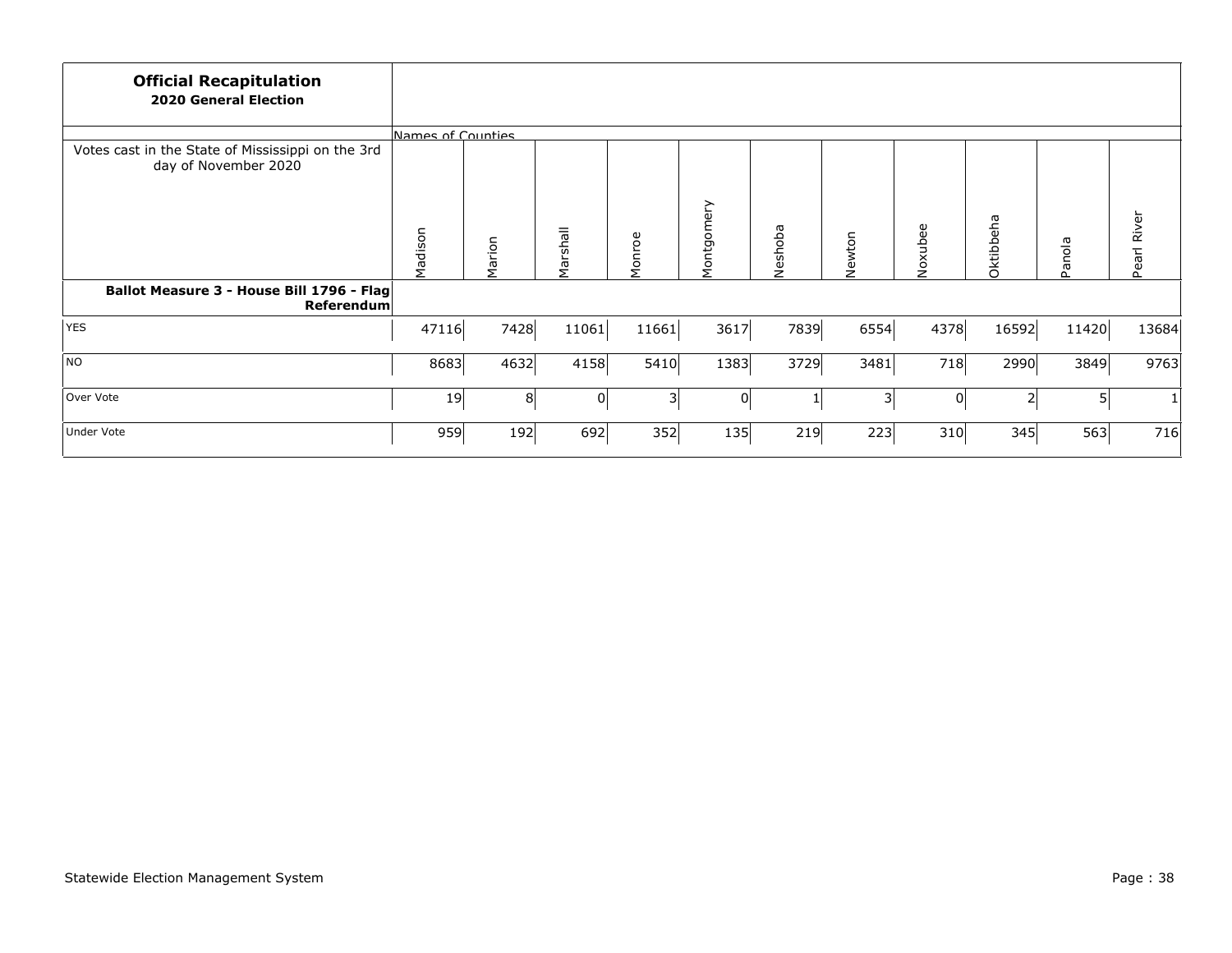| <b>Official Recapitulation</b><br><b>2020 General Election</b>            |                   |          |          |          |         |        |                |         |          |       |                |
|---------------------------------------------------------------------------|-------------------|----------|----------|----------|---------|--------|----------------|---------|----------|-------|----------------|
|                                                                           | Names of Counties |          |          |          |         |        |                |         |          |       |                |
| Votes cast in the State of Mississippi on the 3rd<br>day of November 2020 |                   |          |          |          |         |        |                |         |          |       |                |
|                                                                           | Perry             | Pike     | Pontotoc | Prentiss | Quitman | Rankin | Scott          | Sharkey | Simpson  | Smith | Stone          |
| Ballot Measure 3 - House Bill 1796 - Flag<br>Referendum                   |                   |          |          |          |         |        |                |         |          |       |                |
| <b>YES</b>                                                                | 2977              | 12952    | 8712     | 6479     | 2477    | 51249  | 7464           | 1728    | 7566     | 4594  | 4772           |
| NO                                                                        | 2849              | 4193     | 5438     | 4051     | 606     | 18866  | 3134           | 378     | 4130     | 3644  | 2973           |
| Over Vote                                                                 | $\overline{0}$    | $\Omega$ |          |          | 2       | 68     | $\overline{2}$ | 3       | $\Omega$ | 0     | $\overline{7}$ |
| <b>Under Vote</b>                                                         | 133               | 312      | 297      | 199      | 195     | 929    | 220            | 90      | 207      | 119   | 189            |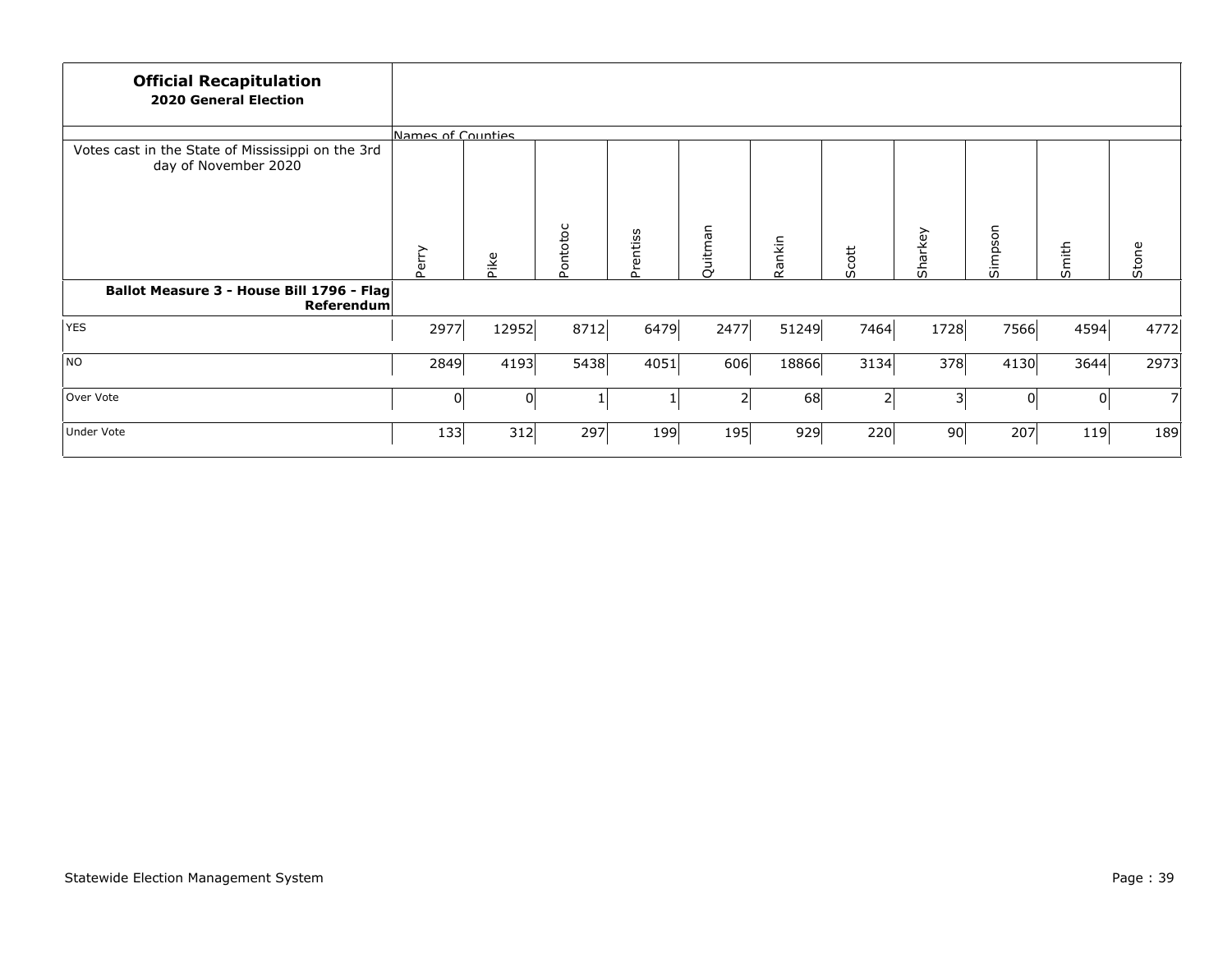| <b>Official Recapitulation</b><br><b>2020 General Election</b>            |                   |                  |      |        |            |       |          |                 |        |                |       |
|---------------------------------------------------------------------------|-------------------|------------------|------|--------|------------|-------|----------|-----------------|--------|----------------|-------|
|                                                                           | Names of Counties |                  |      |        |            |       |          |                 |        |                |       |
| Votes cast in the State of Mississippi on the 3rd<br>day of November 2020 |                   |                  |      |        |            |       |          |                 |        |                |       |
|                                                                           | Sunflower         | allahatchie<br>⊢ | Tate | Tippah | Tishomingo | unica | Union    | <b>Walthall</b> | Warren | ashington<br>₹ | Wayne |
| Ballot Measure 3 - House Bill 1796 - Flag<br><b>Referendum</b>            |                   |                  |      |        |            |       |          |                 |        |                |       |
| YES                                                                       | 7753              | 4075             | 8627 | 5788   | 4782       | 2862  | 7804     | 4740            | 16022  | 14753          | 6077  |
| NO                                                                        | 1679              | 1501             | 4150 | 4093   | 4177       | 592   | 4738     | 2206            | 4692   | 2914           | 3866  |
| Over Vote                                                                 | $\Omega$          | 0                | 01   | 0      | 1          |       | $\Omega$ | 0               | 0      | 8              | 0     |
| Under Vote                                                                | 312               | 164              | 409  | 265    | 234        | 138   | 229      | 215             | 456    | 705            | 197   |